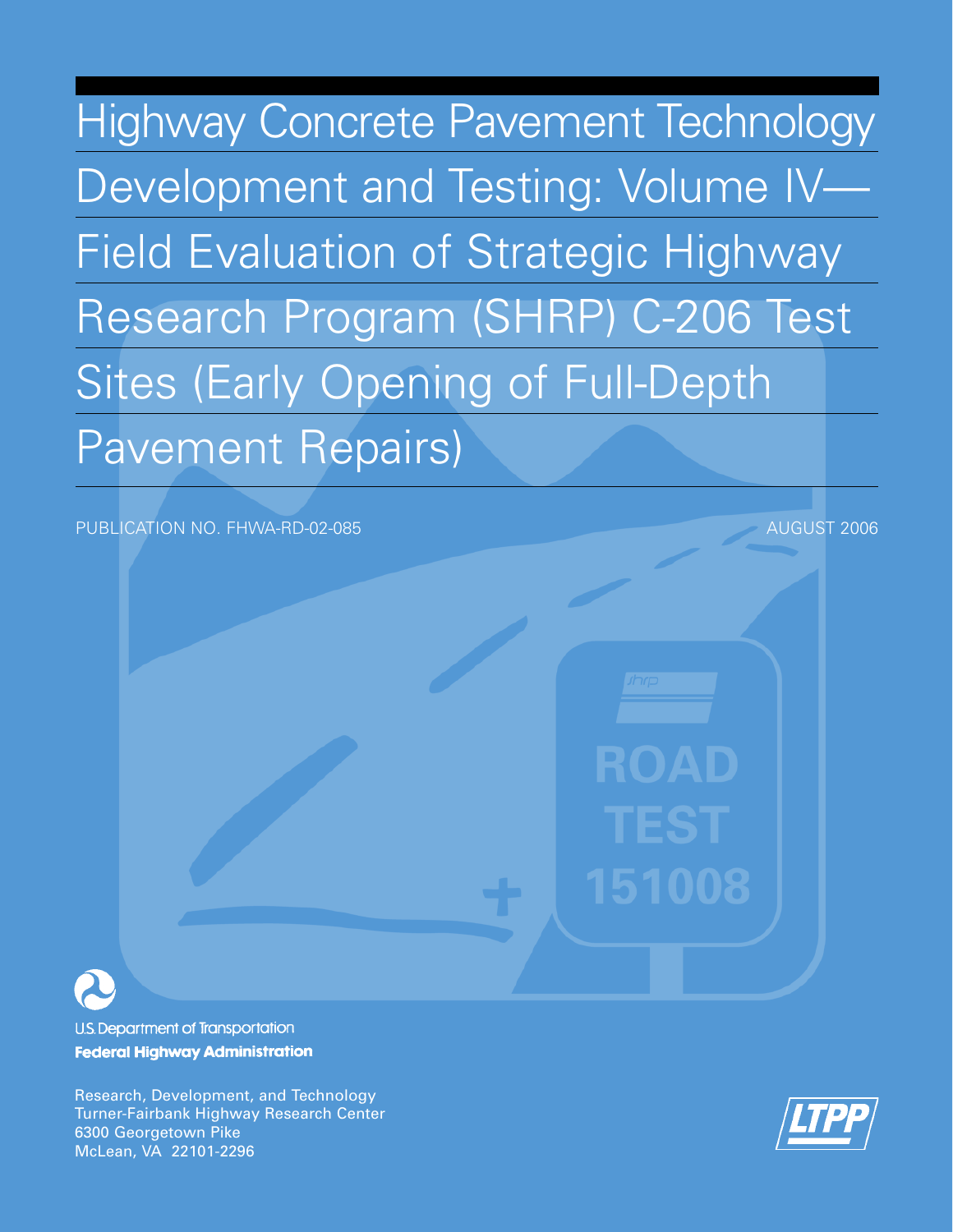#### **Foreword**

The objective of this study was to monitor and evaluate the performance of experimental fulldepth repairs made with high-early-strength (HES) materials placed under Strategic Highway Research Program (SHRP) project C-206, Optimization of Highway Concrete Technology. The C-206 full-depth repair experiment was conducted to demonstrate and validate the technologies that allow early opening of full-depth portland cement concrete (PCC) pavement repairs to traffic and to document the information needed to apply this technology.

The experimental factors for the full-depth repair experiment included material type, strength at opening, and repair length. A total of 11 different HES concrete mixes with opening times ranging from 2 to 24 hours were evaluated at 2 field sites (U.S. I-20, Augusta, GA, and State Route 2, Vermilion, OH).

One goal of the SHRP C-206 full-depth repair experiment was to establish guidelines for the minimum strength required at opening time to ensure adequate performance of full-depth PCC pavement repairs. Based on analytical results, guidelines for early opening of full-depth PCC pavement repairs were developed under SHRP C-206; however, long-term monitoring was needed to verify the guidelines developed under SHRP C-206—that task was carried out under this study.

This report presents the results of annual surveys and analysis of the collected data. The report for each site begins with a brief description of the field sections, followed by a discussion of performance of test sections. Finally, conclusions and recommendations for possible changes to fast-track full-depth repair practice are provided based on findings of this study.

> Gary L. Henderson **Director** Office of Infrastructure Research and Development

#### **Notice**

This document is disseminated under the sponsorship of the U.S. Department of Transportation in the interest of information exchange. The U.S. Government assumes no liability for its contents or use thereof. This report does not constitute a standard, specification, or regulation.

The U.S. Government does not endorse products or manufacturers. Trade and manufacturers= names appear in this report only because they are considered essential to the object of the document.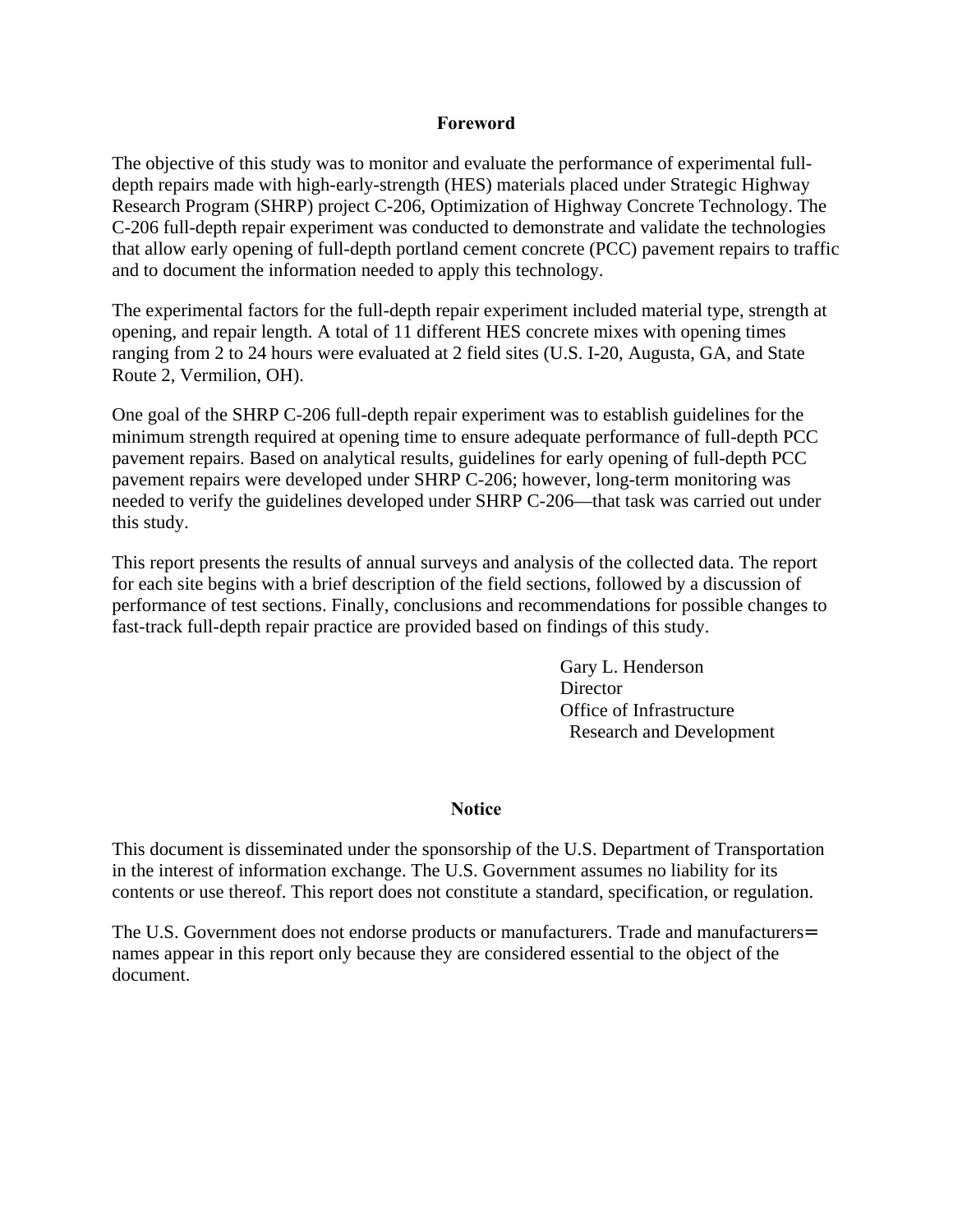**Technical Report Documentation Page** 

| 1. Report No.                                                                                                                                                                                                                                                                                                                                                                                                                                                                                                                                                                                                                                                                                                                                                                                                                                                                                                                                                                                                                                                                                                                 | 2. Government Accession No.          |                                   | 3. Recipient's Catalog No.                                                                                                              |                                           |  |
|-------------------------------------------------------------------------------------------------------------------------------------------------------------------------------------------------------------------------------------------------------------------------------------------------------------------------------------------------------------------------------------------------------------------------------------------------------------------------------------------------------------------------------------------------------------------------------------------------------------------------------------------------------------------------------------------------------------------------------------------------------------------------------------------------------------------------------------------------------------------------------------------------------------------------------------------------------------------------------------------------------------------------------------------------------------------------------------------------------------------------------|--------------------------------------|-----------------------------------|-----------------------------------------------------------------------------------------------------------------------------------------|-------------------------------------------|--|
| <b>FHWA-RD-02-085</b>                                                                                                                                                                                                                                                                                                                                                                                                                                                                                                                                                                                                                                                                                                                                                                                                                                                                                                                                                                                                                                                                                                         |                                      |                                   |                                                                                                                                         |                                           |  |
|                                                                                                                                                                                                                                                                                                                                                                                                                                                                                                                                                                                                                                                                                                                                                                                                                                                                                                                                                                                                                                                                                                                               |                                      |                                   |                                                                                                                                         |                                           |  |
| 4. Title and Subtitle                                                                                                                                                                                                                                                                                                                                                                                                                                                                                                                                                                                                                                                                                                                                                                                                                                                                                                                                                                                                                                                                                                         |                                      |                                   | 5. Report Date                                                                                                                          |                                           |  |
| Highway Concrete Technology Pavement Development and Testing: Volume IV—Field                                                                                                                                                                                                                                                                                                                                                                                                                                                                                                                                                                                                                                                                                                                                                                                                                                                                                                                                                                                                                                                 |                                      |                                   | August 2006                                                                                                                             |                                           |  |
| Evaluation of Strategic Highway Research Program (SHRP) C-206 Test Sites (Early<br>Opening of Full-Depth Pavement Repairs)                                                                                                                                                                                                                                                                                                                                                                                                                                                                                                                                                                                                                                                                                                                                                                                                                                                                                                                                                                                                    |                                      |                                   | 6. Performing Organization Code                                                                                                         |                                           |  |
|                                                                                                                                                                                                                                                                                                                                                                                                                                                                                                                                                                                                                                                                                                                                                                                                                                                                                                                                                                                                                                                                                                                               |                                      |                                   | 8. Performing Organization Report No.                                                                                                   |                                           |  |
| 7. Author(s)                                                                                                                                                                                                                                                                                                                                                                                                                                                                                                                                                                                                                                                                                                                                                                                                                                                                                                                                                                                                                                                                                                                  |                                      |                                   |                                                                                                                                         |                                           |  |
| H. Thomas Yu, Jagannath Mallela, and Michael I. Darter                                                                                                                                                                                                                                                                                                                                                                                                                                                                                                                                                                                                                                                                                                                                                                                                                                                                                                                                                                                                                                                                        |                                      |                                   |                                                                                                                                         |                                           |  |
| 9. Performing Organization Name and Address                                                                                                                                                                                                                                                                                                                                                                                                                                                                                                                                                                                                                                                                                                                                                                                                                                                                                                                                                                                                                                                                                   |                                      |                                   | 10. Work Unit No. (TRAIS)                                                                                                               |                                           |  |
| <b>ERES Division of Applied Research</b>                                                                                                                                                                                                                                                                                                                                                                                                                                                                                                                                                                                                                                                                                                                                                                                                                                                                                                                                                                                                                                                                                      |                                      |                                   |                                                                                                                                         |                                           |  |
| Associates, Inc.<br>505 W. University Avenue                                                                                                                                                                                                                                                                                                                                                                                                                                                                                                                                                                                                                                                                                                                                                                                                                                                                                                                                                                                                                                                                                  |                                      |                                   | 11. Contract or Grant No.                                                                                                               |                                           |  |
| Champaign, IL 61820-3915                                                                                                                                                                                                                                                                                                                                                                                                                                                                                                                                                                                                                                                                                                                                                                                                                                                                                                                                                                                                                                                                                                      |                                      |                                   | DTFH61-94-C-00009                                                                                                                       |                                           |  |
|                                                                                                                                                                                                                                                                                                                                                                                                                                                                                                                                                                                                                                                                                                                                                                                                                                                                                                                                                                                                                                                                                                                               |                                      |                                   | 13. Type of Report and Period Covered                                                                                                   |                                           |  |
| 12. Sponsoring Agency Name and Address                                                                                                                                                                                                                                                                                                                                                                                                                                                                                                                                                                                                                                                                                                                                                                                                                                                                                                                                                                                                                                                                                        |                                      |                                   | <b>Final Report</b>                                                                                                                     |                                           |  |
| Office of Engineering and Highway                                                                                                                                                                                                                                                                                                                                                                                                                                                                                                                                                                                                                                                                                                                                                                                                                                                                                                                                                                                                                                                                                             |                                      |                                   |                                                                                                                                         |                                           |  |
| <b>Operations Research and Development</b><br>Federal Highway Administration                                                                                                                                                                                                                                                                                                                                                                                                                                                                                                                                                                                                                                                                                                                                                                                                                                                                                                                                                                                                                                                  |                                      |                                   | 14. Sponsoring Agency Code                                                                                                              |                                           |  |
| 6300 Georgetown Pike                                                                                                                                                                                                                                                                                                                                                                                                                                                                                                                                                                                                                                                                                                                                                                                                                                                                                                                                                                                                                                                                                                          |                                      |                                   |                                                                                                                                         |                                           |  |
| McLean, VA 22101-2296                                                                                                                                                                                                                                                                                                                                                                                                                                                                                                                                                                                                                                                                                                                                                                                                                                                                                                                                                                                                                                                                                                         |                                      |                                   |                                                                                                                                         |                                           |  |
| <b>15. Supplementary Notes</b>                                                                                                                                                                                                                                                                                                                                                                                                                                                                                                                                                                                                                                                                                                                                                                                                                                                                                                                                                                                                                                                                                                |                                      |                                   |                                                                                                                                         |                                           |  |
| FHWA Contracting Officer's Technical Representative: Monte Symons, P.E.                                                                                                                                                                                                                                                                                                                                                                                                                                                                                                                                                                                                                                                                                                                                                                                                                                                                                                                                                                                                                                                       |                                      |                                   |                                                                                                                                         |                                           |  |
| 16. Abstract                                                                                                                                                                                                                                                                                                                                                                                                                                                                                                                                                                                                                                                                                                                                                                                                                                                                                                                                                                                                                                                                                                                  |                                      |                                   |                                                                                                                                         |                                           |  |
| The objective of this study was to monitor and evaluate the performance of experimental full-depth repairs made with high-<br>early-strength (HES) materials placed under Strategic Highway Research Program (SHRP) project C-206, Optimization of<br>Highway Concrete Technology. The C-206 full-depth repair experiment was conducted to demonstrate and validate the<br>technologies that allow early opening of full-depth portland cement concrete (PCC) pavement repairs to traffic and to document<br>the information needed to apply this technology. The experimental factors for the full-depth repair experiment included<br>material type, strength at opening, and repair length. A total of 11 different HES concrete mixes with opening times ranging<br>from 2 to 24 hours were evaluated at 2 field sites (U.S. I-20, Augusta, GA and State Route 2, Vermilion, OH).                                                                                                                                                                                                                                         |                                      |                                   |                                                                                                                                         |                                           |  |
| The scope of this study included 5-year monitoring of SHRP C-206 full-depth experiment sections, analyzing the data, and<br>revising the guidelines for early opening of full-depth PCC pavement repairs as needed. The monitoring program consisted of<br>annual visual distress surveys to monitor the development of cracking, faulting, and spalling. The annual surveys were<br>conducted from the fall of 1994 through the fall of 1998. The results of this evaluation showed that full-depth repairs made with<br>HES PCC can provide good long-term performance; however, adverse temperature conditions during installation can cause<br>premature failures. Extremely high PCC temperatures during curing should also be avoided. The fatigue damage due to early<br>opening is negligible, especially for repairs of 3.7 m or shorter. Within the range of strength evaluated under SHRP C-206, the<br>strength at opening could not be correlated to performance. Based on the results of this evaluation, no changes are<br>recommended to the opening criteria suggested in the SHRP C-206 manual of practice. |                                      |                                   |                                                                                                                                         |                                           |  |
| 17. Key Words                                                                                                                                                                                                                                                                                                                                                                                                                                                                                                                                                                                                                                                                                                                                                                                                                                                                                                                                                                                                                                                                                                                 |                                      | <b>18. Distribution Statement</b> |                                                                                                                                         |                                           |  |
| Concrete pavement, high-early-strength, early opening, full-depth repair                                                                                                                                                                                                                                                                                                                                                                                                                                                                                                                                                                                                                                                                                                                                                                                                                                                                                                                                                                                                                                                      |                                      |                                   | No restrictions. This document is available to the public through the<br>National Technical Information Service, Springfield, VA 22161. |                                           |  |
| 19. Security Classif. (of this report)                                                                                                                                                                                                                                                                                                                                                                                                                                                                                                                                                                                                                                                                                                                                                                                                                                                                                                                                                                                                                                                                                        | 20. Security Classif. (of this page) |                                   | 21. No of Pages                                                                                                                         | 1.<br>Price                               |  |
| Unclassified                                                                                                                                                                                                                                                                                                                                                                                                                                                                                                                                                                                                                                                                                                                                                                                                                                                                                                                                                                                                                                                                                                                  | Unclassified                         |                                   | 51                                                                                                                                      |                                           |  |
| Form DOT F 1700.7 (8-72)                                                                                                                                                                                                                                                                                                                                                                                                                                                                                                                                                                                                                                                                                                                                                                                                                                                                                                                                                                                                                                                                                                      |                                      |                                   |                                                                                                                                         | Reproduction of completed page authorized |  |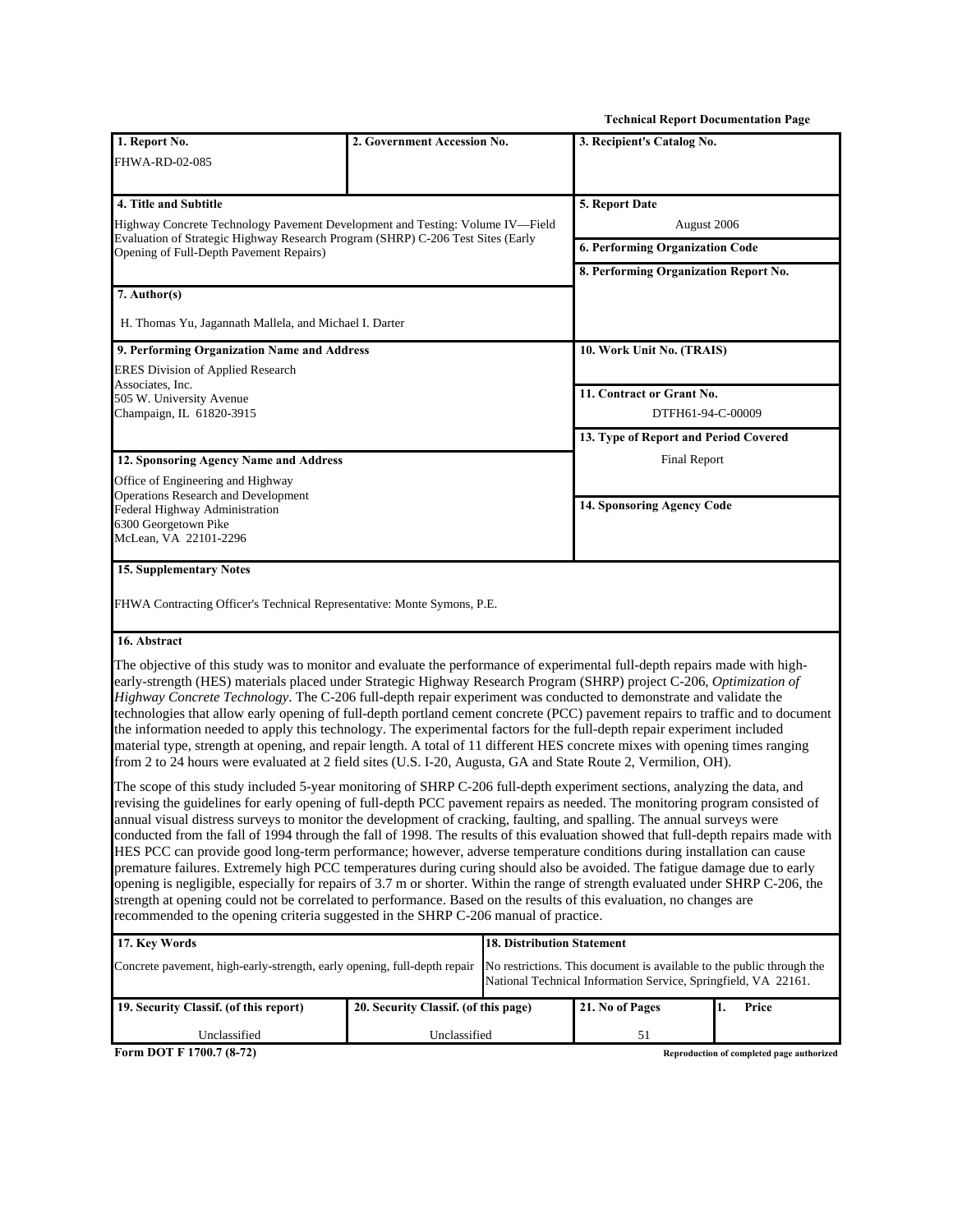|                                 |                                          | SI* (MODERN METRIC) CONVERSION FACTORS                             |                                              |                                  |  |  |  |  |  |
|---------------------------------|------------------------------------------|--------------------------------------------------------------------|----------------------------------------------|----------------------------------|--|--|--|--|--|
|                                 |                                          | <b>APPROXIMATE CONVERSIONS TO SI UNITS</b>                         |                                              |                                  |  |  |  |  |  |
| <b>Symbol</b>                   | <b>When You Know</b>                     | <b>Multiply By</b>                                                 | <b>To Find</b>                               | <b>Symbol</b>                    |  |  |  |  |  |
|                                 |                                          | <b>LENGTH</b>                                                      |                                              |                                  |  |  |  |  |  |
| in                              | inches                                   | 25.4                                                               | millimeters                                  | mm                               |  |  |  |  |  |
| ft                              | feet                                     | 0.305                                                              | meters                                       | m                                |  |  |  |  |  |
| yd                              | yards                                    | 0.914                                                              | meters                                       | m                                |  |  |  |  |  |
| mi                              | miles                                    | 1.61<br><b>AREA</b>                                                | kilometers                                   | km                               |  |  |  |  |  |
| $in^2$                          | square inches                            | 645.2                                                              | square millimeters                           | $\mbox{mm}^2$                    |  |  |  |  |  |
| $\mbox{ft}^2$                   | square feet                              | 0.093                                                              | square meters                                | m <sup>2</sup>                   |  |  |  |  |  |
| $yd^2$                          | square yard                              | 0.836                                                              | square meters                                | m <sup>2</sup>                   |  |  |  |  |  |
| ac                              | acres                                    | 0.405                                                              | hectares                                     | ha                               |  |  |  |  |  |
| $mi^2$                          | square miles                             | 2.59                                                               | square kilometers                            | km <sup>2</sup>                  |  |  |  |  |  |
|                                 |                                          | <b>VOLUME</b>                                                      |                                              |                                  |  |  |  |  |  |
| fl oz                           | fluid ounces                             | 29.57                                                              | milliliters                                  | mL                               |  |  |  |  |  |
| gal                             | qallons                                  | 3.785                                                              | liters                                       | L                                |  |  |  |  |  |
| $\tilde{t}^3$<br>$yd^3$         | cubic feet                               | 0.028<br>0.765                                                     | cubic meters<br>cubic meters                 | m <sup>3</sup><br>m <sup>3</sup> |  |  |  |  |  |
|                                 | cubic yards                              | NOTE: volumes greater than 1000 L shall be shown in m <sup>3</sup> |                                              |                                  |  |  |  |  |  |
|                                 |                                          | <b>MASS</b>                                                        |                                              |                                  |  |  |  |  |  |
| 0Z                              | ounces                                   | 28.35                                                              | grams                                        | g                                |  |  |  |  |  |
| lb                              | pounds                                   | 0.454                                                              | kilograms                                    | kg                               |  |  |  |  |  |
| Τ                               | short tons (2000 lb)                     | 0.907                                                              | megagrams (or "metric ton")                  | $Mg$ (or "t")                    |  |  |  |  |  |
|                                 |                                          | <b>TEMPERATURE (exact degrees)</b>                                 |                                              |                                  |  |  |  |  |  |
| °F                              | Fahrenheit                               | 5 (F-32)/9                                                         | Celsius                                      | $^{\circ}$ C                     |  |  |  |  |  |
|                                 |                                          | or (F-32)/1.8                                                      |                                              |                                  |  |  |  |  |  |
|                                 |                                          | <b>ILLUMINATION</b>                                                |                                              |                                  |  |  |  |  |  |
| fc                              | foot-candles                             | 10.76                                                              | lux                                          | lχ                               |  |  |  |  |  |
| fl                              | foot-Lamberts                            | 3.426                                                              | candela/ $m2$                                | $\text{cd/m}^2$                  |  |  |  |  |  |
|                                 |                                          | <b>FORCE and PRESSURE or STRESS</b>                                |                                              |                                  |  |  |  |  |  |
| Ibf<br>lbf/in <sup>2</sup>      | poundforce<br>poundforce per square inch | 4.45<br>6.89                                                       | newtons                                      | N<br>kPa                         |  |  |  |  |  |
|                                 |                                          |                                                                    | kilopascals                                  |                                  |  |  |  |  |  |
|                                 |                                          |                                                                    | <b>APPROXIMATE CONVERSIONS FROM SI UNITS</b> |                                  |  |  |  |  |  |
|                                 |                                          |                                                                    |                                              |                                  |  |  |  |  |  |
| <b>Symbol</b>                   | <b>When You Know</b>                     | <b>Multiply By</b>                                                 | <b>To Find</b>                               | <b>Symbol</b>                    |  |  |  |  |  |
|                                 |                                          | <b>LENGTH</b>                                                      |                                              |                                  |  |  |  |  |  |
| mm                              | millimeters                              | 0.039                                                              | inches                                       | in                               |  |  |  |  |  |
| m                               | meters                                   | 3.28                                                               | feet                                         | ft                               |  |  |  |  |  |
| m                               | meters                                   | 1.09                                                               | yards                                        | yd                               |  |  |  |  |  |
| km                              | kilometers                               | 0.621                                                              | miles                                        | mi                               |  |  |  |  |  |
|                                 |                                          | <b>AREA</b>                                                        |                                              |                                  |  |  |  |  |  |
| $\text{mm}^2$<br>m <sup>2</sup> | square millimeters<br>square meters      | 0.0016<br>10.764                                                   | square inches<br>square feet                 | $in^2$<br>ft <sup>2</sup>        |  |  |  |  |  |
| m <sup>2</sup>                  | square meters                            | 1.195                                                              | square yards                                 | $yd^2$                           |  |  |  |  |  |
| ha                              | hectares                                 | 2.47                                                               | acres                                        | ac                               |  |  |  |  |  |
| km <sup>2</sup>                 | square kilometers                        | 0.386                                                              | square miles                                 | mi <sup>2</sup>                  |  |  |  |  |  |
|                                 |                                          | <b>VOLUME</b>                                                      |                                              |                                  |  |  |  |  |  |
| mL                              | milliliters                              | 0.034                                                              | fluid ounces                                 | fl oz                            |  |  |  |  |  |
| L                               | liters                                   | 0.264                                                              | gallons                                      | gal                              |  |  |  |  |  |
| m <sup>3</sup>                  | cubic meters                             | 35.314                                                             | cubic feet                                   | $\mathbf{t}^3$                   |  |  |  |  |  |
| m <sup>3</sup>                  | cubic meters                             | 1.307                                                              | cubic yards                                  | $yd^3$                           |  |  |  |  |  |
|                                 |                                          | <b>MASS</b>                                                        |                                              |                                  |  |  |  |  |  |
| g<br>kg                         | grams<br>kilograms                       | 0.035<br>2.202                                                     | ounces<br>pounds                             | 0Z<br>lb                         |  |  |  |  |  |
| $Mg$ (or "t")                   | megagrams (or "metric ton")              | 1.103                                                              | short tons (2000 lb)                         | т                                |  |  |  |  |  |
|                                 |                                          | <b>TEMPERATURE (exact degrees)</b>                                 |                                              |                                  |  |  |  |  |  |
| °C                              | Celsius                                  | $1.8C + 32$                                                        | Fahrenheit                                   | $\mathrm{P}$                     |  |  |  |  |  |
|                                 |                                          | <b>ILLUMINATION</b>                                                |                                              |                                  |  |  |  |  |  |
| lχ                              | lux                                      | 0.0929                                                             | foot-candles                                 | fc                               |  |  |  |  |  |
| $\text{cd/m}^2$                 | candela/ $m2$                            | 0.2919                                                             | foot-Lamberts                                | fl                               |  |  |  |  |  |
|                                 |                                          | <b>FORCE and PRESSURE or STRESS</b>                                |                                              |                                  |  |  |  |  |  |
| N                               | newtons                                  | 0.225                                                              | poundforce                                   | Ibf                              |  |  |  |  |  |
| kPa                             | kilopascals                              | 0.145                                                              | poundforce per square inch                   | lbf/in <sup>2</sup>              |  |  |  |  |  |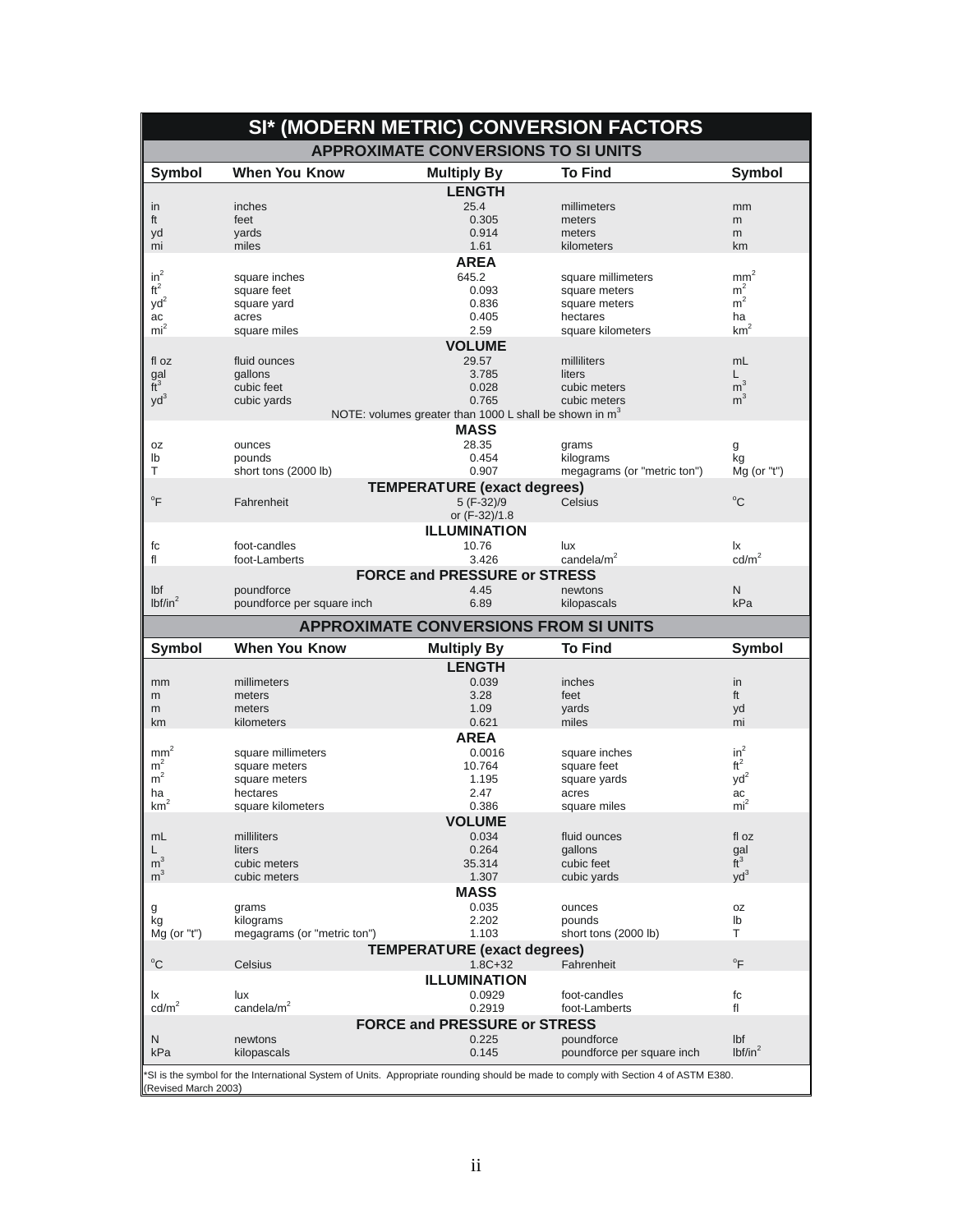|  | <b>TABLE OF CONTENTS</b> |
|--|--------------------------|
|--|--------------------------|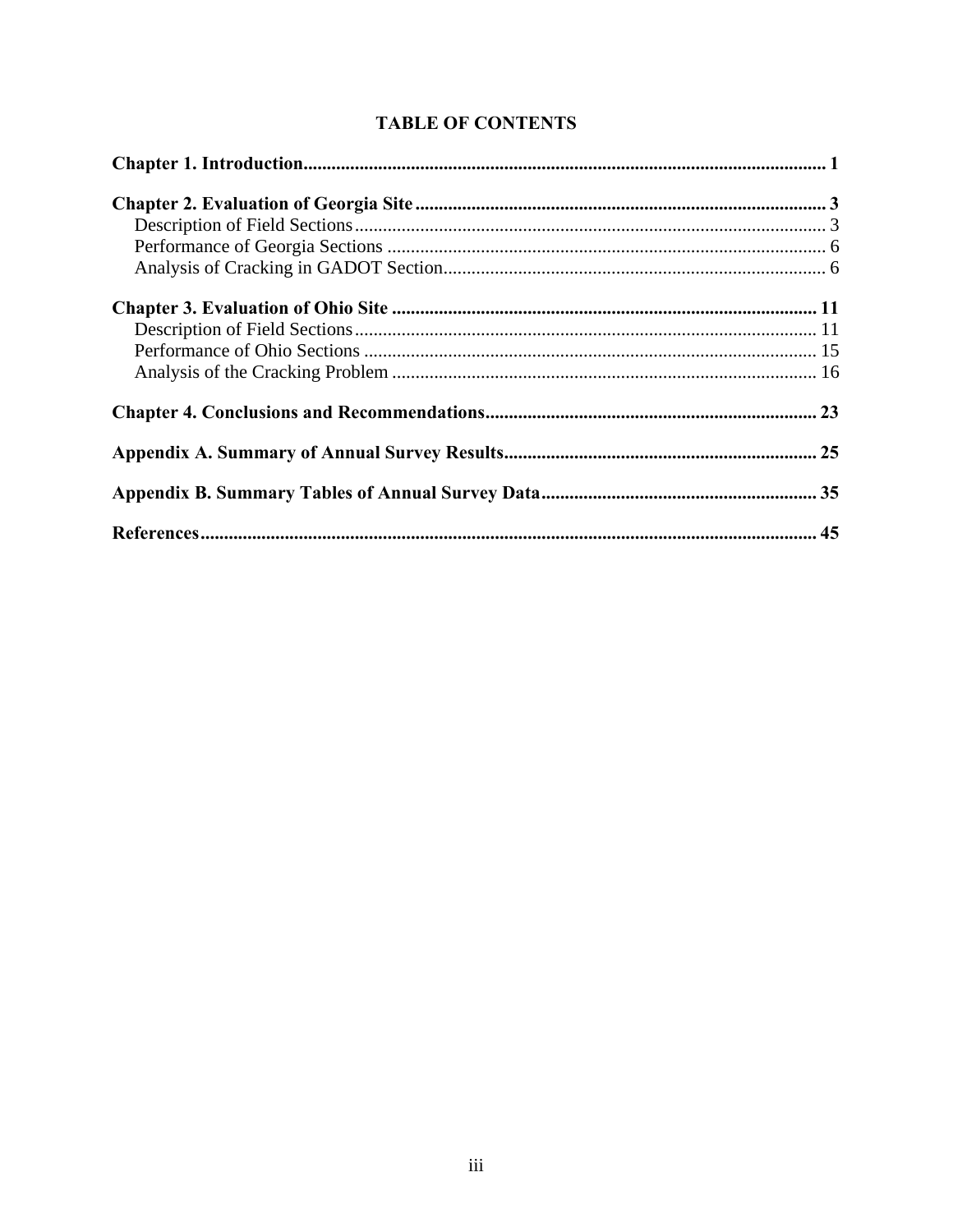# **LIST OF FIGURES**

| Figure 4. Comparison of field performance of 4.6-m repairs in the GADOT section<br>and predicted cracking using the rigid pavement performance/rehabilitation (RPPR) |  |
|----------------------------------------------------------------------------------------------------------------------------------------------------------------------|--|
|                                                                                                                                                                      |  |
| Figure 6. The effects of repair length and built-in curling on performance of                                                                                        |  |
|                                                                                                                                                                      |  |
|                                                                                                                                                                      |  |
|                                                                                                                                                                      |  |
| Figure 10. Correlation between the difference of average curing and overnight<br>low temperatures and longitudinal cracking in Ohio sections at 2 months.  20        |  |
| Figure 11. Correlation between the difference of average curing and overnight<br>low temperatures and longitudinal cracking in Ohio sections at 2 years 20           |  |
| Figure 12. Correlation between the difference of average curing and overnight<br>low temperatures and longitudinal cracking in Ohio sections at 6 years 21           |  |
|                                                                                                                                                                      |  |
|                                                                                                                                                                      |  |
|                                                                                                                                                                      |  |
|                                                                                                                                                                      |  |
|                                                                                                                                                                      |  |
|                                                                                                                                                                      |  |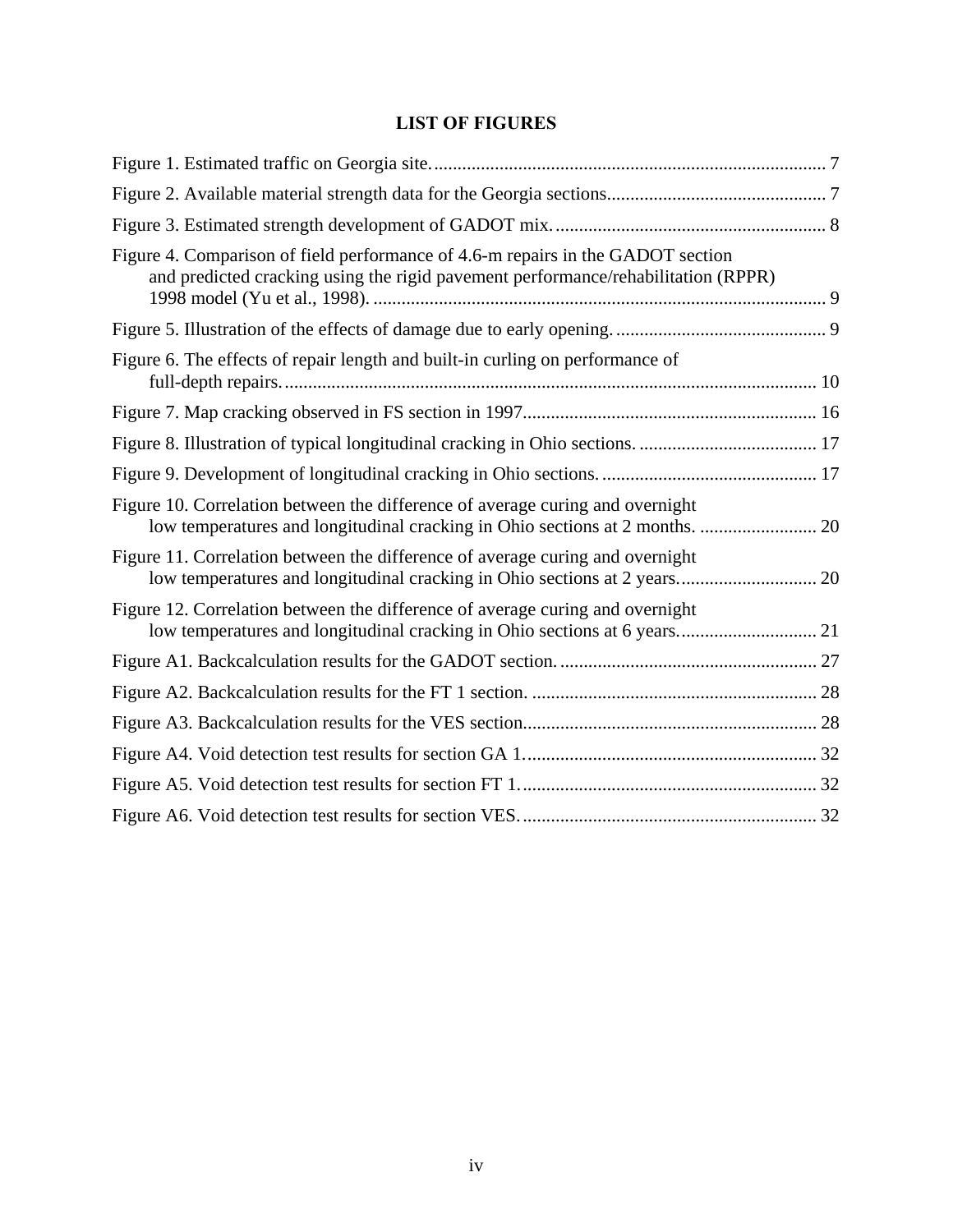# **LIST OF TABLES**

| Table 1. Mix design for the materials used at the Georgia site (Whiting et al., 1994).  3                                                                         |
|-------------------------------------------------------------------------------------------------------------------------------------------------------------------|
|                                                                                                                                                                   |
|                                                                                                                                                                   |
|                                                                                                                                                                   |
|                                                                                                                                                                   |
|                                                                                                                                                                   |
| Table 7. Estimated temperature conditions at the time of concrete hardening, and the peak                                                                         |
| Table 8. Estimated temperature conditions at the time of concrete hardening, and the peak                                                                         |
| Table 9. Comparison of the difference between average concrete temperature during<br>curing including the peak temperature and overnight low temperature, °F.  19 |
|                                                                                                                                                                   |
|                                                                                                                                                                   |
|                                                                                                                                                                   |
|                                                                                                                                                                   |
|                                                                                                                                                                   |
|                                                                                                                                                                   |
|                                                                                                                                                                   |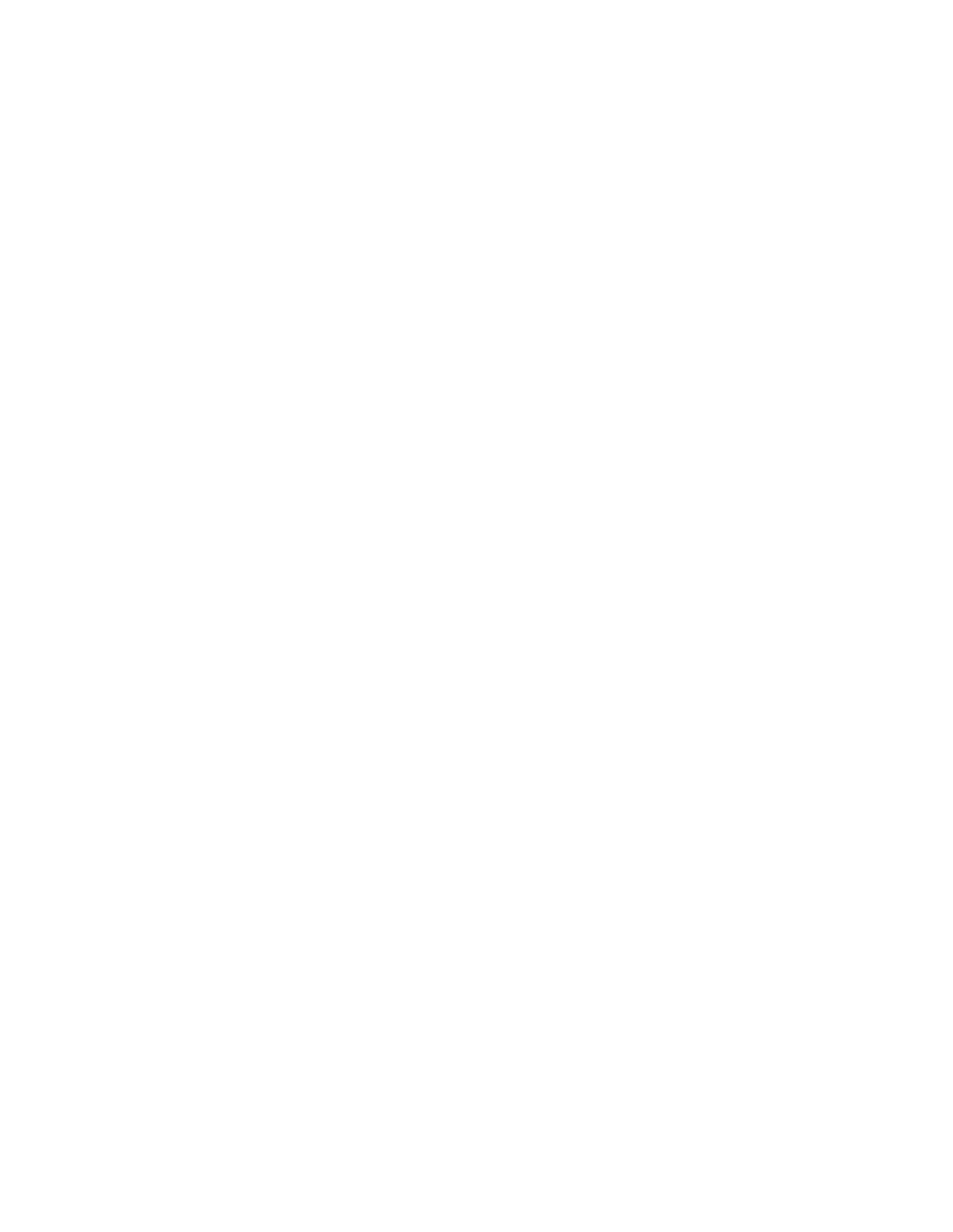### **CHAPTER 1. INTRODUCTION**

<span id="page-8-0"></span>The objective of this study was to monitor and evaluate the performance of experimental fulldepth repairs made with high-early-strength (HES) materials placed under Strategic Highway Research Program (SHRP) project C-206, Optimization of Highway Concrete Technology (Whiting et al. 1994). The C-206 full-depth repair experiment was conducted to demonstrate and validate the technologies that allow early opening of full-depth portland cement concrete (PCC) pavement repairs to traffic and to document the information needed to apply this technology.

The experimental factors for the full-depth repair experiment included material type, strength at opening, and repair length. A total of 11 different HES concrete mixes with opening times ranging from 2 to 24 hours (h) were evaluated at 2 field sites (U.S. Interstate 20 (I-20), Augusta, GA and State Route 2, Vermilion, OH). The repair materials included various HES PCC mixes made with Type I and Type III portland cement and mixes made with proprietary blended cements. The repair lengths ranged from 1.8 to 4.6 meters (m). A test section in this experiment consists of uniform-size repairs made with a single material. The repairs were made over a range of time and opened to traffic simultaneously when the last repair reached the target strength, which provided a range-of-strength at opening.

One of the goals of the SHRP C-206 full-depth repair experiment was to establish guidelines for the minimum strength required at opening time to ensure adequate performance of full-depth PCC pavement repairs. Based on analytical results, guidelines for early opening of full-depth PCC pavement repairs were developed under SHRP C-206 and incorporated in the manual of practice that was developed under that project (Yu et al., 1994). However, long-term monitoring was needed to verify the guidelines developed under SHRP C-206—that task was carried out under this study.

The scope of this study included 5-year monitoring of SHRP C-206 full-depth experiment sections, analyzing the data, and revising guidelines for early opening of full-depth PCC pavement repairs as needed. The monitoring program consisted of annual visual distress surveys to monitor the development of the following:

- Cracking.
- Faulting.
- Spalling.

The annual surveys were conducted from the fall of 1994 through the fall of 1998. At the Georgia site, deflection testing was also conducted in 1996 using a Falling Weight Deflectometer (FWD) as a nondestructive means of evaluating long-term repair material properties and to evaluate load-transfer efficiency (LTE) across repair joints. The deflection testing was not conducted at the Ohio site because most of the repairs at the Ohio site contained a longitudinal crack, and all of the repairs at this site are 1.8 m long, which is too short to obtain good backcalculation results, especially with the presence of the longitudinal crack.

This report presents the results of annual surveys and analysis of the collected data. The report for each site begins with a brief description of the field sections (full detail of the experiment is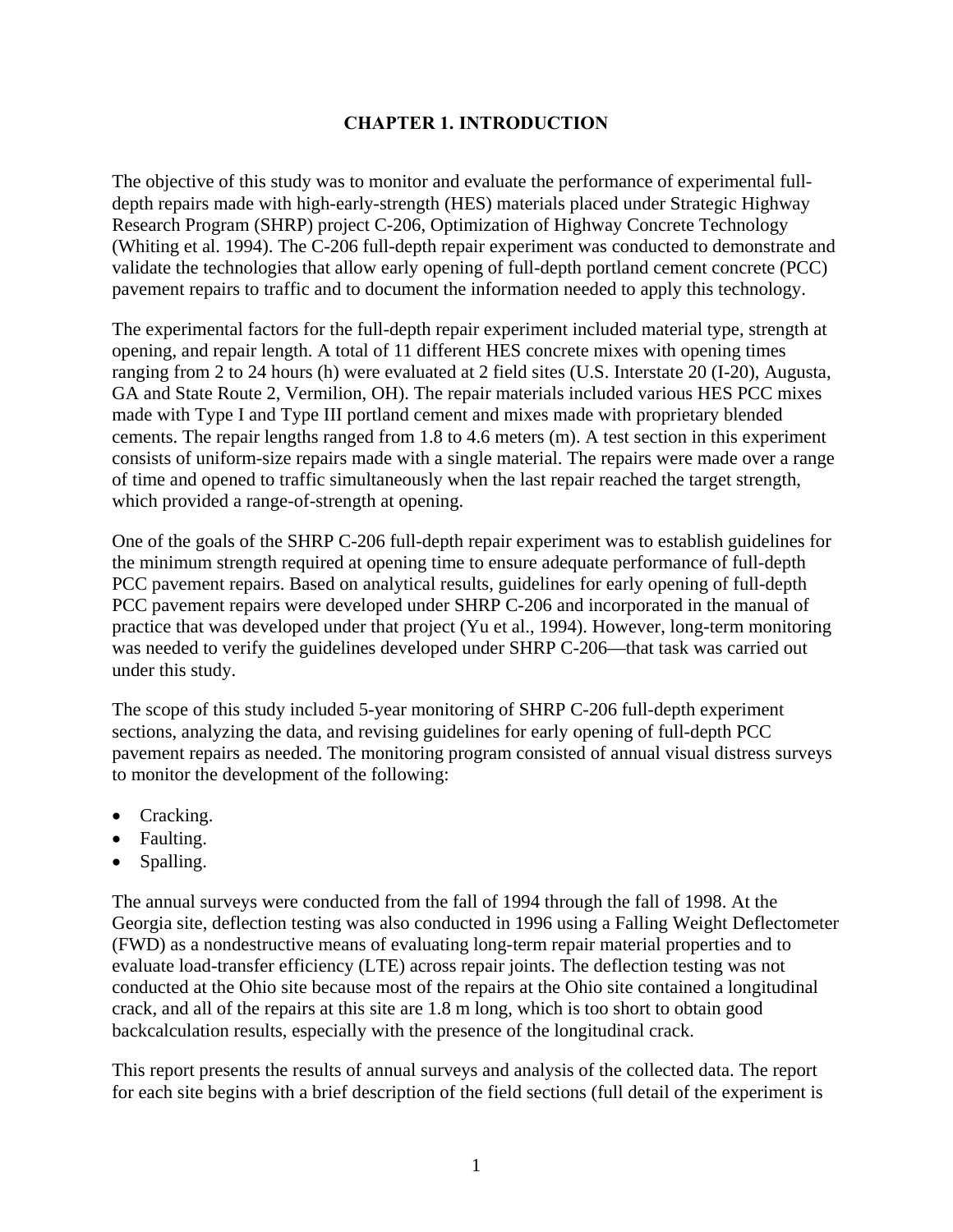provided in Whiting et al., 1994), followed by a discussion of performance of test sections. Finally, conclusions and recommendations for possible changes to fast-track full-depth repair practice are provided based on findings of this study. A summary of the results of annual condition survey is provided in appendix A. Appendix B provides summary tables of the data collected for all sections.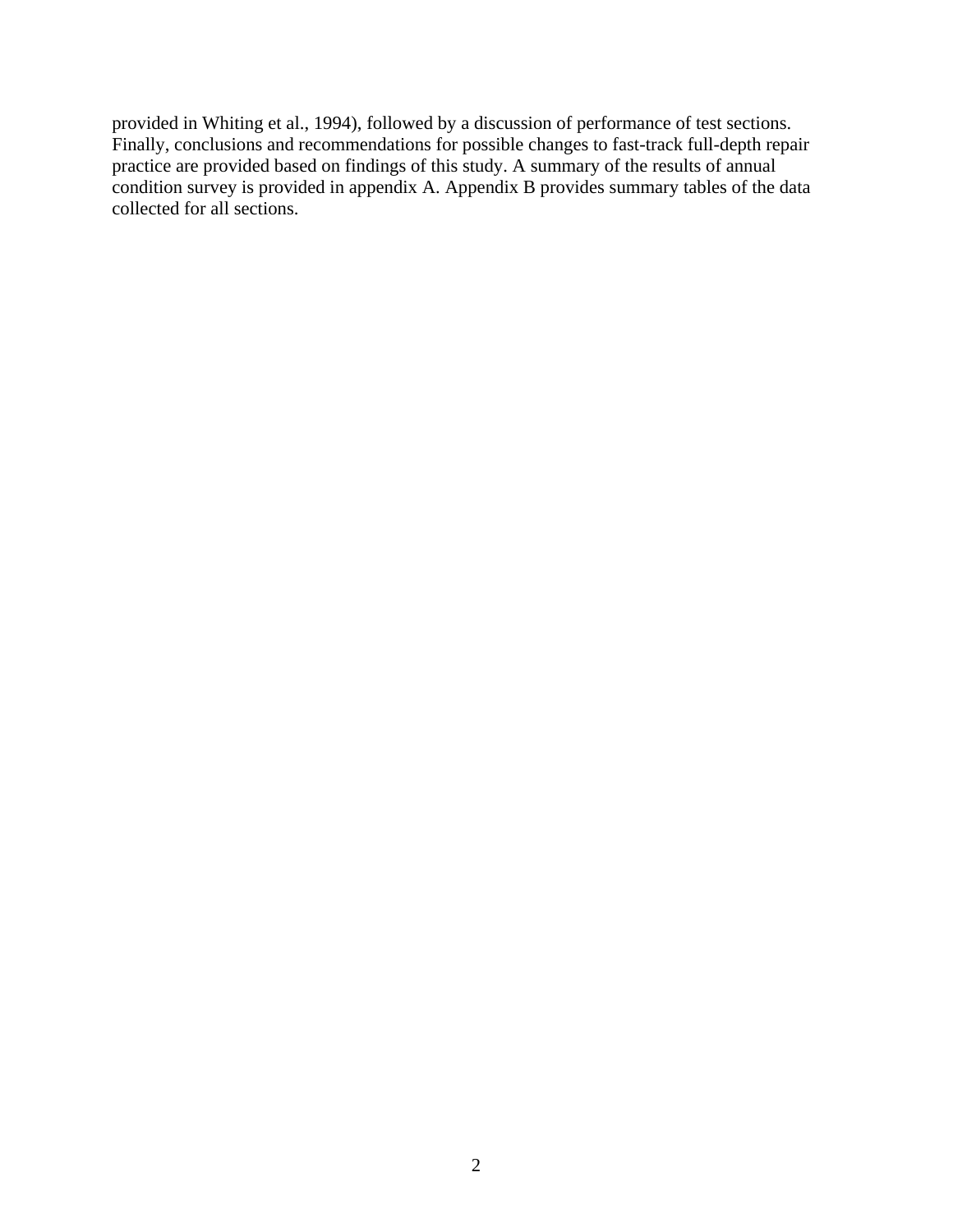### **CHAPTER 2. EVALUATION OF GEORGIA SITE**

### <span id="page-10-0"></span>**DESCRIPTION OF FIELD SECTIONS**

The Georgia site consists of three test sections located on eastbound U.S. Interstate 20 (I-20), near Augusta, GA, between mileposts 189 and 192. The existing pavement at this site is

230-millimeter (mm) jointed plain concrete pavement (JPCP) with 9-meter (m) joint spacing. The two-way annual average daily traffic (ADT) at this location was 25,750, with 19.5 percent trucks. The average truck factor during the time of field testing was 1.37.

The materials tested at this site include Georgia Department of Transportation's 4-hour (h) mix (GADOT), Fast Track I (FT I), and Very-High-Early-Strength (VES). The mix designs for these materials are given in table 1. GADOT has extensive experience with fast-track full-depth repairs, and the SHRP C-206 repairs were included as a part of an on-going repair project. FT I is a 12- to 24-h opening PCC mix developed by the Iowa DOT (Grove, Jones, and Bharil, 1993). VES is a 4-h opening PCC mix that utilizes a nonchloride accelerator (calcium nitrite) developed under SHRP C-205.

| <b>Mix Component</b><br>(per cubic yard $(yd^3)$ ) | <b>GADOT</b>    | <b>FT I</b> | <b>VES</b>      |
|----------------------------------------------------|-----------------|-------------|-----------------|
| Cement type                                        | Type I          | Type III    | Type III        |
| Cement, pound (lb)                                 | 752             | 740         | 870             |
| Fine aggregate, lb                                 | 1,025           | 1,320       | 825             |
| Coarse aggregate, lb                               | 1,805           | 1,420       | 1,720           |
| Water, lb                                          | 285             | 262         | 335             |
| Water reducer, ounce (oz)                          |                 | 44.0        |                 |
| Accelerator (DSA), gallon (gal)                    |                 |             | 6.0             |
| Accelerator (CaCl <sub>2</sub> ), gal              | 1.6             |             |                 |
| High-range water reducer, oz                       |                 |             | 43.5            |
| Air entraining agent, oz                           | 9.8             | 12.0        | 43.5            |
| $w/c$ ratio                                        | 0.38            | 0.35        | 0.39            |
| Nominal opening time.                              | 4 <sup>hr</sup> | 12 to 24 hr | 4 <sup>hr</sup> |

### **Table 1. Mix design for the materials used at the Georgia site (Whiting et al., 1994).**

 $1 \text{ yd}^3 = 0.7645 \text{ m}^3$ ;  $1 \text{ lb} = 0.4535 \text{ kg}$ ;  $1 \text{ gal} = 3.78 \text{ liter (L)}$ ;  $1 oz = 29.57$  millileter (mL)

 $w/c = water$  to cement ratio

The Georgia sections were placed between about 10 p.m. and 2 a.m. and opened to traffic at 6 a.m. At this site, a typical day's work started at 6:30 p.m. with the closing of the work area to traffic. Concrete removal started as soon as enough of the work area was blocked off, and concrete placement typically started at 10 p.m. (Whiting et al., 1994).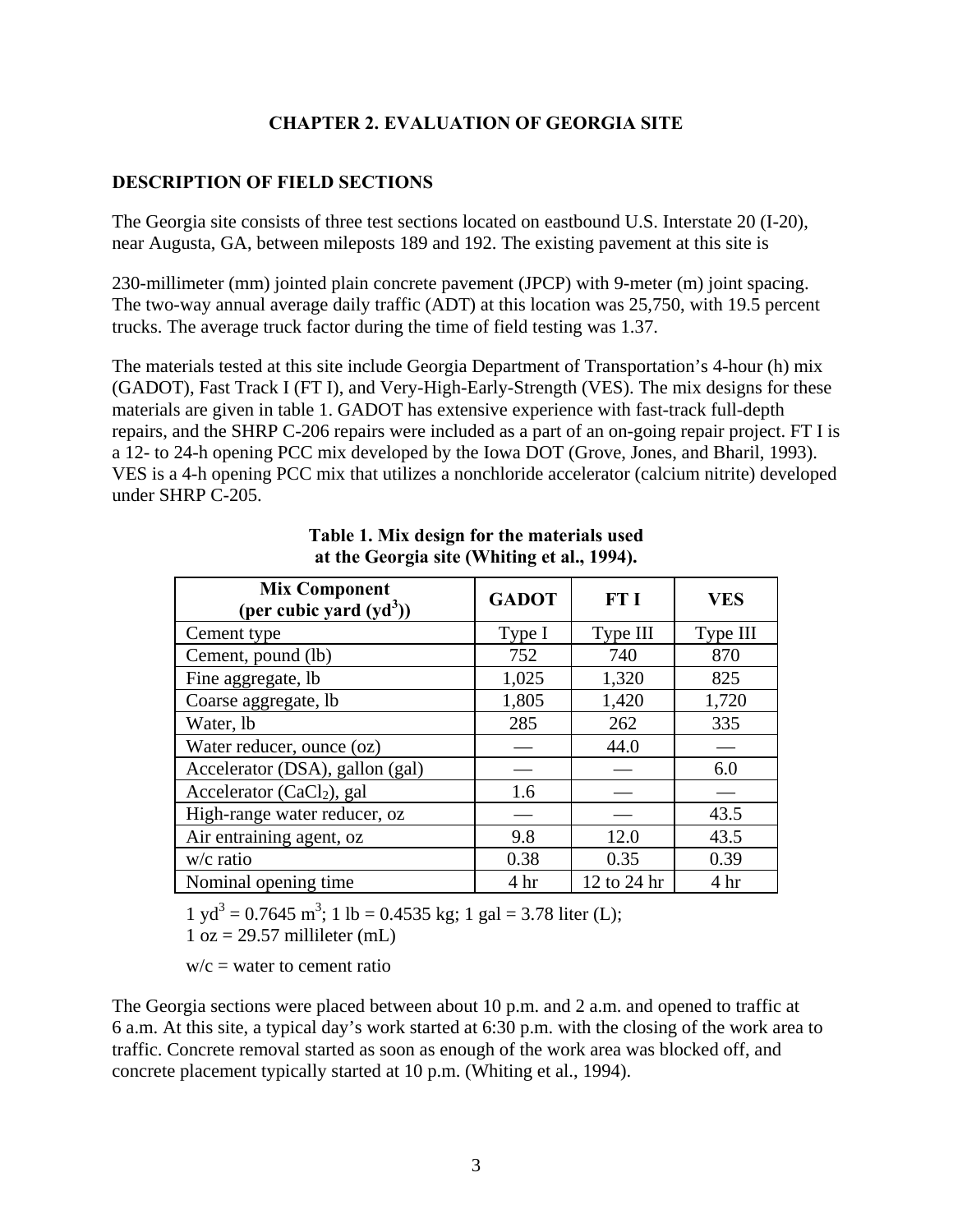<span id="page-11-0"></span>Table 2 provides a summary of Georgia sections, including the strength at opening for each repair and calculated fatigue damage due to early opening. Fatigue damage due to early opening was defined as the damage incurred within the first 14 days of service in this project, based on typical curing time and the strength at the opening time for conventional projects. Fatigue damage was calculated on an hourly basis for the first 3 days, then on a daily basis for the remaining 11 days.

| Repair        | Repair         | <b>Age at Opening</b>   | <b>Strength at Opening, psi</b> | Early                               |                    |
|---------------|----------------|-------------------------|---------------------------------|-------------------------------------|--------------------|
| <b>Number</b> | Size, ft       | <b>Hour, Days</b>       | $f_c'$                          | <b>Modulus of</b><br><b>Rupture</b> | Opening<br>Damage* |
|               |                | <b>Section 1, GADOT</b> |                                 |                                     |                    |
| $1 - 1$       | $8\,$          | 7.8                     | 2,250                           | 365                                 | 0.001              |
| $1 - 3$       | 8              | 7.2                     | 2,050                           | 350                                 | 0.001              |
| $1-4$         | 8              | 7.1                     | 2,050                           | 350                                 | 0.001              |
| $1 - 5$       | 8              | 6.8                     | 1,950                           | 340                                 | 0.001              |
| $1-6$         | 8              | 6.8                     | 1,950                           | 340                                 | 0.001              |
| $1 - 7$       | 15             | 6.6                     | 1,900                           | 330                                 | 0.038              |
| $1 - 8$       | 15             | 7.8                     | 2,250                           | 365                                 | 0.036              |
| $1-9$         | 8              | 7.7                     | 2,250                           | 360                                 | 0.001              |
| $1 - 10$      | 8              | 7.5                     | 2,150                           | 360                                 | 0.001              |
| $1 - 11$      | 15             | 6.3                     | 1,800                           | 320                                 | 0.040              |
| $1 - 12$      | 8              | 6.0                     | 1,700                           | 310                                 | 0.002              |
| $1 - 13$      | 8              | 5.9                     | 1,650                           | 305                                 | 0.003              |
| $1 - 14$      | 15             | 5.7                     | 1,550                           | 295                                 | 0.047              |
| $1 - 15$      | 8              | 5.7                     | 1,550                           | 295                                 | 0.003              |
| $1 - 16$      | 16             | 5.2                     | 1,350                           | 270                                 | 0.057              |
| $1 - 17$      | 15             | 4.8                     | 1,200                           | 245                                 | 0.059              |
| $1 - 18$      | 15             | 4.8                     | 1,200                           | 245                                 | 0.059              |
| $1 - 19$      | 15             | 4.3                     | 1,000                           | 200                                 | 0.067              |
| $1 - 20$      | 15             | 4.0                     | 900                             | 170                                 | 0.103              |
|               |                | Section 2, FT I         |                                 |                                     |                    |
| $2-3A$        | $\overline{7}$ | 8.8                     | 1,300                           | 250                                 | 0.006              |
| $2 - 4$       | 10             | 8.5                     | 1,300                           | 245                                 | 0.011              |
| $2 - 5$       | 6              | 8.3                     | 1,250                           | 245                                 | 0.003              |
| $2 - 6$       | 12             | 8.3                     | 1,250                           | 245                                 | 0.048              |
| $2 - 7$       | 10             | 8.3                     | 1,250                           | 245                                 | 0.011              |
| $2 - 8$       | 10             | 8.1                     | 1,250                           | 240                                 | 0.011              |

**Table 2. Summary of Georgia sections.**

\*Miner's fatigue damage.

 $1 m = 3.28$  ft;

1 megapascal (MPa) = 145.04 pounds per square inch (psi)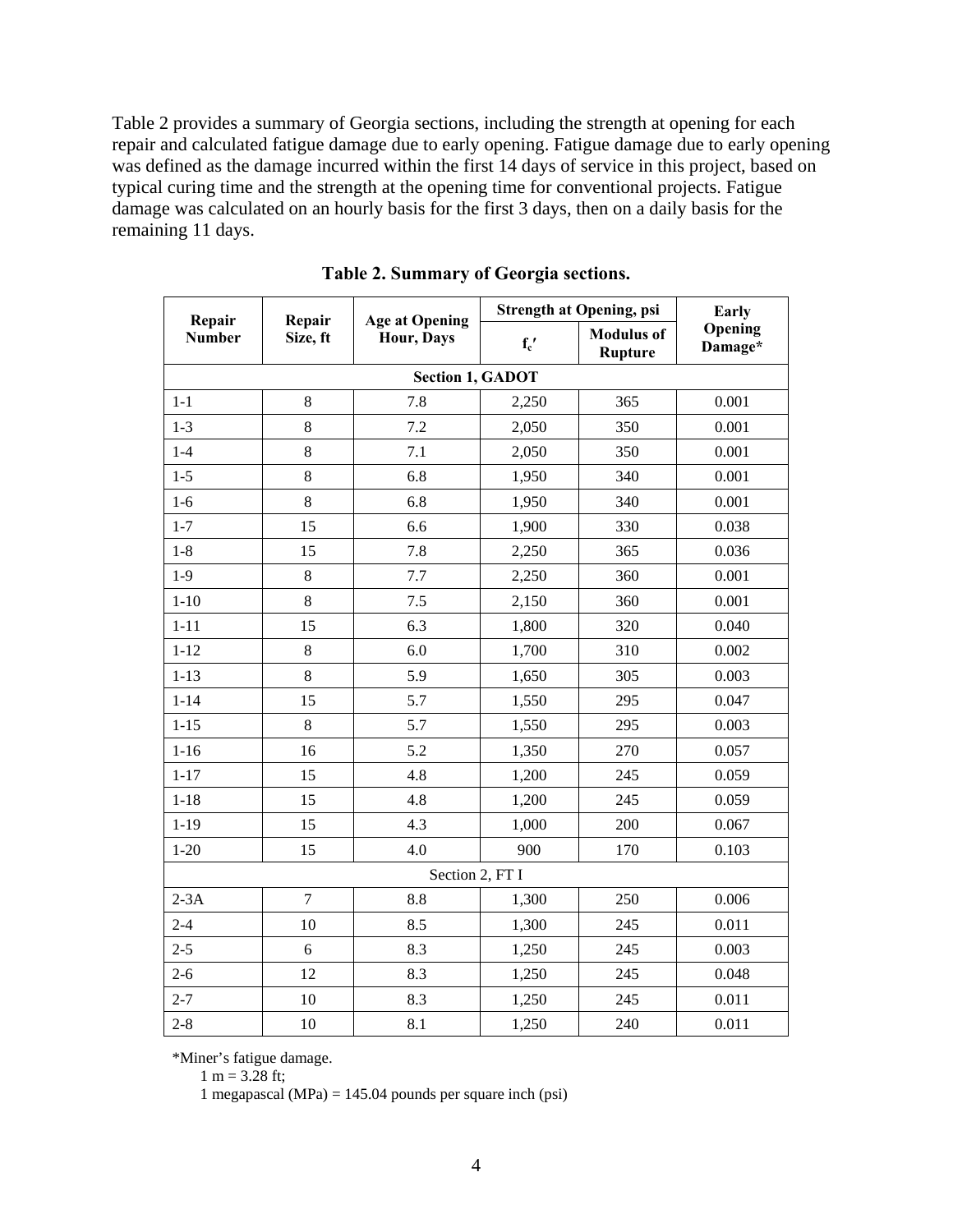| Repair        | Repair         | <b>Age at Opening</b> | <b>Strength at Opening, psi</b> | <b>Early</b>                        |                    |
|---------------|----------------|-----------------------|---------------------------------|-------------------------------------|--------------------|
| <b>Number</b> | Size, ft       | Hour, Days            | $f_c'$                          | <b>Modulus of</b><br><b>Rupture</b> | Opening<br>Damage* |
| $2-9$         | 10             | 7.8                   | 1,200                           | 230                                 | 0.012              |
| $2 - 10$      | 10             | 7.8                   | 1,200                           | 230                                 | 0.012              |
| $2 - 11$      | 10             | 7.6                   | 1,150                           | 230                                 | 0.012              |
| $2 - 12$      | 6              | 7.5                   | 1,150                           | 225                                 | 0.004              |
| $2 - 13$      | 11             | 7.5                   | 1,150                           | 225                                 | 0.027              |
| $2 - 14$      | 6              | 7.3                   | 1,100                           | 220                                 | 0.004              |
| $2 - 15$      | 6              | 7.2                   | 1,100                           | 215                                 | 0.005              |
| $2 - 16$      | 6              | 7.1                   | 1,100                           | 215                                 | 0.005              |
| $2 - 17$      | 6              | 6.8                   | 1,000                           | 205                                 | 0.006              |
| $2 - 18$      | $\overline{7}$ | 6.8                   | 1,000                           | 205                                 | 0.012              |
|               |                | <b>Section 3, VES</b> |                                 |                                     |                    |
| $3 - 2$       | 12             | 6.7                   | 2,600                           | 365                                 | 0.003              |
| $3 - 3$       | 12             | 6.3                   | 2,500                           | 360                                 | 0.003              |
| $3-4$         | 12             | 6.0                   | 2,450                           | 350                                 | 0.003              |
| $3 - 5$       | 12             | 5.8                   | 2,350                           | 335                                 | 0.003              |
| $3 - 6$       | 8              | 5.6                   | 2,350                           | 335                                 | 0.001              |
| $3 - 7$       | 12             | 5.5                   | 2,200                           | 320                                 | 0.003              |
| $3 - 8$       | 8              | 5.2                   | 2,100                           | 305                                 | 0.001              |
| $3-9$         | $8\,$          | 4.9                   | 2,050                           | 300                                 | 0.001              |
| $3-10$        | 12             | 4.8                   | 2,000                           | 295                                 | 0.004              |
| $3 - 11$      | 12             | 4.6                   | 1,950                           | 290                                 | 0.004              |
| $3 - 12$      | $\bf 8$        | 4.3                   | 1,800                           | 270                                 | 0.002              |
| $3 - 13$      | 8              | 4.3                   | 1,800                           | 270                                 | 0.002              |
| $3 - 14$      | 12             | 4.2                   | 1,700                           | 260                                 | 0.014              |
| $3 - 15$      | 9              | 4.1                   | 1,650                           | 255                                 | 0.005              |
| $3 - 16$      | 12             | 3.8                   | 1,550                           | 230                                 | 0.015              |
| $3 - 17$      | 8              | 3.7                   | 1,500                           | 225                                 | 0.008              |
| $3 - 18$      | 8              | 3.7                   | 1,500                           | 225                                 | 0.008              |
| $3-19$        | 8              | 2.8                   | 1,050                           | 165                                 | 0.073              |
| $3 - 20$      | 8              | 2.7                   | 1,000                           | 155                                 | 0.122              |

**Table 2. Summary of Georgia sections. (continued)**

\*Miner's fatigue damage.

1 m =  $3.28$  ft;

1 megapascal (MPa) = 145.04 pounds per square inch (psi)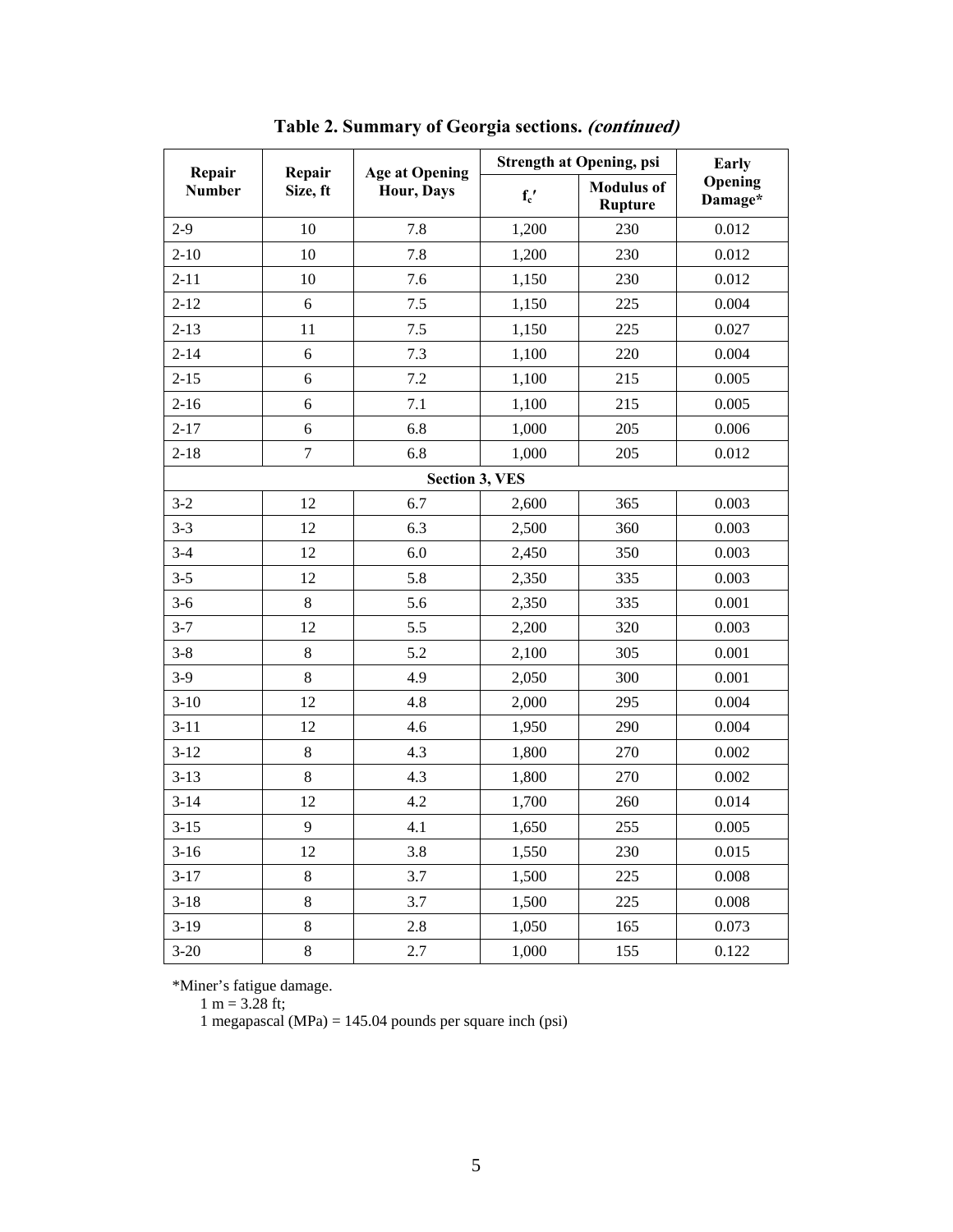### <span id="page-13-0"></span>**PERFORMANCE OF GEORGIA SECTIONS**

In general, the Georgia sections provided excellent performance. After 6 years of service, the only patches that developed any distresses were the 4.6-m repairs in the GADOT section and one 2.4-m repair in the same section. Faulting was minimal (less than 1 mm) and remained unchanged (within measurement error) throughout the monitoring period, although the LTE was somewhat less than that found in new pavements with an effective load transfer design. A summary of joint performance data is given in table 3; detailed data are given in appendix B. The Georgia sections also did not exhibit any material-related distresses.

### **ANALYSIS OF CRACKING IN GADOT SECTION**

The cracking of the longer (4.6-m) repairs in the GADOT section is consistent with expectations. The Georgia sections were placed at night and opened to traffic at 6 a.m. At the time of concrete hardening, there was no difference in the temperature between the top and bottom of the PCC slab. Thus, the repair slabs were built flat with no built-in temperature gradients. Although an excessive built-in negative temperature gradient is undesirable because it contributes to topdown cracking, a moderate amount of built-in negative curling is beneficial because it moderates the effects of high daytime temperature gradients (Yu et al., 1998). Without any built-in curling, the 4.6-m repair length is excessive for a 230-mm repair slab. Differential shrinkage does provide equivalent built-in temperature of about  $-2.2$  °C (28.04 °F), but that is not enough to counter sufficiently the effects of high daytime temperature gradients.

| <b>Section</b> |      |            | Faulting, inch <sup>*</sup> | <b>Average LTE, percent</b> |      |      |      |
|----------------|------|------------|-----------------------------|-----------------------------|------|------|------|
|                | 1994 | 1995       | 1996                        | 1997                        | 1998 | 1992 | 1996 |
| <b>GA DOT</b>  | 0.04 | $\rm 0.01$ | 0.01                        | 0.01                        | 0.01 | 73   | 75   |
| <b>FT I</b>    | 0.04 | 0.03       | 0.03                        | 0.03                        | 0.03 | 77   | 72   |
| <b>VES</b>     | 0.04 | 0.01       | 0.01                        | $0.00\,$                    | 0.03 |      | 80   |

**Table 3. Summary of joint performance of Georgia sections.**

\*Average absolute faulting.

1 inch =  $25.4 \text{ mm}$ 

The cracking problem was analyzed using the fatigue calculation procedure and model developed by Yu and colleagues (1998). The traffic data needed for the fatigue analysis are shown in figure 1. The traffic on I-20 through the project site is relatively high. The annual traffic is about 1.1 million equivalent single axles (ESALs) in the design lane.

This project did not include a material-testing program; therefore, certain assumptions had to be made regarding long-term strength development of the GADOT mix. Under SHRP C-206, extensive laboratory testing of repair materials was conducted to develop correlation relationships for maturity and pulse-velocity methods of determining in-place material properties (Whiting et al., 1994). Those tests showed that for the GADOT mix, the 90-day compressive strength is about 9 percent greater than the 28-day strength. Also under SHRP C-206, cores were retrieved from the test sections during a 2-month evaluation and tested for strength. Figure 2 summarizes the available information on Georgia site materials.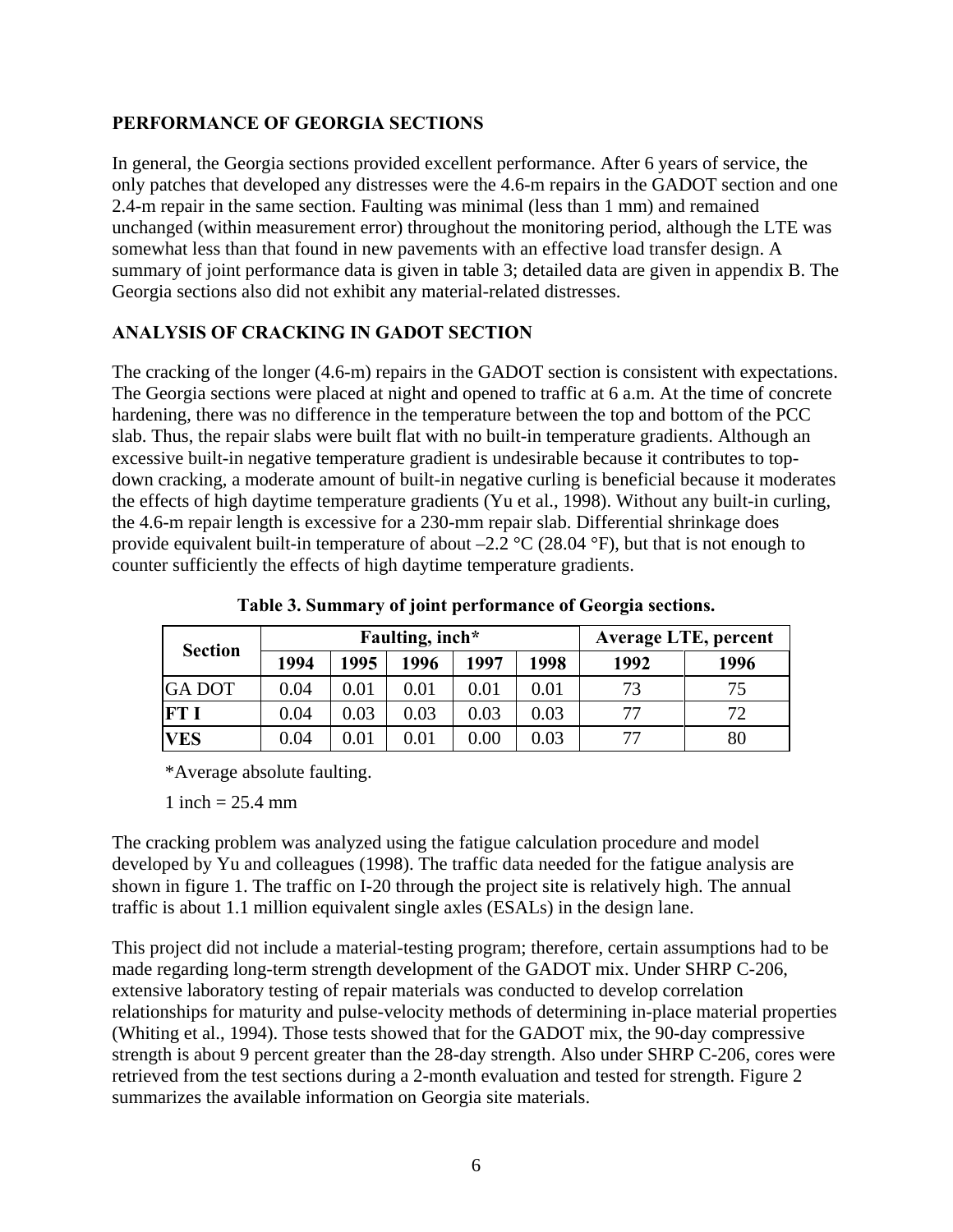<span id="page-14-0"></span>

**Figure 1. Estimated traffic on Georgia site.** 

Figure 2 shows lower strength for cores retrieved at 2 months, but this is likely caused by damage during coring or shipping of the cores and testing variability. Extensive material testing was conducted under task C of this project for VES and HES mixes, and the results of those tests showed that the long-term (5-yr) strength of those mixes is up to 18 percent greater than the 28-day strength. A comparison of early-age (up to 90 days) strength-gain characteristics of these mixes suggests that the long-term strength-gain characteristics of the GADOT mix should be similar to those of VES and HES. Based on this assumption, figure 3 was developed to show the long-term strength development of the GADOT mix.



1 megapascal (MPa) =  $145.04$  psi

**Figure 2. Available material strength data for the Georgia sections.**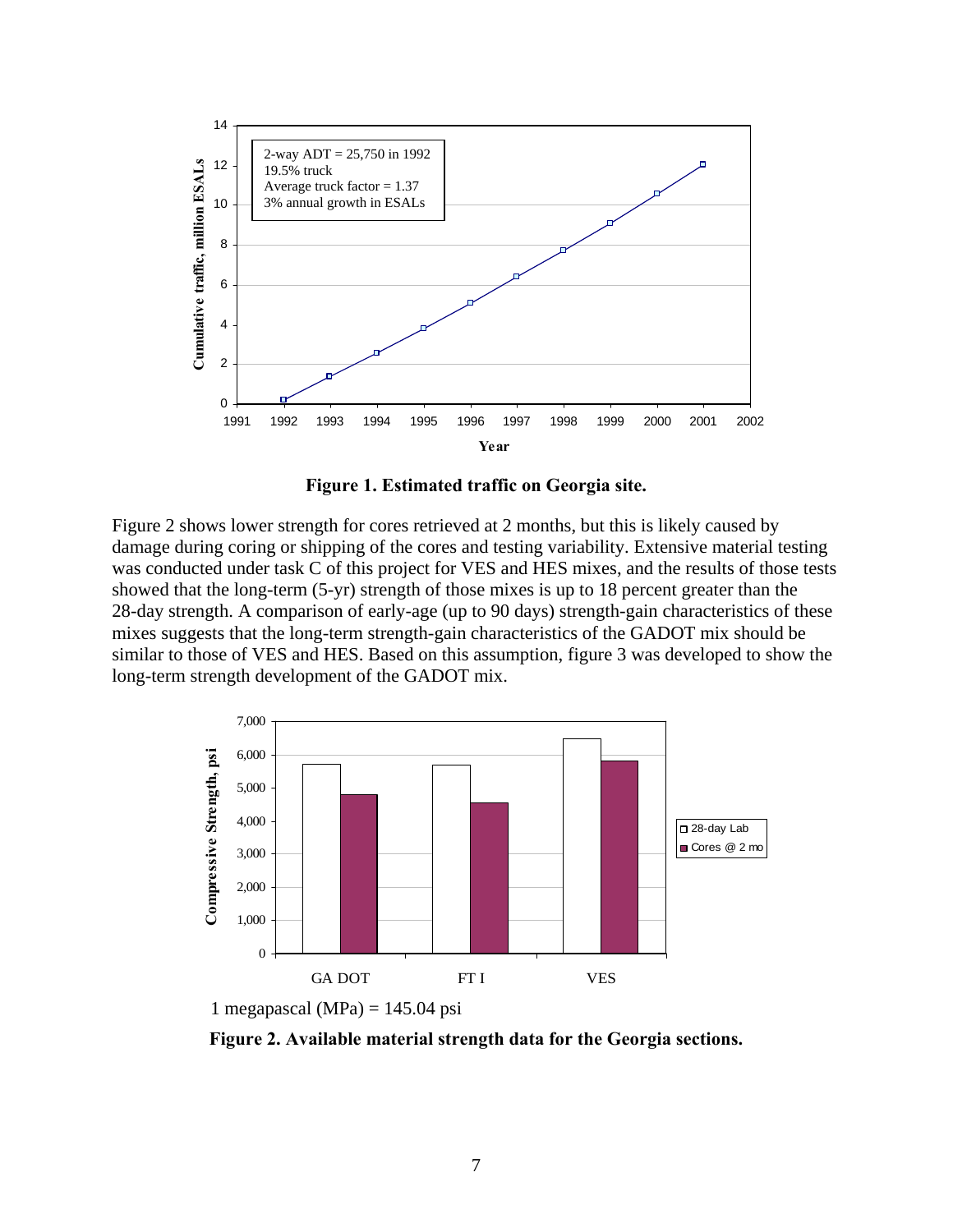<span id="page-15-0"></span>

1 MPa = 145.04 psi



The results of fatigue analysis are shown in figure 4, along with the observed slab cracking. The model was run with built-in curling of  $-2.2$  °C (28.04 °F), which accounts for differential shrinkage. The effects of damage due to early opening are illustrated in figure 5. As shown in table B1 in appendix B, the amount of fatigue damage attributable to early opening was minimal (Miner's damage of 0 to 0.07, except for 0.10 for the last patch). The damage due to early opening has the effect of shifting the time (or traffic) versus cracking curve upward, as illustrated in figure 5. However, for the Georgia sections, early opening to traffic had a negligible effect on the fatigue life of the repairs, even for the 4.6-m repairs. In fact, the last three 4.6-m repairs placed in the GADOT section (i.e., the repairs that were opened to traffic at the lowest strength) did not crack. For shorter repairs, the effects of early opening (and fatigue damage in general) are inconsequential.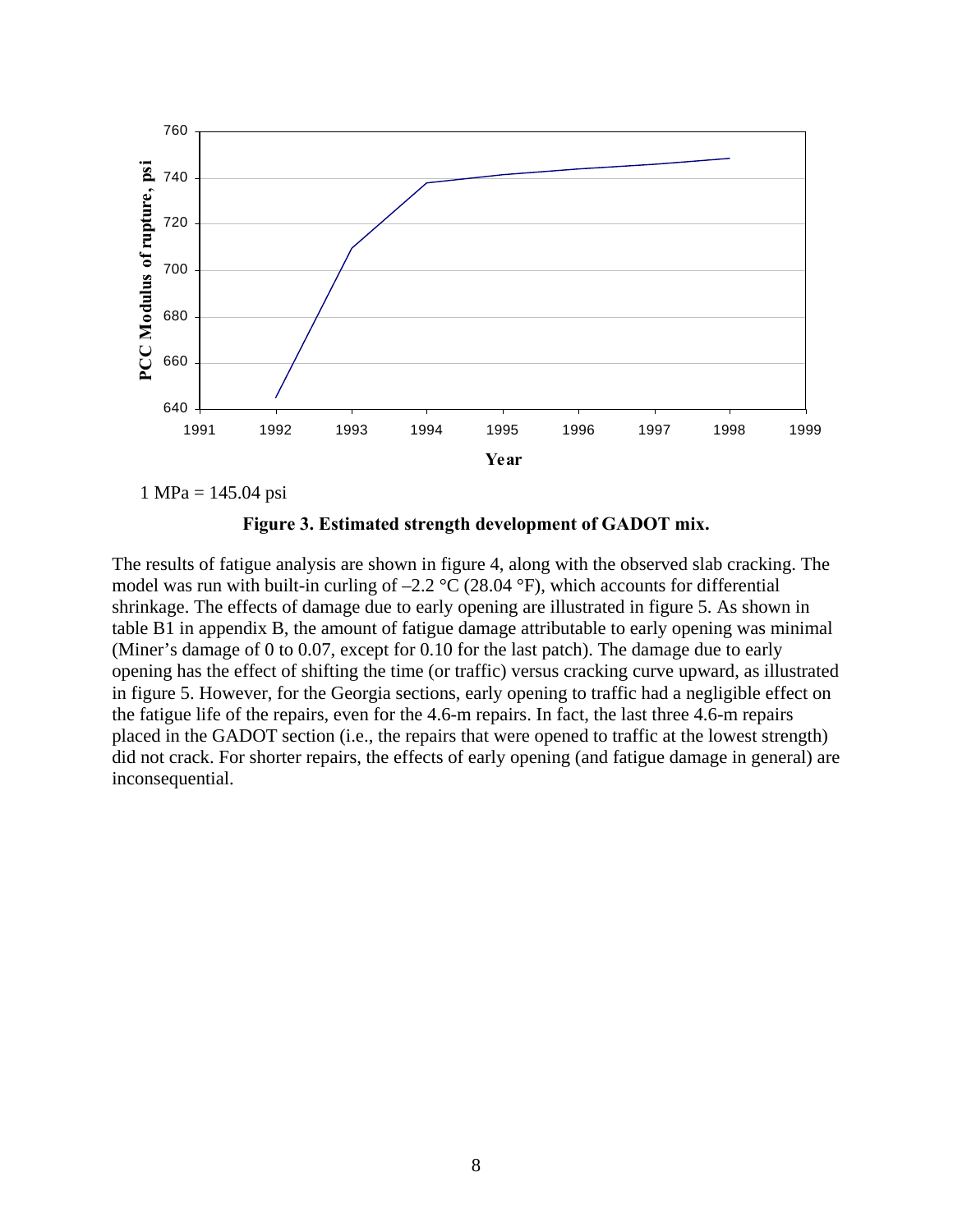<span id="page-16-0"></span>

**Figure 4. Comparison of field performance of 4.6-m repairs in the GADOT section and predicted cracking using the rigid pavement performance/rehabilitation (RPPR) 1998 model (Yu et al., 1998).** 



**Figure 5. Illustration of the effects of damage due to early opening.** 

Figure 6 shows the effects of repair length and built-in curling on the fatigue performance of fulldepth repairs. For bottom-up transverse cracking, the GADOT section represents the most adverse condition, because the repairs hardened with zero built-in temperature gradient.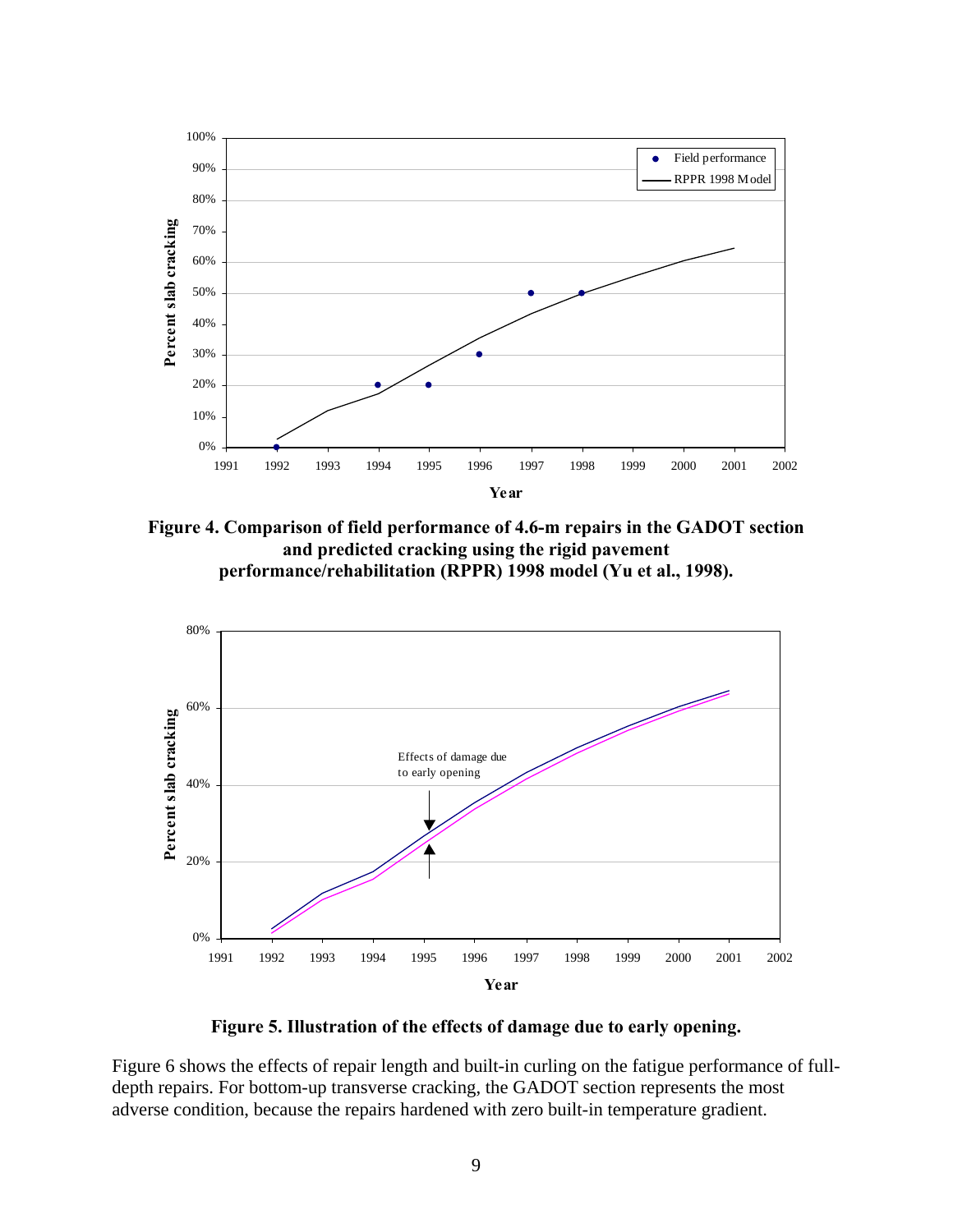<span id="page-17-0"></span>However, even under this condition, the 3.7-m repairs have an expected fatigue life of 10 or more years; shorter repairs should have practically unlimited fatigue life. Figure 6 also shows that if moderate built-in curling were introduced, the fatigue life of the 4.6-m repairs would increase dramatically. In this example, a total effective built-in temperature gradient of  $-5$  °C (23 °F) was used, including the effects of temperature and differential shrinkage. This is a typical magnitude of built-in curling for PCC pavements in wet-nonfreeze climates. In general, for daytime construction, excessive built-in curling is more of a problem than is an inadequate amount of built-in curling.



**Figure 6. The effects of repair length and built-in curling on performance of full-depth repairs.**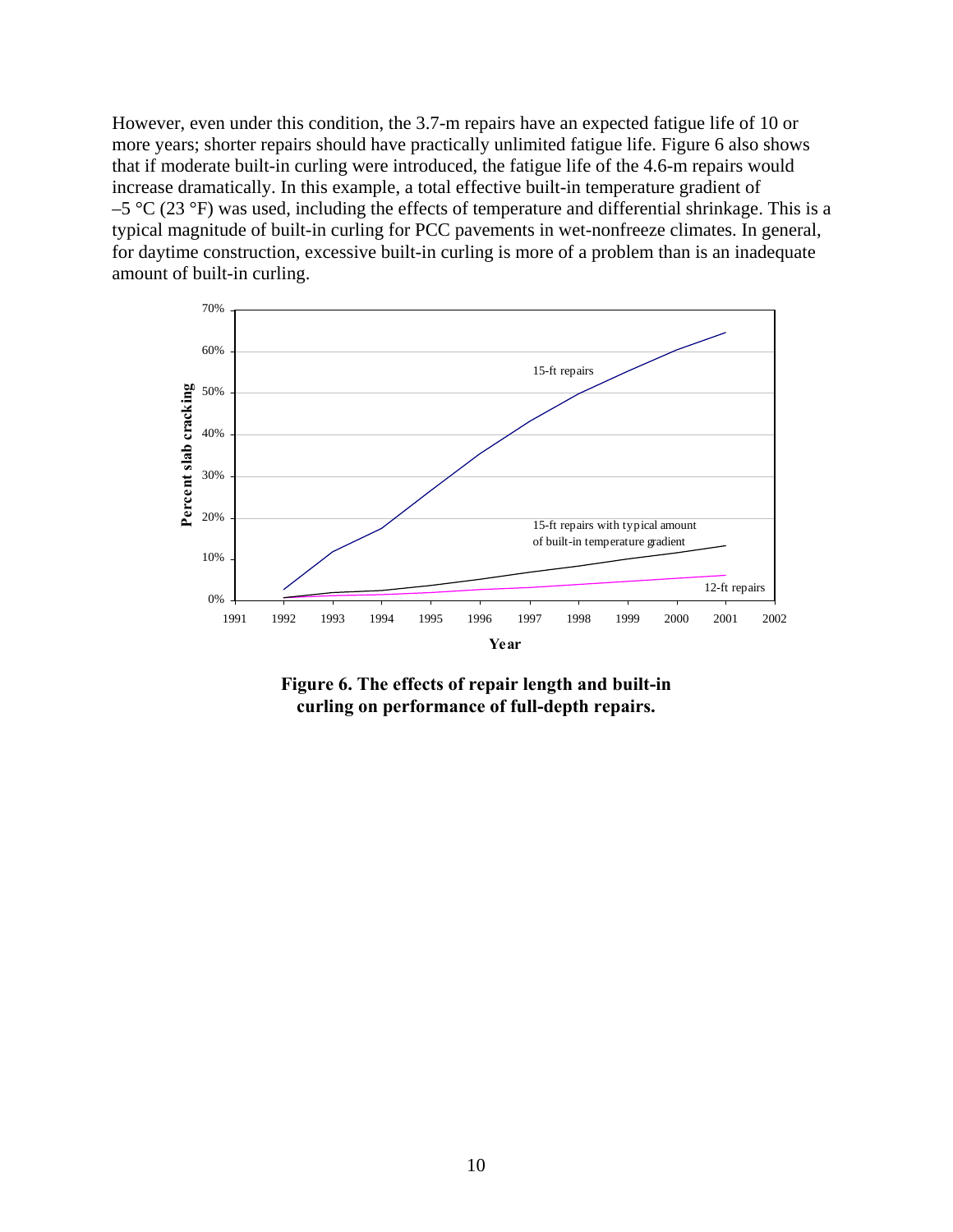### **CHAPTER 3. EVALUATION OF OHIO SITE**

### <span id="page-18-0"></span>**DESCRIPTION OF FIELD SECTIONS**

The Ohio site consists of eight test sections located on eastbound and westbound State Route 2, near Vermilion, OH, between the Baumhart Road and Vermilion Road exits. This section of State Route 2 is an Ohio Department of Transportation (ODOT) research road constructed in 1974 with 104 test sections to evaluate the effects of various pavement design and material factors on PCC pavement performance. Extensive research was conducted at this site into various material factors affecting D-cracking. The existing pavement through the project sections is 230-mm jointed reinforced concrete pavement (JRCP) with 12.2-m joint spacing. The ADT taken in 1990 was 14,400 with 22 percent trucks. The average truck factor during the time of field testing was 1.94.

Eight different materials were evaluated at this site:

- HES—a Type III PCC mix containing nonchloride accelerator (calcium nitrite) developed under SHRP C-205 to provide a 12- to 24-h opening time.
- FT I—a Type III PCC mix developed by Iowa DOT for 12- to 24-h opening.
- Pyrament (PC 1 and PC 2)—mixes made with proprietary blended cement (alkali-activated alumino-silicates). Two different mixes were tested: PC 1 for 2- to 4-h opening and PC 2 for 4- to 6-h opening.
- Rapid set (RSC 1 and RSC 2)—mixes made with another proprietary blended cement (sulfoaluminate). Two different mixes were tested: RSC 1 for 2- to 4-h opening and RSC 2 for 4 to 6-h opening.
- VES—a Type III PCC mix containing nonchloride accelerator (calcium nitrite) developed under SHRP C-205 to provide a 2- to 4-h opening time.
- ODOT FS (FS)—a Type III PCC mix containing calcium chloride developed by ODOT to provide a 4- to 6-h opening time.

The mix designs for the materials tested at the Ohio site are given in table 4. All repairs placed at this site are 1.8 m long.

All work at the Ohio site was carried out during daytime hours. Work started about 7 a.m. each day with the closing of the work area to traffic and concrete removal operation. Concrete placement typically started about 10 a.m., and the sections were opened to traffic generally by 5:30 p.m. One material (section) was placed per day.

Table 5 provides a summary of Ohio sections. As for the Georgia sections, fatigue damage due to early opening was defined as the damage incurred during the first 14 days of service. The same procedure was used to calculate the damage.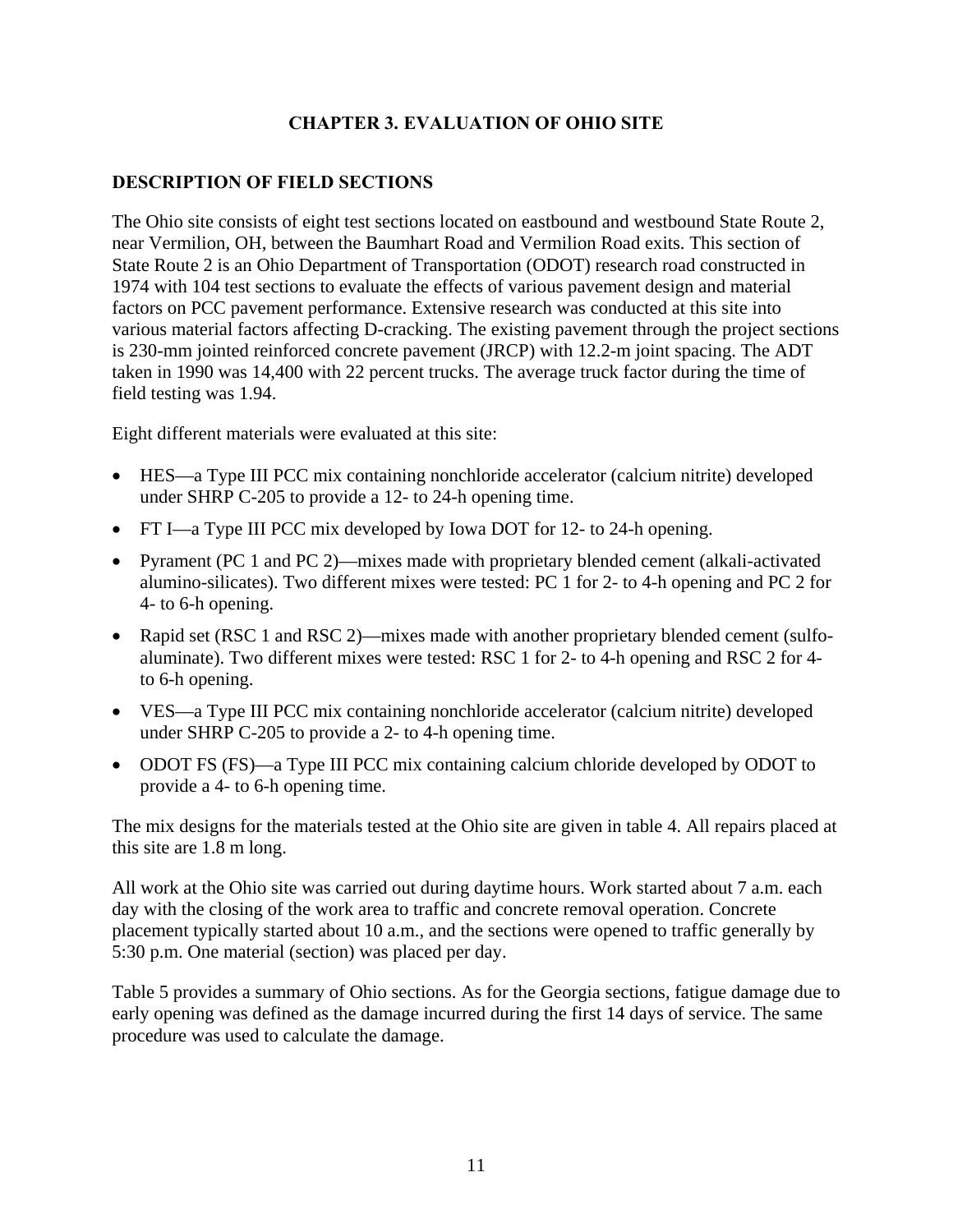| Mix Component (per $y d3$ )  | 2- to 4-hour opening     |                          |                          |                   | 4- to 6-hour opening     | 12- to 24-hour opening   |                          |            |
|------------------------------|--------------------------|--------------------------|--------------------------|-------------------|--------------------------|--------------------------|--------------------------|------------|
|                              | PC <sub>1</sub>          | RSC <sub>1</sub>         | <b>VES</b>               | PC <sub>2</sub>   | RSC <sub>2</sub>         | <b>FS</b>                | FT I                     | <b>HES</b> |
| Cement type                  | Pyrament                 | Rapidset                 | Type III                 | Pyrament          | Rapidset                 | Type III                 | Type III                 | Type III   |
| Cement, lb                   | 900                      | 750                      | 915                      | 850               | 650                      | 900                      | 750                      | 870        |
| Fine aggregate, lb           | 1,430                    | 1,390                    | 1,180                    | 1,450             | 1,400                    | 1,000                    | 1,360                    | 775        |
| Coarse aggregate, lb         | 1,370                    | 1,290                    | 1,090                    | 1,400             | 1,300                    | 1,420                    | 1,200                    | 1,645      |
| Water, lb                    | 240                      | 302                      | 409                      | 246               | 325                      | 360                      | 369                      | 357        |
| Water reducer, oz            | $\qquad \qquad -$        | $\overline{\phantom{m}}$ | $\qquad \qquad -$        | $\qquad \qquad -$ |                          |                          | 45                       |            |
| Accelerator (DCI®), gal      | $\overline{\phantom{m}}$ |                          | 6                        | $\qquad \qquad -$ |                          |                          |                          | 4.0        |
| Accelerator ( $CaCl2$ ), gal | $\qquad \qquad -$        | $\qquad \qquad -$        | $\overline{\phantom{0}}$ |                   |                          | 18                       |                          |            |
| Set retarder, oz             | $\overline{\phantom{m}}$ |                          | —                        | $\qquad \qquad -$ | $\overline{\phantom{0}}$ | $\overline{\phantom{m}}$ | $\qquad \qquad -$        |            |
| Citric acid, lb              | $\qquad \qquad -$        | 11.25                    |                          |                   | 7.8                      |                          | $\qquad \qquad -$        |            |
| High-range water reducer, oz | $\overline{\phantom{m}}$ | $\hspace{0.05cm}$        | 45.75                    |                   |                          |                          | $\overline{\phantom{0}}$ | 209        |
| Air entraining agent, oz     | —                        | 22.5                     | 73                       |                   | 26                       | 90                       | 52.5                     | 69.6       |
| $w/c$ ratio                  | 0.27                     | 0.40                     | 0.45                     | 0.29              | 0.50                     | 0.40                     | 0.49                     | 0.41       |

**Table 4. Mix design for the materials used at the Ohio site (Whiting et al., 1994).**

 $1 \text{ yd}^3 = 0.7645 \text{m}^3$ 

1 lb =  $0.4535$  kg

$$
1 \text{ gal} = 3.78 \text{ L}
$$

<span id="page-19-0"></span> $1 oz = 29.57 mL$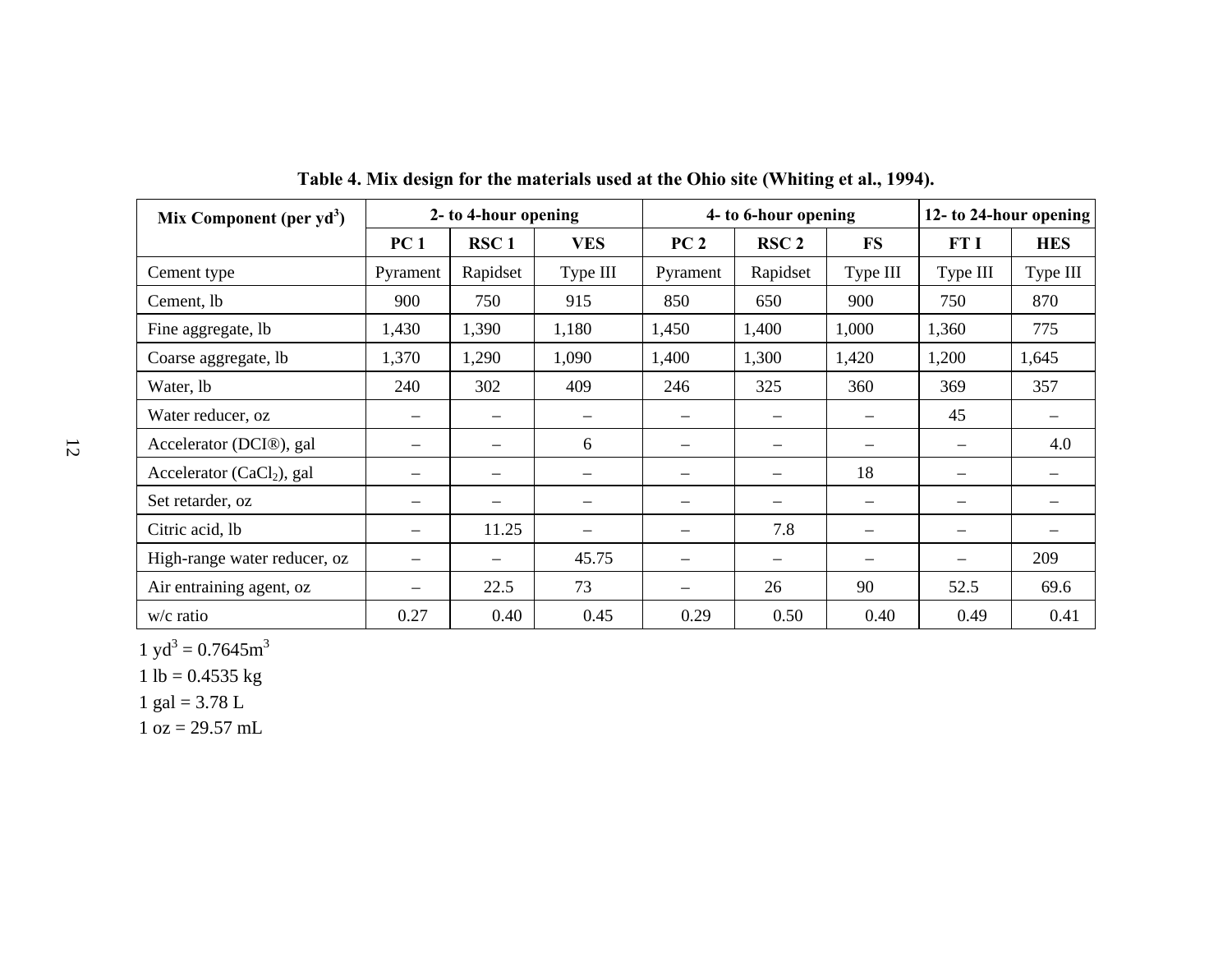<span id="page-20-0"></span>

|                              |            |           | <b>Strength at Openings, psi</b> |                   | Early   |
|------------------------------|------------|-----------|----------------------------------|-------------------|---------|
| Repair<br><b>Number</b>      | Repair     | Age at    |                                  | <b>Modulus of</b> | Opening |
|                              | Size, ft.  | opening h | $F_c'$                           | <b>Rupture</b>    | Damage* |
| HES-10- to 26-h opening      |            |           |                                  |                   |         |
| $A-2$                        | 6          | 16.8      | 4,650                            | 520               | 0.000   |
| $A-3$                        | 6          | 15.8      | 4,600                            | 520               | 0.000   |
| $A-4$                        | 6          | 14.7      | 4,450                            | 510               | 0.000   |
| $A-5$                        | 6          | 14.1      | 4,350                            | 500               | 0.000   |
| $A-6$                        | 6          | 10.3      | 3,800                            | 455               | 0.000   |
| $A-7$                        | 6          | 10.2      | 3,750                            | 455               | 0.000   |
| $A-8$                        | 6          | 10.1      | 3,750                            | 455               | 0.000   |
| $A-9$                        | 6          | 9.6       | 3,700                            | 450               | 0.000   |
| $A-10$                       | 6          | 9.5       | 3,700                            | 450               | 0.000   |
| $FT I - 10$ to 26-h opening  |            |           |                                  |                   |         |
| $B-2$                        | 6          | 19.0      | 4,350                            | 585               | 0.000   |
| $B-3$                        | 6          | 18.2      | 4,300                            | 580               | 0.000   |
| $B-4$                        | 6          | 18.0      | 4,300                            | 575               | 0.000   |
| $B-5$                        | 6          | 15.4      | 4,100                            | 560               | 0.000   |
| $B-6$                        | 6          | 15.3      | 4,100                            | 560               | 0.000   |
| $B-7$                        | 6          | 15.3      | 4,100                            | 555               | 0.000   |
| $B-8$                        | 6          | 12.4      | 3,900                            | 530               | 0.000   |
| $B-9$                        | 6          | 12.3      | 3,850                            | 530               | 0.000   |
| $B-10$                       | 6          | 12.3      | 3,850                            | 530               | 0.000   |
| PC $1 - 1$ - to 6-h opening  |            |           |                                  |                   |         |
| $\overline{C-2}$             | 6          | 5.8       | 1,900                            | $\overline{325}$  | 0.000   |
| $C-3$                        | 6          | 5.2       | 1,850                            | 320               | 0.000   |
| $C-4$                        | 6          | 4.8       | 1,800                            | 315               | 0.000   |
| $C-5$                        | 6          | 4.2       | 1,750                            | 305               | 0.001   |
| $C-6$                        | 6          | 3.9       | 1,650                            | 300               | 0.001   |
| $C-7$                        | 6          | 3.3       | 1,500                            | 280               | 0.002   |
| $C-8$                        | 6          | 3.0       | 1,500                            | 275               | 0.002   |
| $C-9$                        | 6          | 2.5       | 1,300                            | 255               | 0.005   |
| $C-10$                       | 6          | 2.0       | 1,150                            | 230               | 0.010   |
| RSC $1 - 1$ - to 6-h opening |            |           |                                  |                   |         |
| $D-2$                        | 6          | 5.5       | 4,100                            | 480               | 0.000   |
| $D-3$                        | 6          | 3.7       | 3,950                            | 460               | 0.000   |
| $D-4$                        | 6          | 3.6       | 3,900                            | 455               | 0.000   |
| $D-5$                        | 6          | 3.1       | 3,750                            | 440               | 0.000   |
| $D-6$                        | 6          | 3.0       | 3,700                            | 435               | 0.000   |
| $D-7$                        | 6          | 2.3       | 3,200                            | 380               | 0.001   |
| $D-8$                        | $\sqrt{6}$ | 2.3       | 3,200                            | 380               | 0.001   |
| $D-9$                        | $\sqrt{6}$ | 1.9       | 2,150                            | 245               | 0.004   |
| $D-10$                       | 6          | 1.8       | 2,150                            | 245               | 0.004   |

# **Table 5. Summary of Ohio sections**

\*Miner's fatigue  $1 m = 3.28 ft$  $1 MPa = 145.04 psi$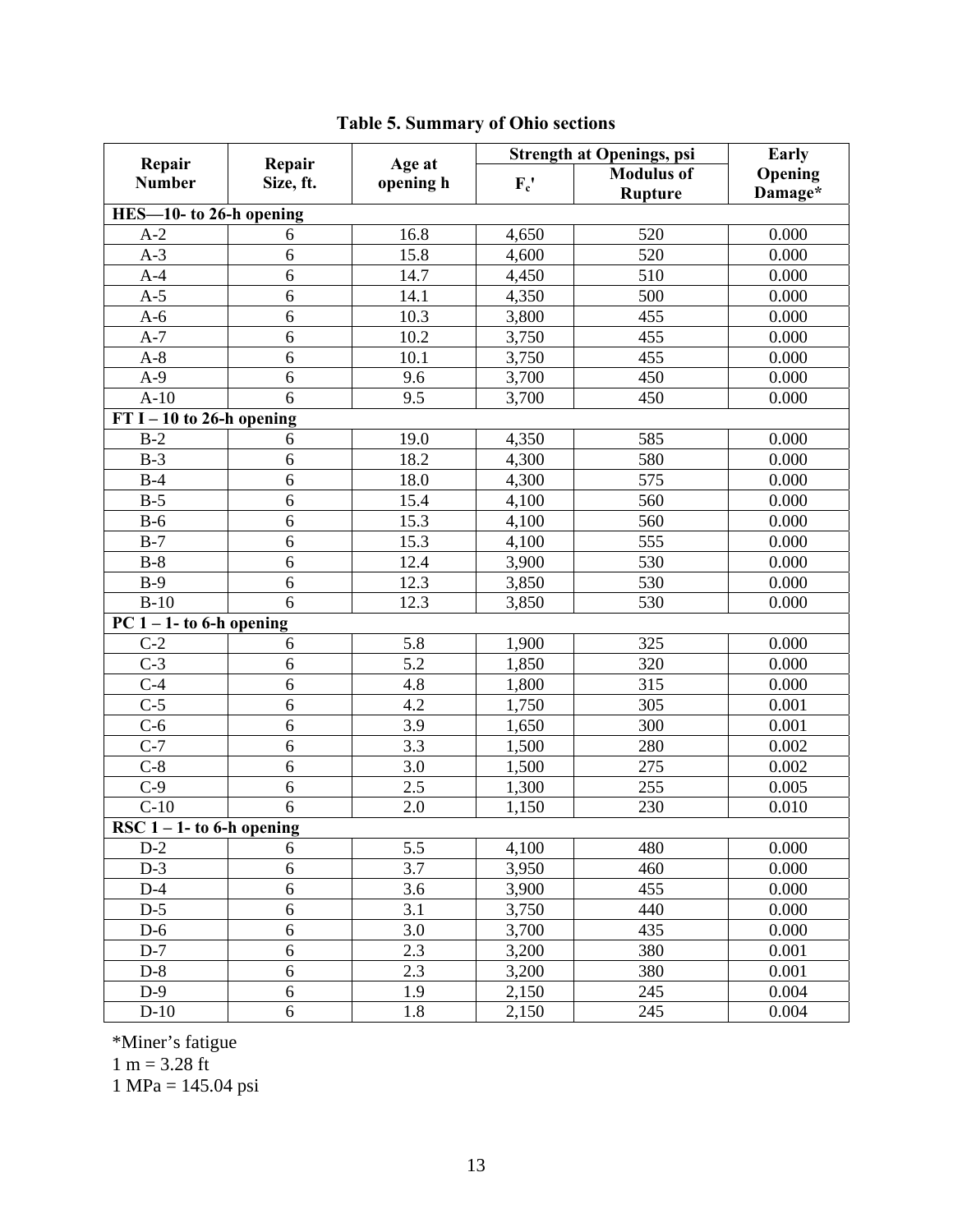|                                               |                     |                     |        | <b>Strength at Openings, psi</b> | Early   |
|-----------------------------------------------|---------------------|---------------------|--------|----------------------------------|---------|
| Repair<br><b>Number</b>                       | Repair<br>Size, ft. | Age at<br>opening h |        | <b>Modulus</b> of                | Opening |
|                                               |                     |                     | $F_c'$ | <b>Rupture</b>                   | Damage* |
| VES-3- to 8-h opening                         |                     |                     |        |                                  |         |
| $E-2$                                         | 6                   | 6.5                 | 3,100  | 375                              | 0.000   |
| $E-3$                                         | 6                   | 6.0                 | 3,050  | 370                              | 0.000   |
| $E-4$                                         | 6                   | 5.0                 | 2,550  | 340                              | 0.000   |
| $E-5$                                         | 6                   | 4.3                 | 2,050  | 310                              | 0.001   |
| $E-6$                                         | 6                   | $4.\overline{3}$    | 2,050  | 310                              | 0.001   |
| $E-7$                                         | 6                   | 3.8                 | 1,300  | 260                              | 0.002   |
| $E-8$                                         | 6                   | 3.8                 | 1,300  | 260                              | 0.002   |
| $E-9$                                         | 6                   | 3.3                 | 1,000  | 240                              | 0.004   |
| $E-10$                                        | 6                   | 3.3                 | 1,000  | 240                              | 0.004   |
| PC 2-3-to 8-h opening                         |                     |                     |        |                                  |         |
| $F-2$                                         | 6                   | 6.6                 | 1,500  | 290                              | 0.001   |
| $F-3$                                         | 6                   | 5.9                 | 1,400  | 275                              | 0.002   |
| $F-4$                                         | 6                   | 5.7                 | 1,400  | 270                              | 0.003   |
| $F-5$                                         | 6                   | 4.9                 | 1,350  | 260                              | 0.004   |
| $F-6$                                         | 6                   | 4.8                 | 1,350  | 255                              | 0.005   |
| $F-7$                                         | 6                   | 4.3                 | 1,300  | 250                              | 0.010   |
| $F-8$                                         | 6                   | 4.1                 | 1,250  | 250                              | 0.011   |
| $F-9$                                         | 6                   | 3.7                 | 1,200  | 235                              | 0.011   |
| $F-10$                                        | 6                   | 3.5                 | 1,150  | 220                              | 0.011   |
| $\overline{\mathrm{RSC}}$ 2-3- to 8-h opening |                     |                     |        |                                  |         |
| $G-2$                                         | 6                   | 5.5                 | 3,950  | 535                              | 0.000   |
| $G-3$                                         | 6                   | 4.3                 | 3,350  | 500                              | 0.000   |
| $G-4$                                         | 6                   | 3.9                 | 3,150  | 465                              | 0.000   |
| $G-5$                                         | 6                   | 3.8                 | 3,150  | 465                              | 0.000   |
| $G-6$                                         | 6                   | 3.3                 | 2,600  | 420                              | 0.000   |
| $G-7$                                         | 6                   | 3.2                 | 2,600  | 420                              | 0.000   |
| $G-8$                                         | 6                   | 2.8                 | 2,150  | 375                              | 0.000   |
| $G-9$                                         | 6                   | 2.6                 | 1,950  | 350                              | 0.000   |
| $G-10$                                        | 6                   | 2.4                 | 1,850  | 310                              | 0.001   |
| FS-3- to 8-h opening                          |                     |                     |        |                                  |         |
| $H-2$                                         | $\boldsymbol{6}$    | 6.8                 | 5,250  | 540                              | 0.000   |
| $H-3$                                         | $\overline{6}$      | 7.8                 | 5,500  | 565                              | 0.000   |
| $H-4$                                         | $\sqrt{6}$          | 6.5                 | 5,150  | 535                              | 0.000   |
| $H-5$                                         | $\sqrt{6}$          | 6.3                 | 5,100  | 530                              | 0.000   |
| $H-6$                                         | 6                   | 4.1                 | 4,550  | 470                              | 0.000   |
| $H-7$                                         | $\sqrt{6}$          | 3.9                 | 4,450  | 465                              | 0.000   |
| $H-8$                                         | $\sqrt{6}$          | 2.3                 | 1,100  | 135                              | 0.150   |
| $H-9$                                         | $\sqrt{6}$          | 2.2                 | 1,100  | 135                              | 0.150   |
| $H-10$                                        | $\sqrt{6}$          | 2.0                 | 1,100  | 135                              | 0.150   |

|  |  |  | Table 5. Summary of Ohio sections <i>(continued)</i> |
|--|--|--|------------------------------------------------------|
|  |  |  |                                                      |

\*Miner's fatigue  $1 m = 3.28 ft$  $1 MPa = 145.04 psi$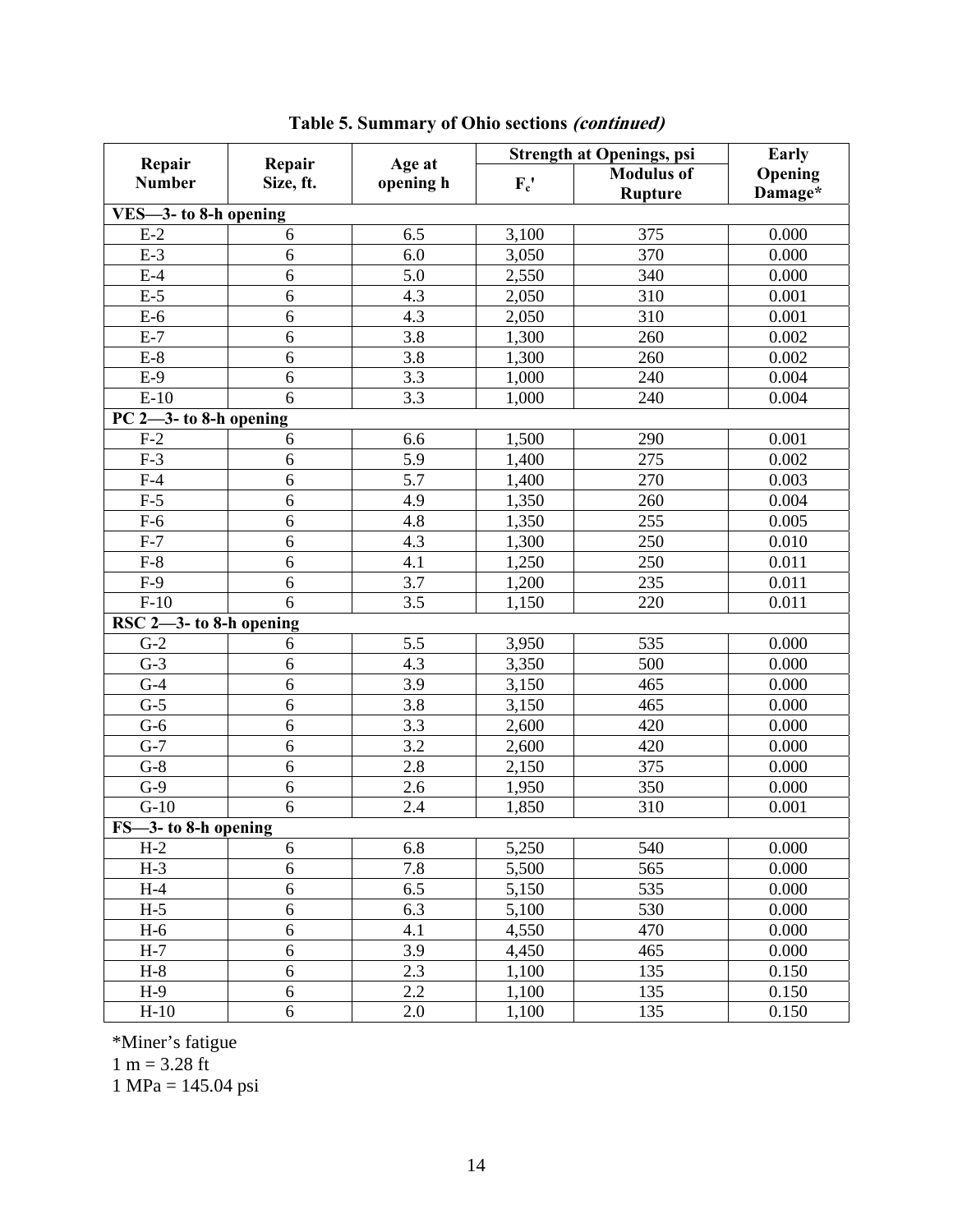### <span id="page-22-0"></span>**PERFORMANCE OF OHIO SECTIONS**

The performance of Ohio sections was plagued by the longitudinal cracking that developed in the majority of repairs shortly after construction. The cracks appeared within weeks of construction. Three sections also developed transverse cracks and corner breaks, but those distresses are secondary cracking that is unlikely to have occurred had the longitudinal cracking not occurred. Transverse fatigue cracking is not an issue for short (1.8-m) repairs.

The distress data for Ohio sections are summarized in table B2 (appendix B). Faulting performance of Ohio sections is summarized in table 6; the detailed joint performance data are given in table B3. As with the Georgia sections, all Ohio sections gave excellent joint performance except for RSC 1, which developed excessive faulting.

| <b>Section</b>   |      |      | Faulting, $in1$ |         |         | <b>Average LTE</b> |  |  |
|------------------|------|------|-----------------|---------|---------|--------------------|--|--|
|                  | 1994 | 1995 | 1996            | 1997    | 1998    |                    |  |  |
| <b>HES</b>       | 0.03 | 0.02 | 0.02            | 0.02    | 0.02    | 74%                |  |  |
| <b>FT I</b>      | 0.04 | 0.02 | 0.03            | 0.03    | 0.05    | 64%                |  |  |
| PC <sub>1</sub>  | 0.01 | 0.01 | 0.01            | 0.01    | 0.01    | 74%                |  |  |
| RSC <sub>1</sub> | 0.14 | 0.18 | 0.17            | $n/a^2$ | $n/a^2$ | 77%                |  |  |
| <b>VES</b>       | 0.02 | 0.01 | 0.01            | 0.01    | 0.02    | 79%                |  |  |
| PC <sub>2</sub>  | 0.02 | 0.03 | 0.02            | 0.02    | 0.01    | 82%                |  |  |
| RSC <sub>2</sub> | 0.02 | 0.02 | 0.02            | 0.02    | 0.02    | 80%                |  |  |
| <b>FS</b>        | 0.04 | 0.02 | 0.02            | 0.02    | 0.03    | 75%                |  |  |

**Table 6. Summary of joint performance of Ohio sections.** 

<sup>1</sup>Absolute average.  $1 \text{ in } = 25.4 \text{ mm}$ 

 $2$ Overlaid after 1996 survey.

The unusually poor joint performance RSC 1 section is inexplicable. The possible causes of excessive faulting in doweled full-depth repairs include the following:

- Excessive curling due to high temperature gradient at the time of concrete hardening.
- Excessive dowel bearing stress due to low compressive strength at the time of opening.
- Improper installation—inadequate coverage of grouting material around the dowels or poor consolidation of concrete around the dowels.

This section did not have an unusually high temperature gradient at the time of concrete hardening, and the compressive strength at opening was relatively high. Improper installation is a possibility, but not likely because this is the only section with this problem. The RSC 1 section was overlaid after the 1996 survey.

As mentioned in appendix A, the VES and FS sections started to show map cracking in 1997 (figure 7). The suspected cause of the map cracking is delayed ettringite formation (DEF). DEF is possible if the concrete temperature during hydration exceeds about 70 ºC. The peak temperature in the VES section was just above this threshold temperature, and that in the FS section was significantly higher (80.6 °C). Core testing confirmed DEF in these sections.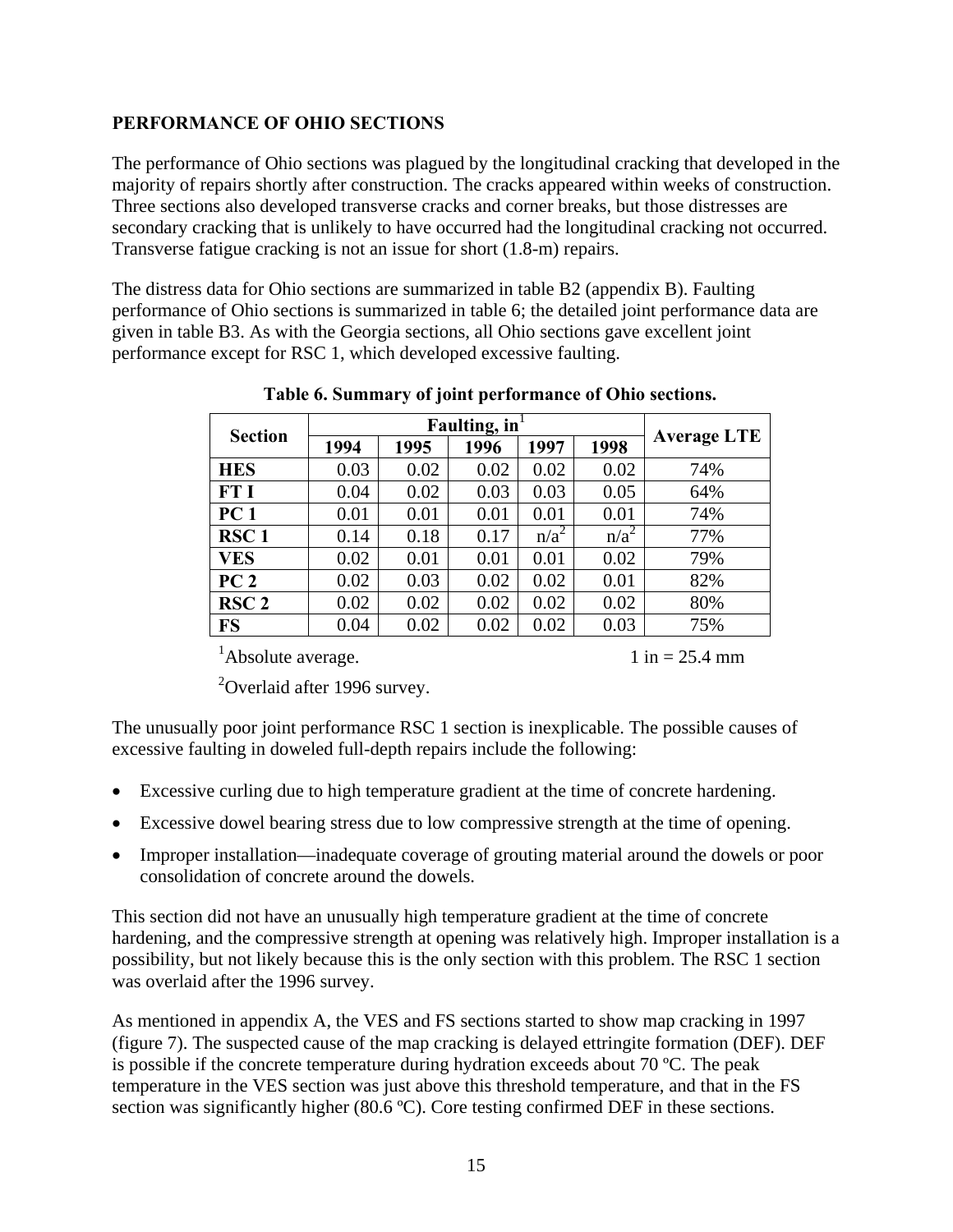<span id="page-23-0"></span>Continued development of D-cracking in the surrounding concrete was also a problem at this site. As a part the pavement rehabilitation program, edgedrains were installed after the completion of all repair work in 1992. However, the edgedrains were not effective in mitigating D-cracking in the original pavement at this site, although the RPPR study showed a significant benefit of edgedrains provided at the time of initial construction (Smith et al., 1995). As mentioned earlier, the project site in Ohio contains 104 test sections, many of which were evaluated in the RPPR study. The result of a field survey conducted under the RPPR study showed that the sections originally provided with edgedrains exhibited significantly less spalling due to D-cracking at this site. However, the retrofitted edgedrains installed in 1992 did not appear effective in mitigating D-cracking. By 1998, some repairs started showing signs of D-cracking on the original pavement side of the repair joints. This may be an indication that accumulated internal damage over the years does play a significant role in the development of D-cracking, as commonly believed.



**Figure 7. Map cracking observed in FS section in 1997.** 

# **ANALYSIS OF THE CRACKING PROBLEM**

By far the most significant distress in the Ohio test sections is the early development of longitudinal cracking in nearly all repairs. Typical longitudinal cracking at this site is illustrated in figure 8. These cracks typically occurred in about the outer one-third of the slab. The rate of development of longitudinal cracking in Ohio sections is shown in figure 9. By the 2-month follow-up survey conducted under SHRP C-206, 100 percent of the FS section and 90 percent of the RSC 1 section had developed longitudinal cracking. By the time of first survey under this project in 1994, five of the eight sections had developed additional longitudinal cracking. Under SHRP C-206, the following were identified as possible causes of the cracking problem:

- The restriction of horizontal movement in the transverse direction caused by dowels.
- Excessive curling stress.
- Excessive compressive force exerted on the repairs by surrounding concrete.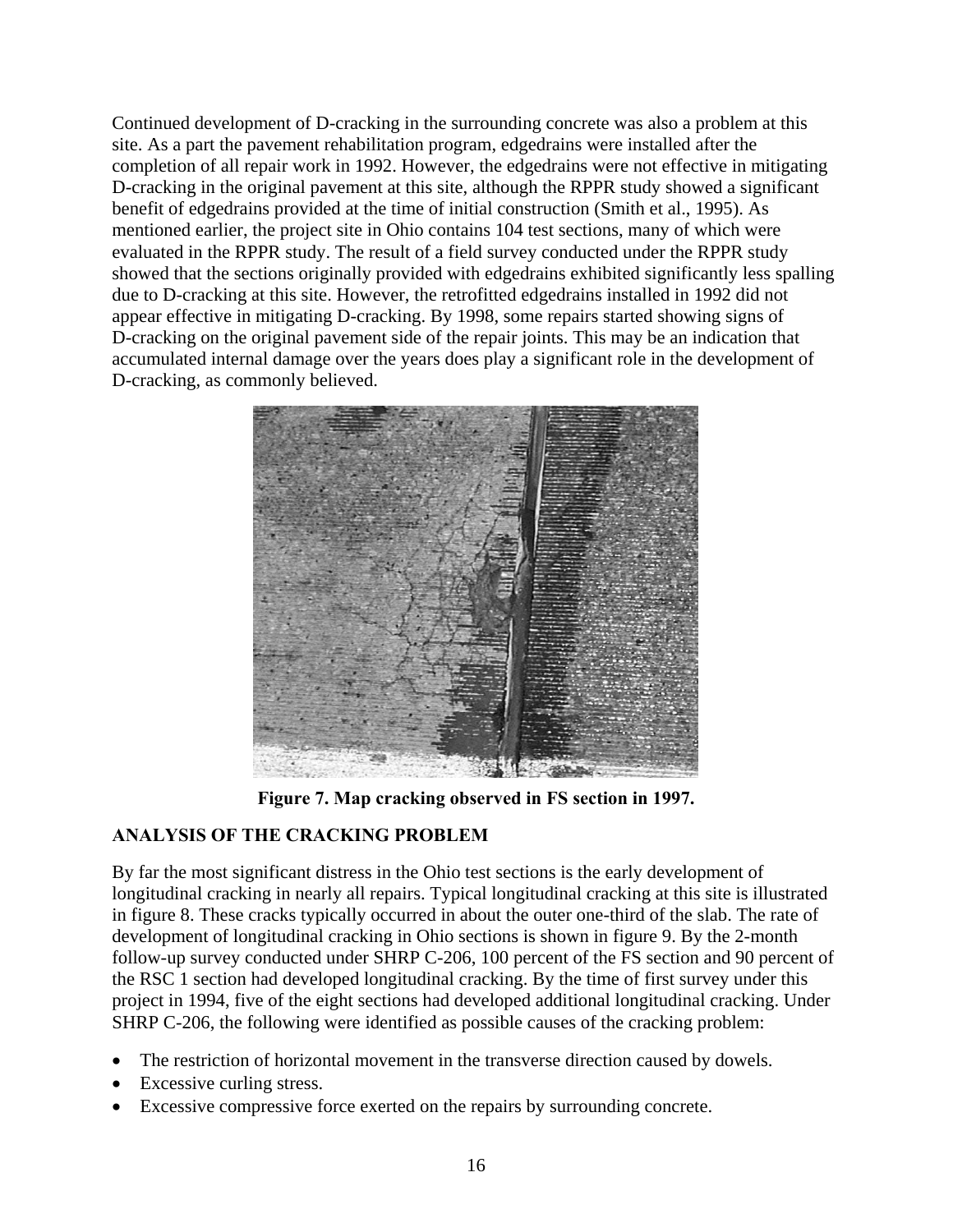<span id="page-24-0"></span>

**Figure 8. Illustration of typical longitudinal cracking in Ohio sections.** 



**Figure 9. Development of longitudinal cracking in Ohio sections.** 

Of the three potential causes considered, the last (excessive compressive force) is unlikely, because the repair concrete was set during the hottest part of the day. By the time the repairs were opened to traffic (typically 5:30 p.m.), the surrounding concrete was well into the daily cooling cycle. Excessive built-in curling, in combination with a highly nonlinear negative temperature gradient, can cause top-down cracking (overnight, in extreme cases); however, a high rate of cracking also occurred in sections that had relatively low temperature gradients at the time of concrete hardening. On the other hand, the RSC 2 section, which had a very high temperature gradient at the time of concrete hardening, had a relatively low level of cracking (none at the time of the 2-month evaluation). Temperature conditions at the time of concrete hardening and peak temperatures reached during hydration are summarized in table 7.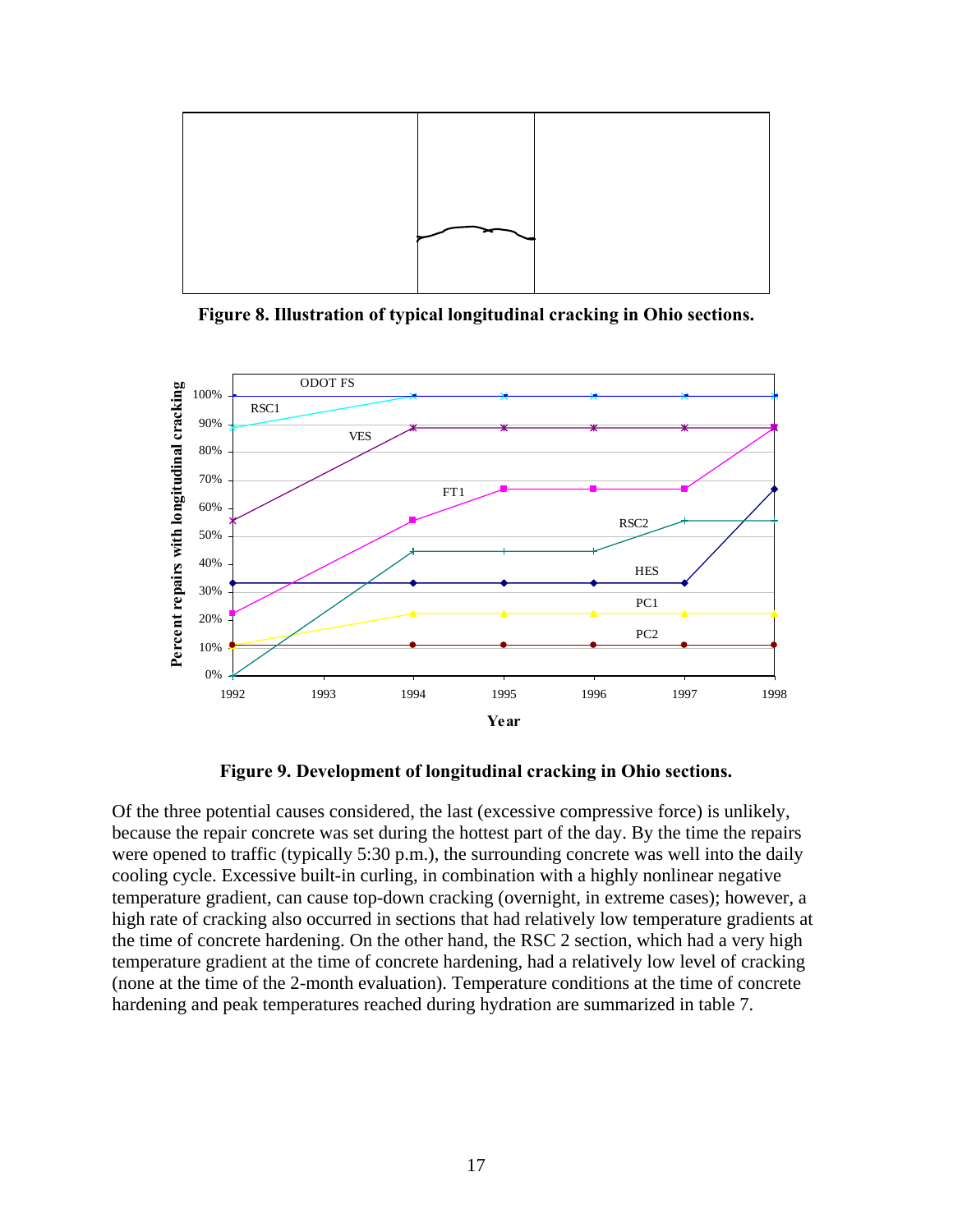<span id="page-25-0"></span>

| <b>Section</b>   | Top   | <b>Middle</b> | <b>Bottom</b> | Average | $Top -$<br><b>Bottom</b> | Peak  | Average<br>Including<br>Peak |
|------------------|-------|---------------|---------------|---------|--------------------------|-------|------------------------------|
| <b>HES</b>       | 90.0  | 100.0         | 90.0          | 93.3    | 0.0                      | 145.0 | 106.3                        |
| FT I             | 90.0  | 98.0          | 85.0          | 91.0    | 5.0                      | 130.0 | 100.8                        |
| PC <sub>1</sub>  | 104.0 | 107.0         | 92.0          | 101.0   | 12.0                     | 108.0 | 102.8                        |
| RSC <sub>1</sub> | 110.0 | 118.0         | 98.0          | 108.7   | 12.0                     | 127.0 | 113.3                        |
| <b>VES</b>       | 100.0 | 103.0         | 97.0          | 100.0   | 3.0                      | 157.0 | 114.3                        |
| PC <sub>2</sub>  | 105.0 | 104.0         | 92.0          | 100.3   | 13.0                     | 108.0 | 102.3                        |
| RSC <sub>2</sub> | 109.0 | 108.0         | 89.0          | 102.0   | <b>20.0</b>              | 129.0 | 108.8                        |
| <b>FS</b>        | 132.0 | 125.0         | 100.0         | 119.0   | 32.0                     | 177.0 | 133.5                        |

**Table 7. Estimated temperature conditions at the time of concrete hardening, and the peak temperature reached during curing for the Ohio sections, ºF.**

 $^{\circ}C = (^{\circ}F - 32)/1.8$ 

Of the temperature parameters shown in table 7, the one most closely correlated with longitudinal cracking is the average temperature including the peak temperature reached during hydration. This is a simple average of top, middle, and bottom temperature at the time of concrete hardening and the peak temperature. Another factor that appears to have been significant is the overnight temperature during early ages of concrete. The concrete temperatures at the time of concrete hardening and the peak temperature reached during hydration for the Georgia sections are not significantly different from those of the Ohio sections, but none of the sections in Georgia developed longitudinal cracking, including 1.8-m (6-ft) repairs. The temperature data for the Georgia sections are shown in table 8.

**Table 8. Estimated temperature conditions at the time of concrete hardening, and the peak temperature reached during curing for the Georgia sections, ºF.**

| <b>Section</b> | Top   |       | Middle   Bottom   Average   $\frac{1}{\text{Bottom}}$   $\frac{1}{\text{Bottom}}$ |       | Top-   | Peak  | Average<br><b>Including</b><br>Peak |
|----------------|-------|-------|-----------------------------------------------------------------------------------|-------|--------|-------|-------------------------------------|
| <b>VES</b>     | 98.0  | 110.0 | 98.0                                                                              | 102.0 | 0.0    | 138.0 | 111.0                               |
| <b>FT I</b>    | 100.0 | 110.0 | 104.0                                                                             | 104.7 | $-4.0$ | 123.0 | 109.3                               |
| <b>GADOT</b>   | 96.0  | 98.0  | 98.0                                                                              | 97.3  | $-2.0$ | 140.0 | 108.0                               |

 $^{\circ}C = (^{\circ}F - 32)/1.8$ 

The main difference in temperature conditions at the two sites is the overnight low temperature during early ages of the concrete. At the Ohio site, the overnight temperatures dropped below 10 ºC during construction of the test sections. The overnight temperature at the Georgia site was above 21 ºC at all times. The difference between the average slab temperature at early ages, including the peak temperature, and the overnight low temperature appears to have been the most critical factor affecting the potential for longitudinal cracking. The difference between the average curing temperature and overnight low temperature is summarized in table 9. The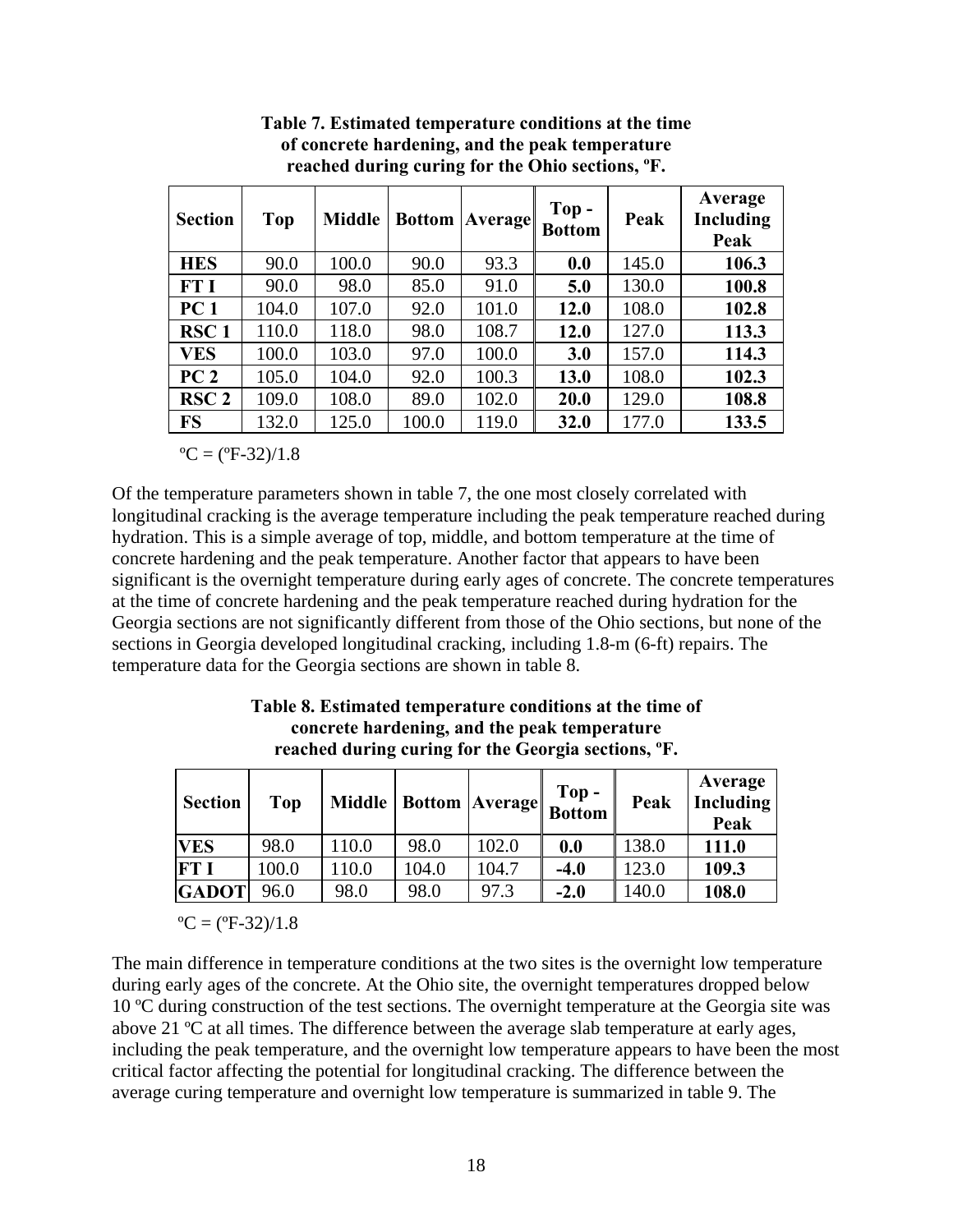<span id="page-26-0"></span>correlation between this parameter and longitudinal cracking in Ohio sections is shown in figures 10, 11, and 12 for the correlation at 2 months, 2 years, and 6 years of age. Figure 10 shows excellent correlation between this parameter and longitudinal cracking. If the cracking is caused by dowel restraint (of the horizontal movement in the transverse direction), this should be an effect that mostly influences the early-life behavior. Various factors would alleviate this effect at later ages, including creep and higher material strength. This is consistent with the trends shown in figures 10, 11, and 12. The best correlation is exhibited in figure 10 at 2 months of age, and the correlation becomes progressively worse for later ages.

| <b>Section</b>          | <b>Average Temp.</b><br>During Curing, <sup>o</sup> F | Overnight<br>Low | <b>Difference</b> |
|-------------------------|-------------------------------------------------------|------------------|-------------------|
| <b>Ohio sections</b>    |                                                       |                  |                   |
| <b>HES</b>              | 106.3                                                 | 50               | 56.3              |
| FT I                    | 100.8                                                 | 50               | 50.8              |
| PC <sub>1</sub>         | 102.8                                                 | 50               | 52.8              |
| RSC <sub>1</sub>        | 113.3                                                 | 50               | 63.3              |
| <b>VES</b>              | 114.3                                                 | 50               | 64.3              |
| PC <sub>2</sub>         | 102.3                                                 | 50               | 52.3              |
| RSC <sub>2</sub>        | 108.8                                                 | 50               | 58.8              |
| <b>FS</b>               | 133.5                                                 | 50               | 83.5              |
| <b>Georgia</b> sections |                                                       |                  |                   |
| <b>VES</b>              | 111.0                                                 | 70               | 41.0              |
| <b>FT I</b>             | 109.3                                                 | 70               | 39.3              |
| <b>GA DOT</b>           | 108.0                                                 | 70               | 38.0              |

### **Table 9. Comparison of the difference between average concrete temperature during curing including the peak temperature and overnight low temperature, ºF.**

 $^{\circ}C = (^{\circ}F - 32)/1.8$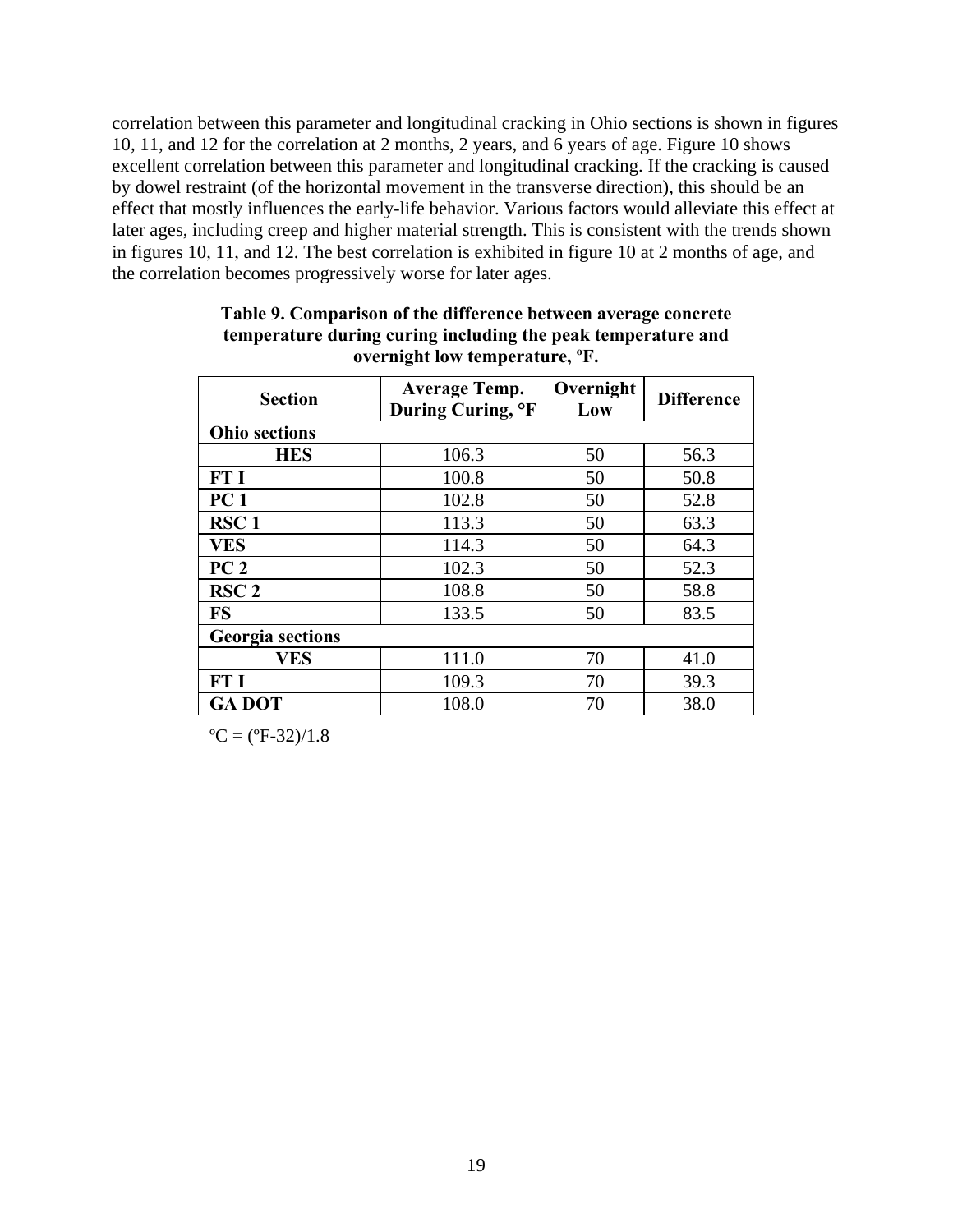<span id="page-27-0"></span>



**Figure 10. Correlation between the difference of average curing and overnight low temperatures and longitudinal cracking in Ohio sections at 2 months.** 



**Difference between average curing and overnight low temperatures, ºF**

 $^{\circ}C = (^{\circ}F - 32)/1.8$ 

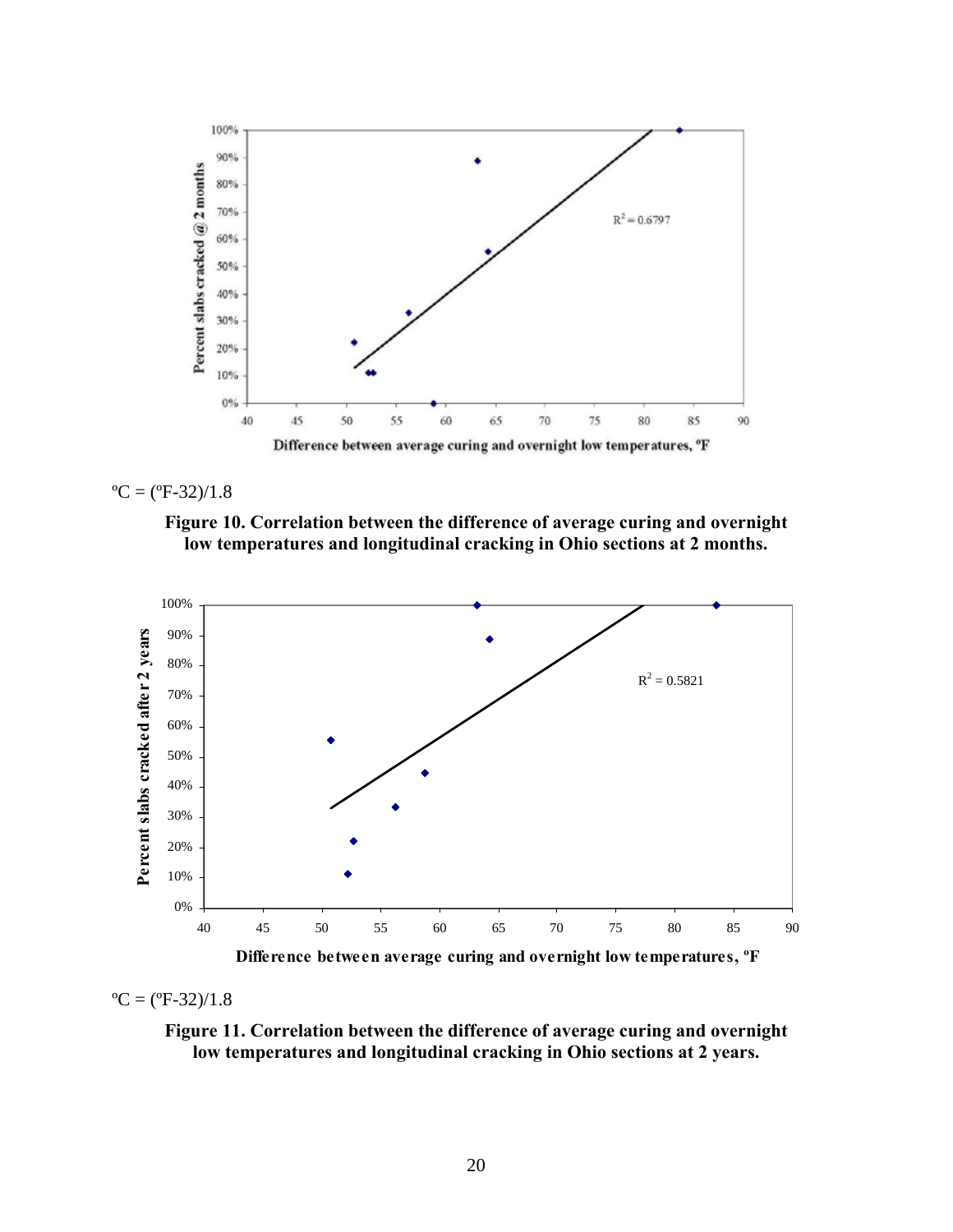<span id="page-28-0"></span>

 $^{\circ}C = (^{\circ}F - 32)/1.8$ 

### **Figure 12. Correlation between the difference of average curing and overnight low temperatures and longitudinal cracking in Ohio sections at 6 years.**

The results shown in table 9 and figures 10 through 12 strongly suggest that the climatic conditions during construction played a major role in early development of longitudinal cracking in the Ohio sections. Figure 10 shows that if the difference between average curing temperature and overnight low temperature is less than about 10  $^{\circ}$ C (50  $^{\circ}$ F), the risk of developing longitudinal cracking due to dowel restraint is relatively low. That difference was less than 5 °C (41 °F) for all the Georgia sections, and none of the Georgia sections developed longitudinal cracking.

The risk of early age cracking can be evaluated using FHWA's software HIPERPAV (McCullough and Rasmussan 1999; Forster 1998). The software takes key environmental, structural design, mix design, and construction inputs and generates a graph showing the development of PCC strength and stress over the first 72 hours after placement. If the stress exceeds the strength at any time, a high potential for uncontrolled cracking is indicated. For such cases, adjustments can be made to mixes, curing practice, or time of PCC placement to reduce the potential for cracking. Where a significant difference between the average curing temperature and overnight low temperature is possible (i.e., greater than  $10^{\circ}$ C (50  $^{\circ}$ F)), the use of HIPERPAV is recommended.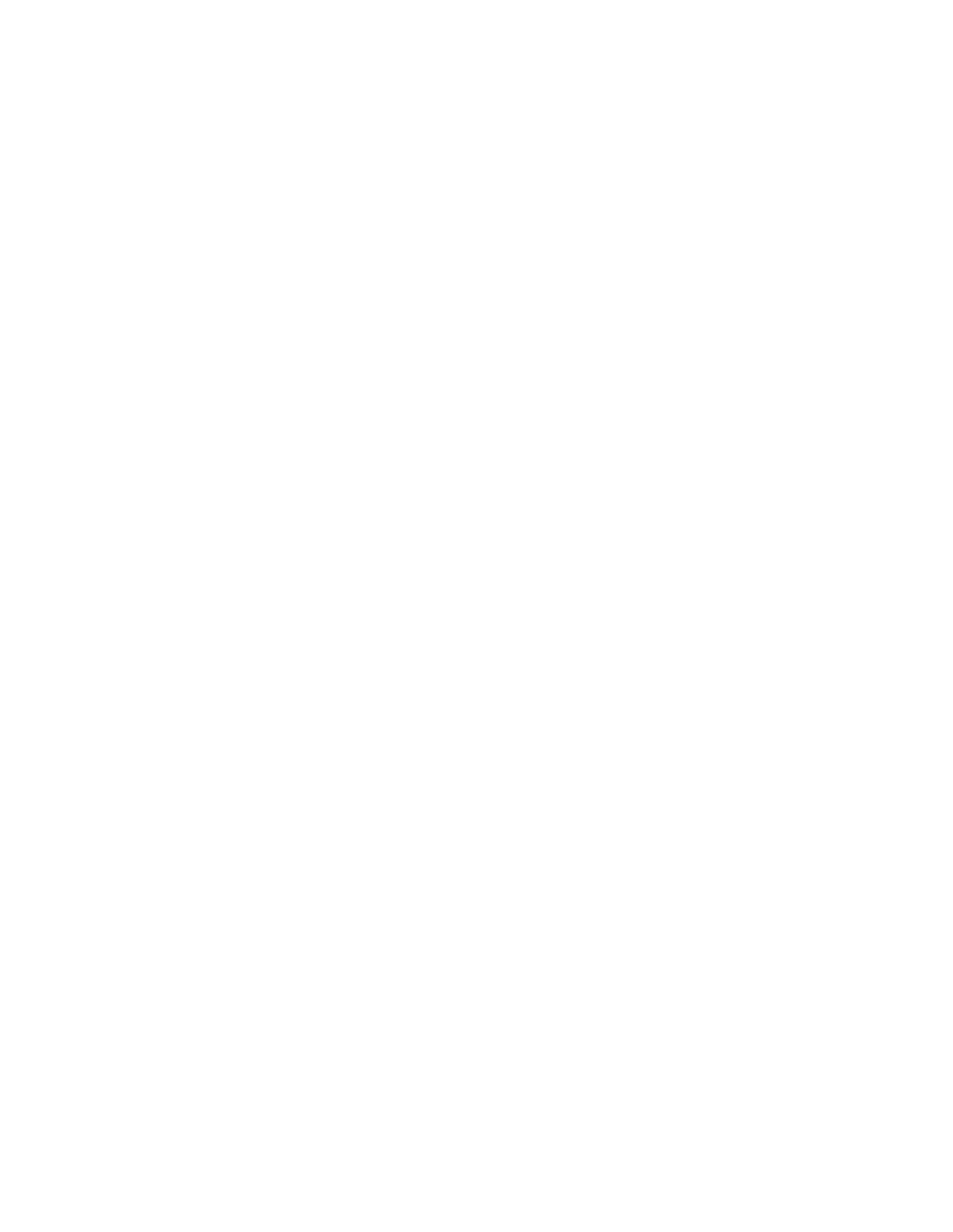### **CHAPTER 4. CONCLUSIONS AND RECOMMENDATIONS**

<span id="page-30-0"></span>The full-depth repairs made with HES materials placed under SHRP C-206 gave variable longterm performance. All sections in Georgia provided excellent performance; however, the performance of the Ohio sections was plagued by the longitudinal cracking that developed in a majority of the repairs within few weeks after the repairs were opened to traffic. An analysis conducted under this study showed that the most likely cause of the longitudinal cracking in the Ohio sections is the excessive difference between the PCC temperature during curing and the nighttime low temperatures. Two of the Ohio sections (VES and FS) also started to develop map cracking by 1997. These two sections developed extremely high temperatures during curing (excess of 70 ºC); DEF is the suspect cause of the map cracking.

The following conclusions can be made based on the performance of the full-depth repairs at the two SHRP C-206 test sites:

- Full-depth repairs made with HES PCC can provide good long-term performance; however, adverse temperature conditions during installation can cause premature failures.
- A large difference in the average PCC temperature during curing and overnight low temperatures should be avoided. If this difference in temperature is large, longitudinal cracking is possible, because the thermal contraction in the transverse direction is restrained by dowels.
- The temperature data from the Ohio site suggest that the risk of longitudinal cracking is high if the difference in average curing temperature and nighttime low temperatures exceeds about 10 °C (50 °F). The use of HIPERPAV is recommended in adverse conditions to avoid premature failures.
- Extremely high PCC temperatures during curing should be avoided. If the PCC temperature during curing exceed 70 ºC, DEF is possible. Two of the Ohio sections (VES and FS) showed map cracking characteristic of DEF, and core testing confirmed DEF in those sections.
- All sections except the RSC 1 section in Ohio showed excellent faulting performance. Average faulting was less than 1 mm and remained unchanged throughout the monitoring period.
- The fatigue damage due to early opening is negligible, especially for repairs 3.7 m (12 ft) or shorter. The repairs in each experimental section had a range of strength at the time of opening to traffic; however, within the range of strength evaluated, the strength at opening could not be correlated to performance. The minimum compressive strength at opening was 6.9 megapascals (MPa) for all sections.

The results of this evaluation showed that in terms of fatigue damage or faulting performance, the repairs could be opened to traffic at much lower strengths than those typically recommended. However, opening at strengths much less than those recommended in various manuals of practice (ACPA 1995; Yu et al., 1994; Snyder et al., 1989) is not advisable because of the risk of random failures caused by a single heavy load at an early age. Therefore, the following opening criteria suggested in the SHRP C-206 manual of practice are still recommended: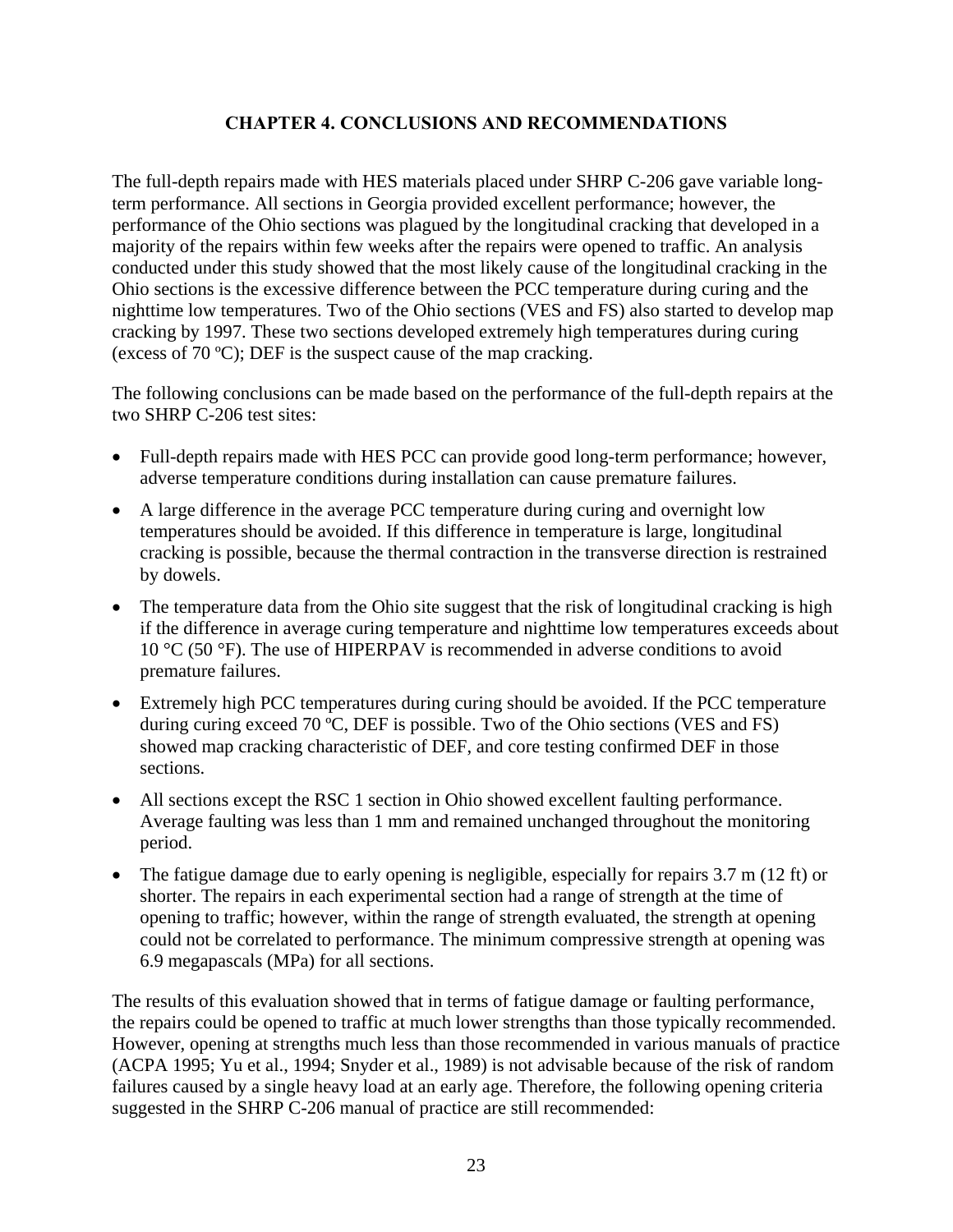- PCC modulus of rupture of 2.0 MPa by third-point testing.
- Compressive strength of 13.8 MPa.

No change is recommended to the minimum repair size, but further research is recommended into the effects of repair size on potential for longitudinal cracking. The Ohio site where the longitudinal cracking was a problem only had 1.8-m repairs. Therefore, the effects of repair size could not be determined. Although the temperature conditions during construction appear to be the dominant factor affecting the risk of longitudinal cracking, it is possible for repair dimension to be a factor.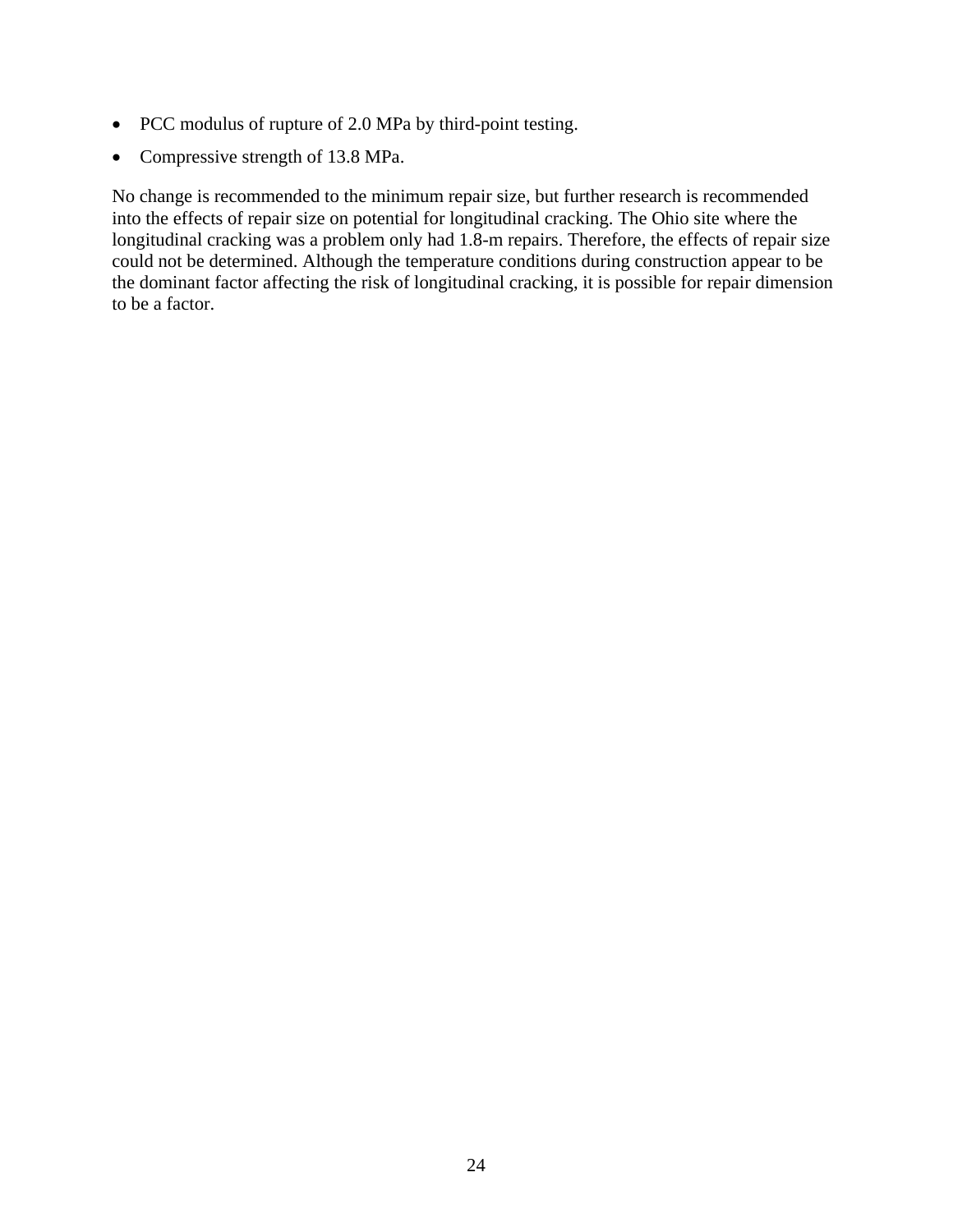### **APPENDIX A**

### **SUMMARY OF ANNUAL SURVEY RESULTS**

#### <span id="page-32-0"></span>**1994 Survey**

At both sites, the full-depth PCC repairs are performing very well. None of the repairs exhibited any material problems at either site.

#### Georgia Site

At the Georgia site, only two of the long (4.6-m or longer) repairs developed cracks. No other repair distresses were observed. The surrounding pavement at the Georgia site did not show any significant further deterioration, but it exhibited very high deflection under load. The deflection of the pavement under truck wheel loads was readily visible.

#### Ohio Site

The observed changes in the Ohio sections (since the follow-up survey conducted during SHRP C-206) consist of:

- Further progression of longitudinal cracking that developed shortly after opening of the test sections to traffic.
- Development of transverse cracking in one slab.
- Development of corner breaks in two slabs (both VES).

Two of the repairs in the Pyrament 1 section (PC 1) had been removed and replaced. The most likely reason for this replacement is the deterioration of the surrounding pavement and not the repairs themselves. Many of the C-206 repairs are surrounded by very short slabs (1.8 to 2.4 m), resulting from the placement of the repairs. If the deterioration of the original joint in the surrounding slabs is excessive (due to D-cracking, which is a widespread problem at this site), the only way the repairs can be made is by removing all of the short slabs in the immediate area and replacing them with full slabs. The other important noticeable change at the Ohio site was the deterioration of the surrounding pavement. D-cracking in the surrounding pavement had progressed significantly since the placement of the repairs. Virtually all original joints in the surrounding pavement exhibited extensive D-cracking.

#### **1995 Survey**

In 1995, the Ohio sections were surveyed on November 15, and the Georgia sections were surveyed on November 30. At both sites, the PCC repairs are performing well. None of the repairs exhibited any material problems at either site.

#### Georgia Site

Considering the length of some of the Georgia repairs, the Georgia sections are performing very well. The GADOT section contained the longest repairs (repair lengths up to 4.9 m). During the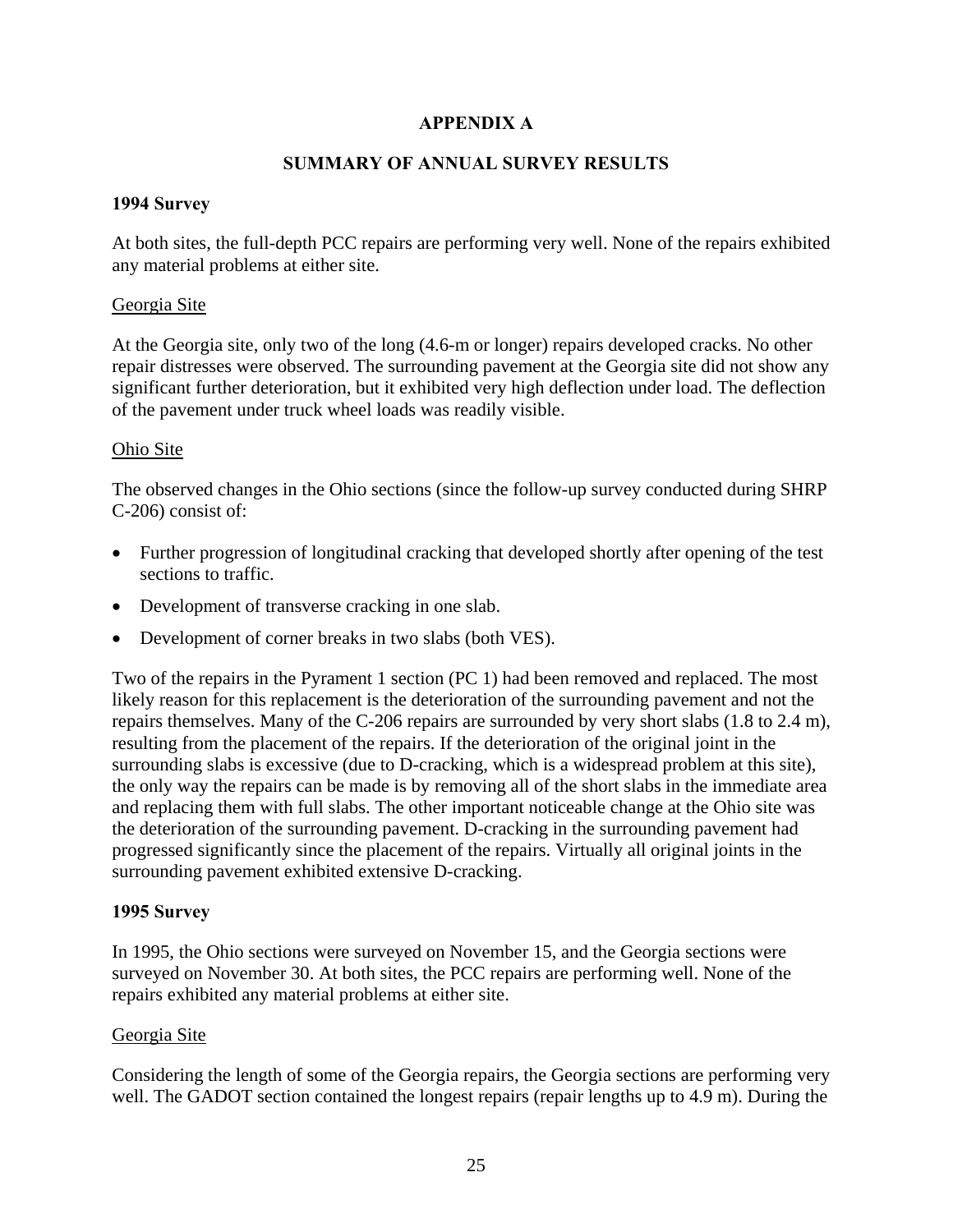1994 survey, a transverse crack was observed on two of the 4.6-m repairs in this section (one medium- and one high-severity). Both repairs had been partially replaced before the 1995 survey to repair the cracked portion. The remaining portions of these two repairs are now 2.7 m and 3.7 m. Full-depth repairs have also been made adjacent to two of the 1.8-m repairs in the FT 1 section. No other distresses were observed at this site. Faulting in all sections was minimal (less than 1.0 mm (0.04 in)).

The shoulders at the Georgia site were replaced with a new asphalt shoulder in November 1995. The contractor was just finishing the construction of the new shoulder in section 3 when it was surveyed. Because of the construction work in the area, the FWD testing originally planned for this section could not be completed. That testing will be completed next year.

### Ohio Site

The observed changes in the Ohio sections consist of:

- One repair in the FT1 section (B5) developed a longitudinal crack. The longitudinal cracking is prevalent in all Ohio sections. The likely cause of these cracks is the excessive temperature gradients that were present in the slabs when the concrete hardened.
- One repair in the VES section (E3) developed a transverse crack. This repair also has a longitudinal crack at about 1.8 m from the lane-shoulder joint.
- With the exception of RSC 1, which has an average faulting of -4.6 mm on the approach side and 4.8 mm on the leave side, faulting in all sections is minimal (less than 1.3 mm).

Another noticeable change at the Ohio site is the general condition of the surrounding pavement. A significant number of transverse joints in the surrounding pavement were badly deteriorated due to D-cracking. All of these joints had been repaired since the last survey, either by full-depth repair, patching, or sealing. Many of the cracks in the surrounding pavement were also repaired by full-depth repair.

### **1996 Survey**

In 1996, the Ohio site was surveyed on September 19, and the Georgia sections were surveyed on November 13.

### Georgia Site

This year, FWD testing was conducted in addition to the visual distress survey to detect changes in LTE and PCC modulus ( $E_{PCC}$ ). The results of the visual distress survey and faulting measurements are shown in table B1. Since last year, only one 4.5-m repair in section 1 (GADOT mix) developed a crack. This amounts to 30 percent of 4.5-m repairs, but this is substantially better than the predicted performance. None of the shorter repairs developed cracks. The level of faulting in all sections remains about the same.

The FWD testing results are summarized in table A1. The backcalculated moduli from this year's test results show that PCC properties have not changed significantly over the 4 years the repairs have been in place. The backcalculated subgrade k-values from this year's test results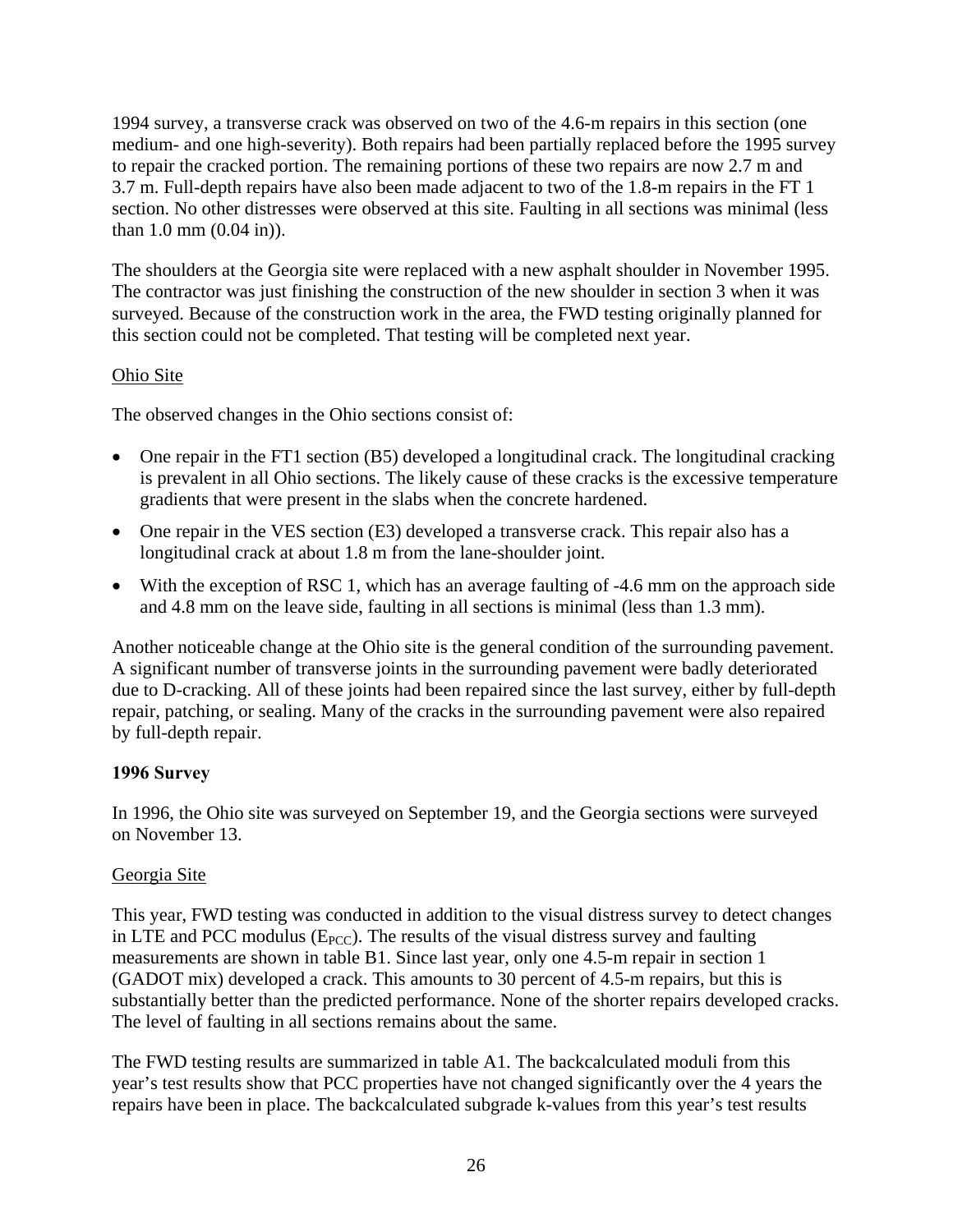<span id="page-34-0"></span>appear high. The variability of the backcalculated k-value and  $E_{PCC}$  is illustrated in figures A1, A2, and A3 for the three sections. The variability of subgrade k shown on these figures appears reasonable, but the variability of  $E_{PCC}$  is more likely due to slab thickness variations rather than the actual variability of  $E_{PCC}$ .

The deflection measurements from the testing conducted at the transverse edges were used to determine deflection LTE. The deflection LTEs also appear to have remained about the same. Table A1 shows improved LTE in some cases. This anomaly is most likely due to the difference in the mix of joints tested, but the temperature and moisture conditions during testing can also affect the deflection testing results. More slabs were tested this year than during SHRP, but not all of the slabs tested during SHRP were tested this year. Tables A2, A3, and A4 provide more details of the LTE testing results.

| <b>Section</b>     |             | Subgrade k<br>psi/inch |             | $E_{PCC}$<br>million psi |             | <b>Approach Side</b> | LTE w/Load Plate On, %<br><b>Leave Side</b> |      | <b>Average LTE</b> |      |  |  |
|--------------------|-------------|------------------------|-------------|--------------------------|-------------|----------------------|---------------------------------------------|------|--------------------|------|--|--|
|                    | <b>SHRP</b> | 1996                   | <b>SHRP</b> | 1996                     | <b>SHRP</b> | 1996                 | <b>SHRP</b>                                 | 1996 | <b>SHRP</b>        | 1996 |  |  |
| <b>GA 1, GADOT</b> | -99         | 275                    | 6.12        | 6.03                     | 62%         | 74%                  | 83%                                         | 77%  | 73%                | 75%  |  |  |
| $GA$ 2, FT1        | 218         | 328                    | 5.64        | 5.38                     | 72%         | 70%                  | 81%                                         | 75%  | 77%                | 72%  |  |  |
| GA 3, VES          | 299         | 309                    | 5.27        | 5.13                     | 71%         | 76%                  | 84%                                         | 84%  | 77%                | 80%  |  |  |

**Table A1. Summary of Falling Weight Deflectometer test results.**

1 MPa =  $145.04$  psi



 $1 MPa = 6.89.45.04$  (psi)  $1 m = .3053.28$  ft

**Figure A1. Backcalculation results for the GADOT section.**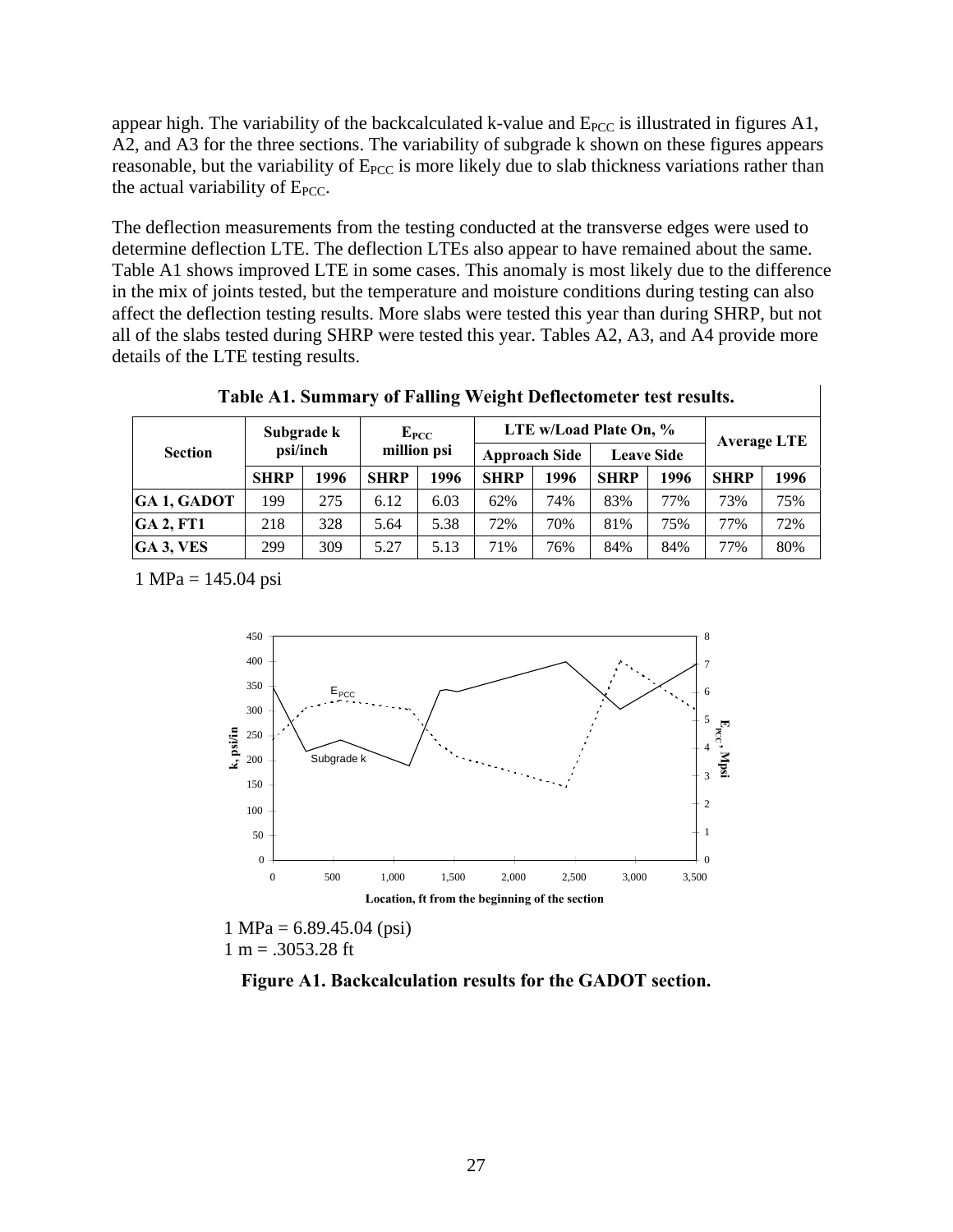<span id="page-35-0"></span>

1 MPa = 145.04 psi  $1 m = 3.28 ft$ 

**Figure A2. Backcalculation results for the FT 1 section.** 



1 MPa = 6.89145 psi  $1 m = .3053.28$  ft

**Figure A3. Backcalculation results for the VES section.**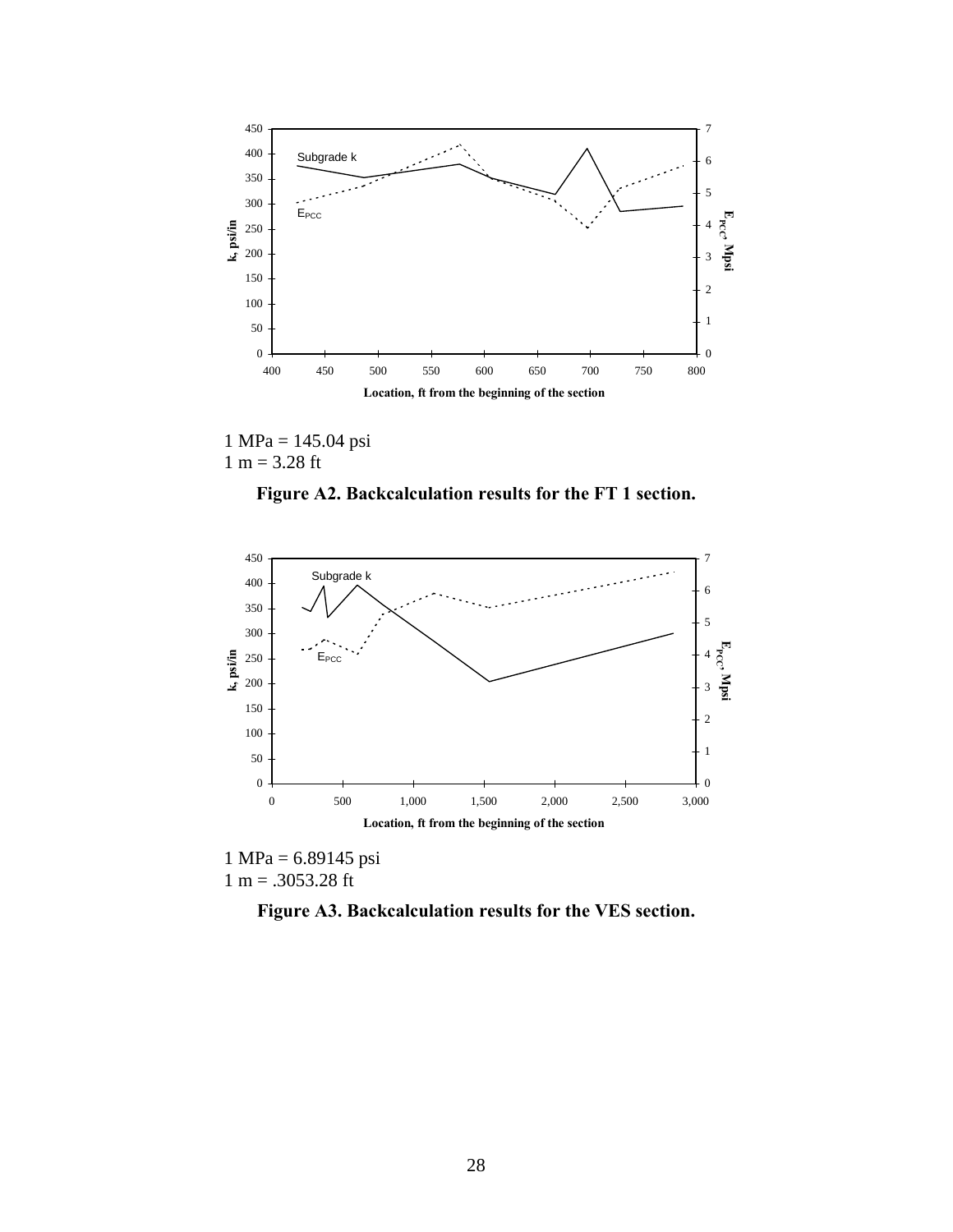| <b>Section</b> | Slab     |          | <b>Relative</b>    | <b>LTE w/ Load Plate On</b> |                   | Average    |  |  |
|----------------|----------|----------|--------------------|-----------------------------|-------------------|------------|--|--|
| ID             | Size, ft | Joint    | <b>Station</b>     | <b>Approach Side</b>        | <b>Leave Side</b> | <b>LTE</b> |  |  |
| $1 - 1$        | 8        | Approach | $0 + 00$           | 83%                         | 88%               | 86%        |  |  |
| $1 - 1$        | 8        | Leave    | $0 + 05$           | 69%                         | 66%               | 68%        |  |  |
| $1 - 2$        | 8        | Approach | $1+06$             | 34%                         | 61%               | 48%        |  |  |
| $1 - 2$        | 8        | Leave    | $1+22$             | 84%                         | 81%               | 82%        |  |  |
| $1 - 3$        | 8        | Approach | $2 + 69$           | 70%                         | 79%               | 75%        |  |  |
| $1 - 3$        | 8        | Leave    | $2 + 76$           | 85%                         | 85%               | 85%        |  |  |
| $1 - 4$        | 8        | Approach | $5 + 57$           | 71%                         | 86%               | 78%        |  |  |
| $1 - 4$        | 8        | Leave    | $5 + 65$           | 83%                         | 89%               | 86%        |  |  |
| $1 - 5$        | 8        | Approach | $11 + 28$          | 78%                         | 72%               | 75%        |  |  |
| $1 - 5$        | 8        | Leave    | $11 + 39$          | 82%                         | 80%               | 81%        |  |  |
| $1-6$          | 8        | Approach | $11 + 61$          | 53%                         | 53%               | 53%        |  |  |
| $1-6$          | 8        | Leave    | $11 + 69$<br>86%   |                             | 83%               | 85%        |  |  |
| $1 - 8$        | 15       | Approach | $15 + 22$          | 56%                         | 59%               | 57%        |  |  |
| $1 - 8$        | 15       | Leave    | $15 + 37$          | 85%                         | 92%               | 88%        |  |  |
| $1 - 16$       | 16       | Approach | $19 + 73$          | 54%                         | 60%               | 57%        |  |  |
| $1 - 16$       | 16       | Leave    | $19 + 89$          | 85%                         | 77%               | 81%        |  |  |
| $1 - 17$       | 15       | Approach | $20 + 34$          | 72%                         | 72%               | 72%        |  |  |
| $1 - 17$       | 15       | Leave    | $20 + 48$          | 89%                         | 90%               | 90%        |  |  |
| $1 - 18$       | 15       | Approach | $24 + 24$          | 70%                         | 75%               | 73%        |  |  |
| $1 - 18$       | 15       | Leave    | $24 + 39$          | 87%                         | 90%               | 88%        |  |  |
|                |          |          | <b>Average LTE</b> | 74%                         | 77%               | 75%        |  |  |

<span id="page-36-0"></span>**Table A2. Deflection load transfer test results of section GA 1, GADOT.**

 $1 m = 3.28 ft$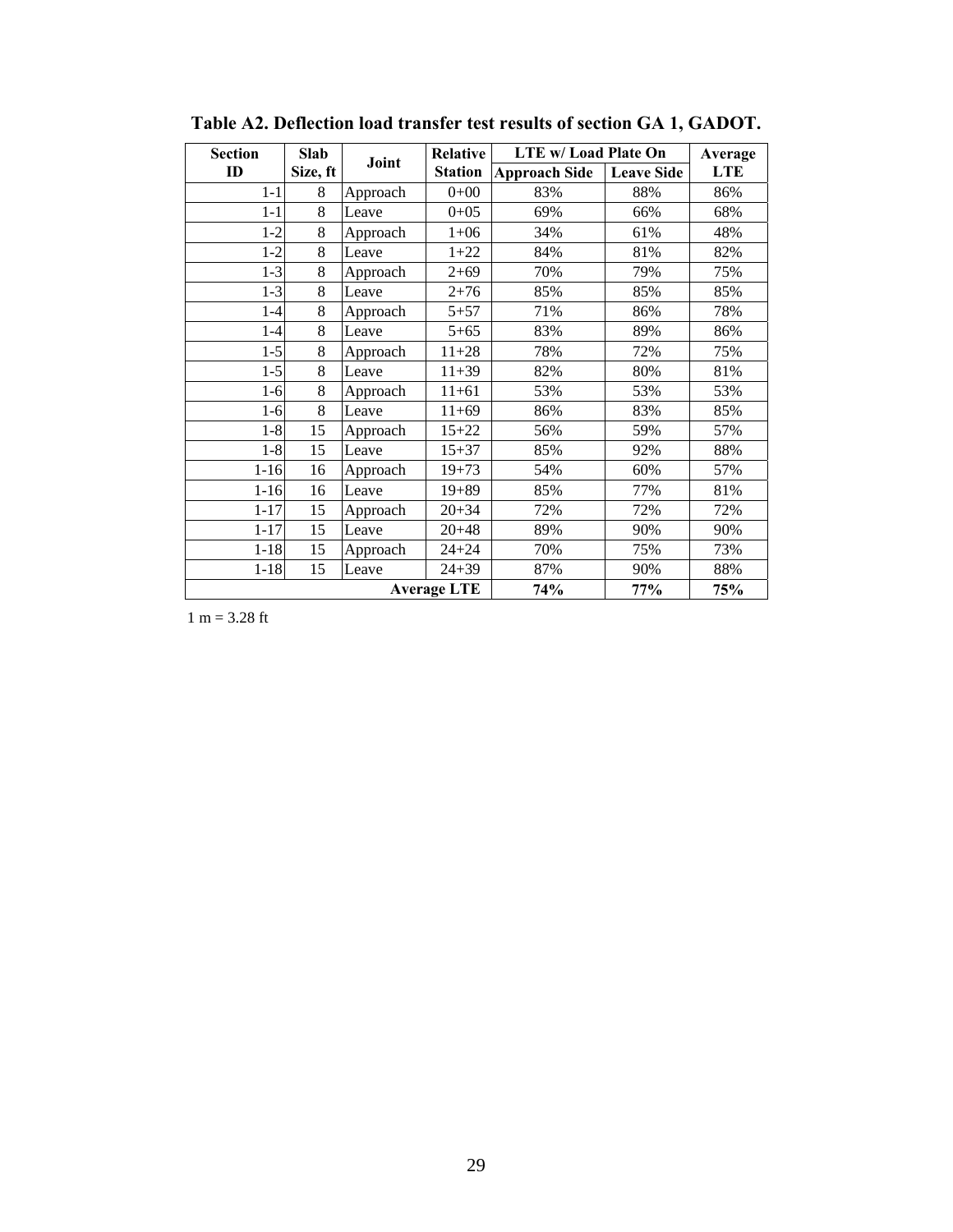<span id="page-37-0"></span>

| <b>Section</b>  | <b>Slab</b>    |          | <b>Relative</b>    | <b>LTE w/ Load Plate On</b> |                   | Average    |
|-----------------|----------------|----------|--------------------|-----------------------------|-------------------|------------|
| ID              | Size, ft       | Joint    | <b>Station</b>     | <b>Approach Side</b>        | <b>Leave Side</b> | <b>LTE</b> |
| $2-3A$          | 7              | Approach | $0 + 00$           | 63%                         | 70%               | 67%        |
| $2-3A$          | $\overline{7}$ | Leave    | $0 + 08$           | 86%                         | 84%               | 85%        |
| $2 - 4$         | 10             | Approach | $4 + 19$           | 73%                         | 74%               | 74%        |
| $2 - 4$         | 10             | Leave    | $4 + 28$           | 88%                         | 89%               | 89%        |
| $2 - 5$         | 6              | Approach | $4 + 57$           | 65%                         | 71%               | 68%        |
| $2 - 5$         | 6              | Leave    | $4 + 62$           | 71%                         | 72%               | 72%        |
| $2 - 7$         | 10             | Approach | $5 + 71$           | 60%                         | 61%               | 61%        |
| $2 - 7$         | 10             | Leave    | $5 + 82$           | 78%                         | 76%               | 77%        |
| $2-9$           | 10             | Approach | $6 + 60$           | 59%                         | 69%               | 64%        |
| $2-9$           | 10             | Leave    | $6 + 70$           | 88%                         | 89%               | 88%        |
| $2 - 10$        | 10             | Approach | $6 + 91$           | 74%                         | 71%               | 73%        |
| $2 - 10$        | 10             | Leave    | $7 + 01$           | 78%                         | 81%               | 80%        |
| $2 - 11$        | 10             | Approach | $7 + 23$           | 69%                         | 85%               | 77%        |
| $2 - 11$        | 10             | Leave    | $7 + 33$           | 81%                         | 85%               | 83%        |
| $2 - 12$        | 6              | Approach | $7 + 83$           | 19%                         | 24%               | 22%        |
| $2 - 12$        | 6              | Leave    | $7 + 90$           | 86%                         | 93%               | 89%        |
| $2 - 13$        | 11             | Approach | $10 + 50$          | 74%                         | 79%               | 77%        |
| $2 - 13$        | 11             | Leave    | $10 + 62$          | 10%                         | 37%               | 23%        |
| $2 - 15$        | 6              | Approach | $11 + 86$          | 79%                         | 86%               | 83%        |
| $2 - 15$        | 6              | Leave    | $11 + 91$          | 93%                         | 93%               | 93%        |
|                 |                |          | <b>Average LTE</b> | 70%                         | 75%               | 72%        |
| $1 m = 3.28 ft$ |                |          |                    |                             |                   |            |

**Table A3. Deflection load transfer test results of section FT 1.**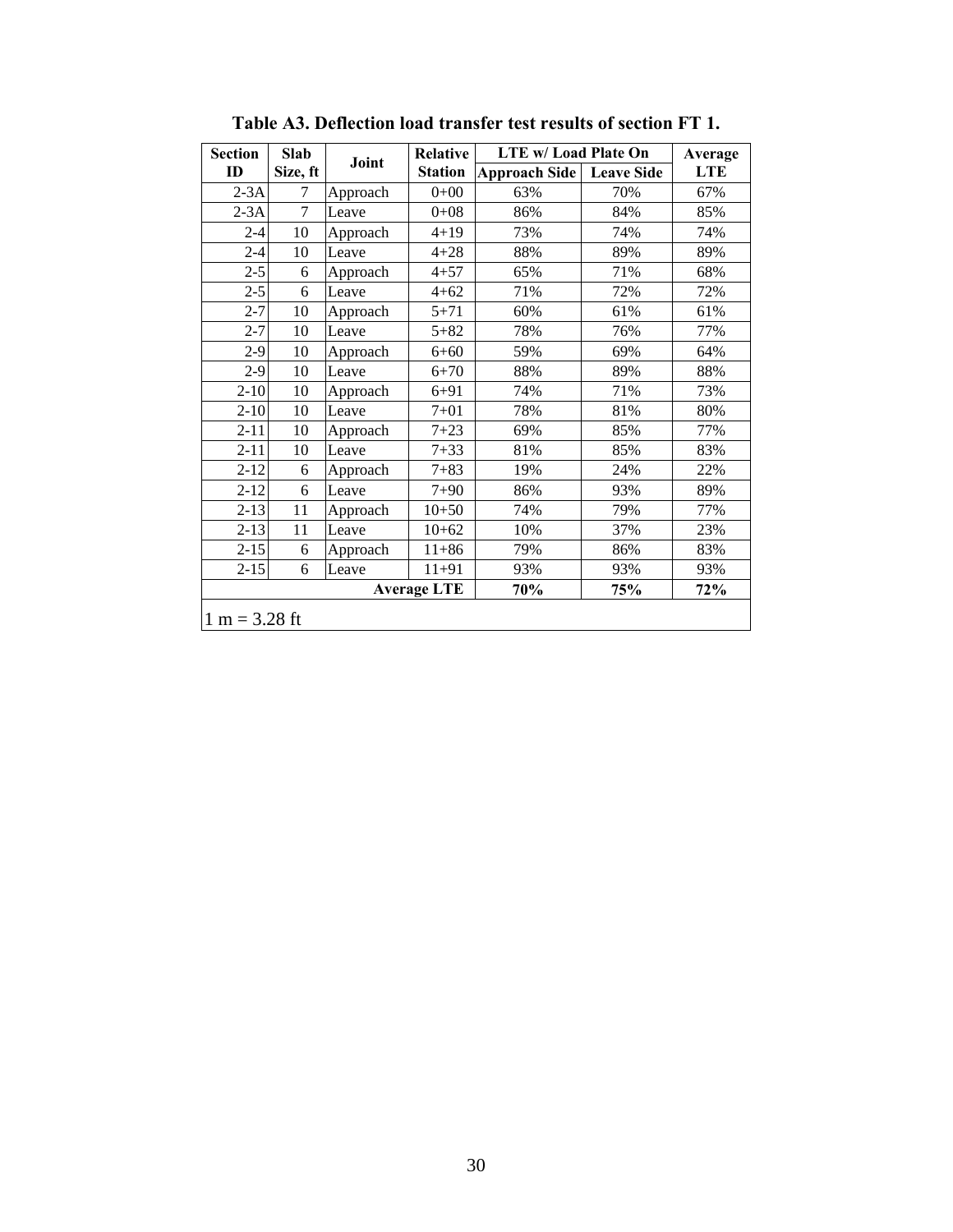| <b>Section</b> | Slab     |          | Relative           | <b>LTE w/ Load Plate On</b> |                   | Average    |
|----------------|----------|----------|--------------------|-----------------------------|-------------------|------------|
| ID             | Size, ft | Joint    | <b>Station</b>     | <b>Approach Side</b>        | <b>Leave Side</b> | <b>LTE</b> |
| $3 - 2$        | 12       | Approach | $2+10$             | 65%                         | 79%               | 72%        |
| $3 - 2$        | 12       | Leave    | $2 + 23$           | 85%                         | 88%               | 86%        |
| $3 - 5$        | 12       | Approach | $3 + 92$           | 72%                         | 80%               | 76%        |
| $3 - 5$        | 12       | Leave    | $4 + 03$           | 94%                         | 84%               | 89%        |
| $3 - 7$        | 12       | Approach | $6 + 03$           | 67%                         | 82%               | 74%        |
| $3 - 7$        | 12       | Leave    | $6 + 16$           | 83%                         | 85%               | 84%        |
| $3-9$          | 8        | Approach | $7 + 25$           | 76%                         | 97%               | 86%        |
| $3-9$          | 8        | Leave    | $7 + 33$           | 85%                         | 88%               | 86%        |
| $3 - 12$       | 8        | Approach | $8 + 87$           | 87%                         | 75%               | 81%        |
| $3 - 12$       | 8        | Leave    | $8 + 95$           | 80%                         | 79%               | 80%        |
| $3 - 13$       | 8        | Approach | $9 + 09$           | 70%                         | 89%               | 80%        |
| $3 - 13$       | 8        | Leave    | $9 + 17$           | 85%                         | 97%               | 91%        |
| $3 - 15$       | 9        | Approach | $12 + 70$          | 59%                         | 77%               | 68%        |
| $3 - 15$       | 9        | Leave    | $12 + 78$          | 82%                         | 81%               | 82%        |
| $3-16$         | 12       | Approach | $15 + 40$          | 52%                         | 74%               | 63%        |
| $3-16$         | 12       | Leave    | $15 + 54$          | 89%                         | 101%              | 95%        |
| $3-18$         | 8        | Approach | $22 + 43$          | 51%                         | 57%               | 54%        |
| $3-18$         | 8        | Leave    | $22 + 52$          | 88%                         | 90%               | 89%        |
| $3-19$         | 8        | Approach | $28 + 46$          | 63%                         | 81%               | 72%        |
| $3-19$         | 8        | Leave    | $28 + 59$          | 86%                         | 86%               | 86%        |
|                |          |          | <b>Average LTE</b> | 76%                         | 84%               | 80%        |

<span id="page-38-0"></span>**Table A4. Deflection load transfer test results of section GA 3, VES.**

 $1 m = 3.28$  ft

These tables show that the approach joints are consistently faulted more than the leave joints, and the repair size does not appear to be a factor on this effect.

The FWD testing was conducted at different load levels to determine the presence of voids under the repair joints. The void detection is possible because the presence of voids causes nonlinear response of pavement deflections. If edge deflections were plotted against applied load, the bestfit line through the data points should go through zero if the pavement response is linear. However, if voids are present, then a certain amount of deflection will take place with minimal applied load until the slab comes in full contact with the subgrade. Hence, the presence of voids causes increased deflection at all load levels, causing an upward shifting of the plot of load versus deflection.

A positive intercept on the load versus deflection plot, therefore, indicates a possible presence of voids under the joint, and the value of the intercept is related to the magnitude of the voids. However, the best-fit line on the load-deflection plot may not always go through zero even when no voids are present because other factors can cause nonlinear response of pavement deflections (e.g., load response of the subgrade and the base layers). Depending on the temperature conditions, upward curling of the slabs may also show up as voids, because the curling can cause the slab corners to lift off the foundation. In general, a positive y-intercept greater than about 0.05 mm may be a possible indication of the presence of voids.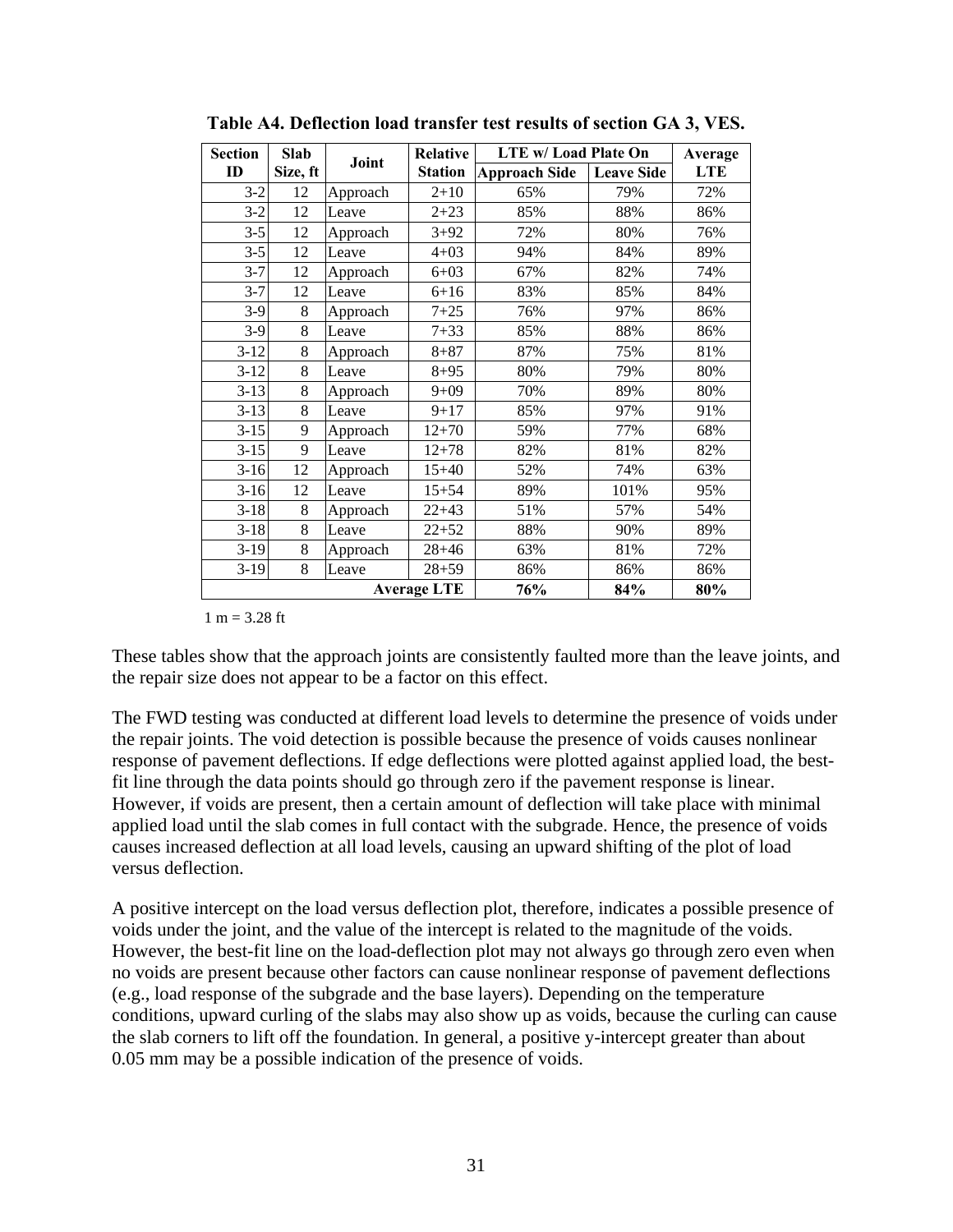<span id="page-39-0"></span>The intercept values from the load-deflection plots are shown in figures A4, A5, and A6. The figures show possible voids under the repairs 1-3, 2-13, 2-15, 3-13, and 3-15, but most joints tested show good support under the joints. These results show that the slabs were not curled up at the time of testing.



1 inch =  $25.4 \text{ mm}$ 

**Figure A4. Void detection test results for section GA 1.** 





**Figure A5. Void detection test results for section FT 1.** 



1 inch =  $25.4 \text{ mm}$ 

**Figure A6. Void detection test results for section VES.**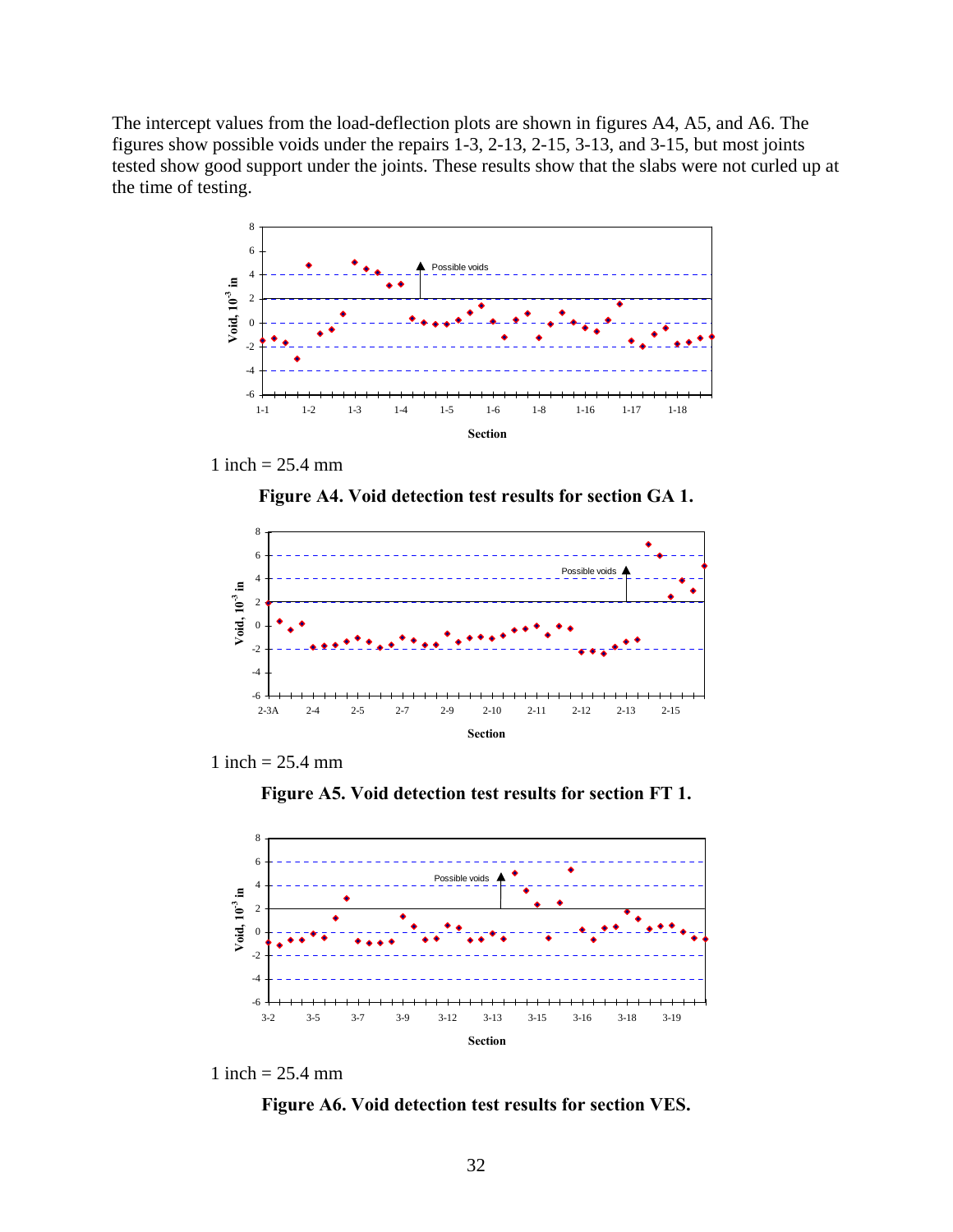### Ohio Site

In general, the condition of the test patches had not changed significantly from the previous year. The surface cracking in some areas appeared to have progressed somewhat, but none of these cracks are severe enough to be called block cracking yet. The distress data from the Ohio site are summarized in table B2, and the faulting measurements are summarized in table B3. The faulting remained virtually unchanged, but the following changes in slab cracking were noted:

- FT 1—two longitudinal cracks (patches B7 and B8) went from low to medium severity.
- RSC 1—two longitudinal cracks (patches D5 and D9) went from low to medium severity. This section was overlaid shortly after the 1996 survey.
- VES—Patch E3 was partially replaced with asphalt concrete (AC). This patch contained a longitudinal crack and a transverse crack that divided the outer half of the patch into two pieces. The quartered portion of the patch was replaced with AC.

The condition of the surrounding pavement had not changed significantly since the last survey. Very few original joints remain at this site. Virtually all joints had been replaced with full-depth repairs because of severe D-cracking problems. Most cracks in the original pavement have also been repaired, so very few slabs are long enough to develop transverse cracks. Since the last survey, the ODOT apparently went through a cycle of AC patching at this site. Any areas showing spalling had been filled with AC patching material.

The original concrete near the patch joints started to show signs of D-cracking in some areas. Fine cracks in the D-cracking pattern were found at several repair joints at the corners of the original concrete. So far, these cracks are very tight. Similar cracks were also found on a few of the repairs, but most of the repairs are free of this type of cracking.

#### **1997 Survey**

In 1997, the Georgia sections were surveyed on October 30, and the Ohio sections were surveyed on November 6-7.

#### Georgia Site

At the Georgia sections, the only significant change from last year is the additional cracking in section 1 (GADOT mix). Two of the 4.5-m repairs had developed a crack. One of the 2.4-m repairs also was lost from this section, apparently because of the failure adjacent to the repair slab; the whole area had been removed and replaced with a new repair slab. No significant change in faulting was noted, and no material-related problems were observed.

#### Ohio Site

At the Ohio site, the only significant change is the noticeable increase in map cracking in the VES and ODOT FS mix sections (sections E, H, and I). As discussed under task B, delayed ettringite formation is the suspect cause of the noticeable increase in map cracking in these sections. In 1997, it was planned that additional cores would be taken in 1998 to verify the cause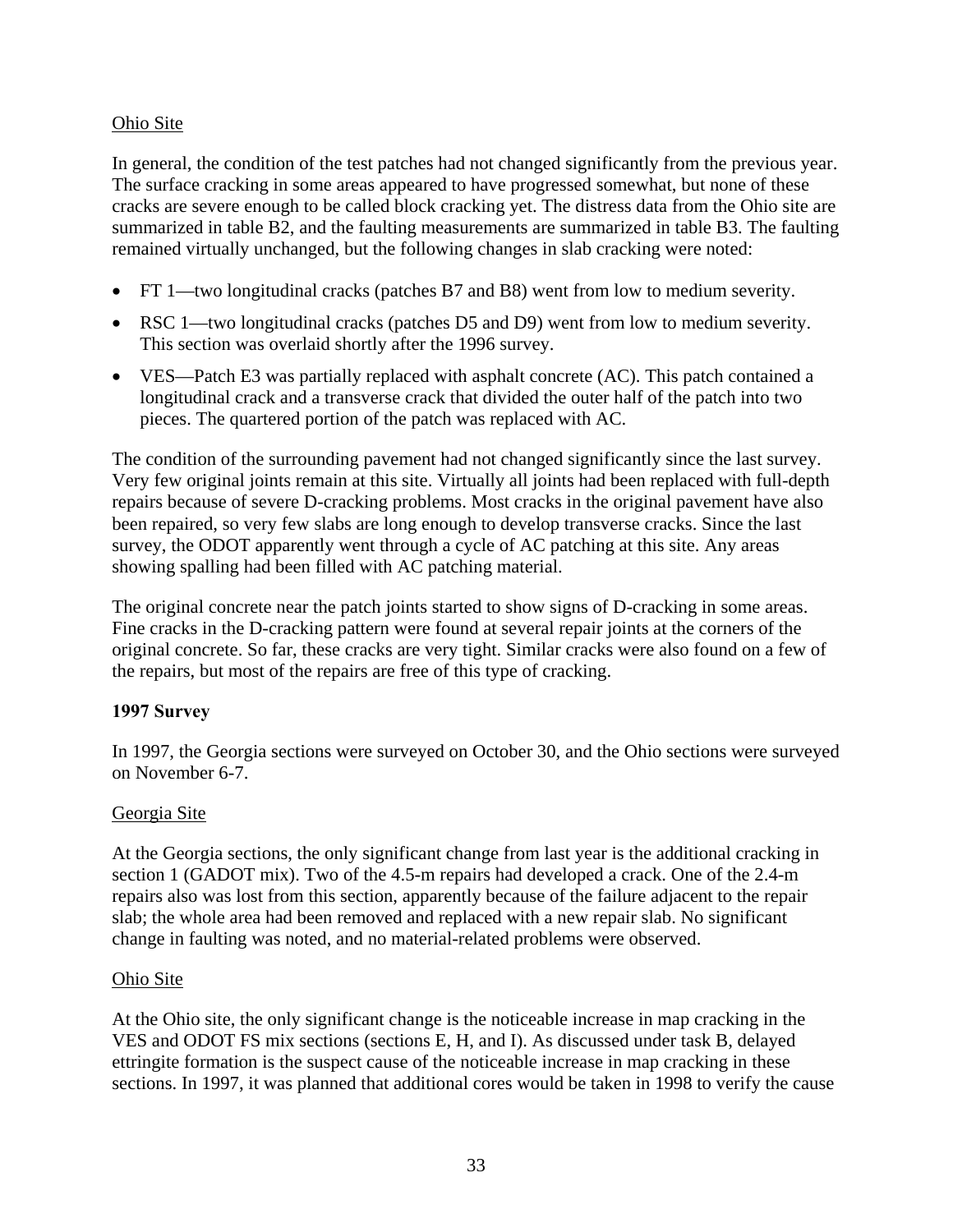of the map cracking. As previously reported, the RSC 1 section was overlaid after the 1996 survey.

### **1998 Survey**

In 1998, the Ohio sections were surveyed on October 22-23, and the Georgia sections were surveyed on November 4.

#### Georgia Site

The Georgia sections did not show any change in either structural or material condition since the last survey. Faulting levels remain very low and virtually unchanged throughout the entire monitoring period.

#### Ohio Site

The structural condition of the Ohio sections remained largely unchanged since the last survey, but some of the sections showed modest increase in map cracking that first became significantly noticeable in 1997. The only changes in structural condition were in section B (FT I) and section E (VES). Each section developed two additional transverse cracks. Faulting levels were again very low and virtually unchanged throughout the entire monitoring period. Sections E, H, and I (VES and FS mix sections) showed a modest increase in map cracking. Delayed ettringite formation was the suspected cause of the map cracking in these sections. Additional cores were taken from those sections to verify the cause of the map cracking. Both Pyrament sections (sections C and F) also exhibited some map cracking.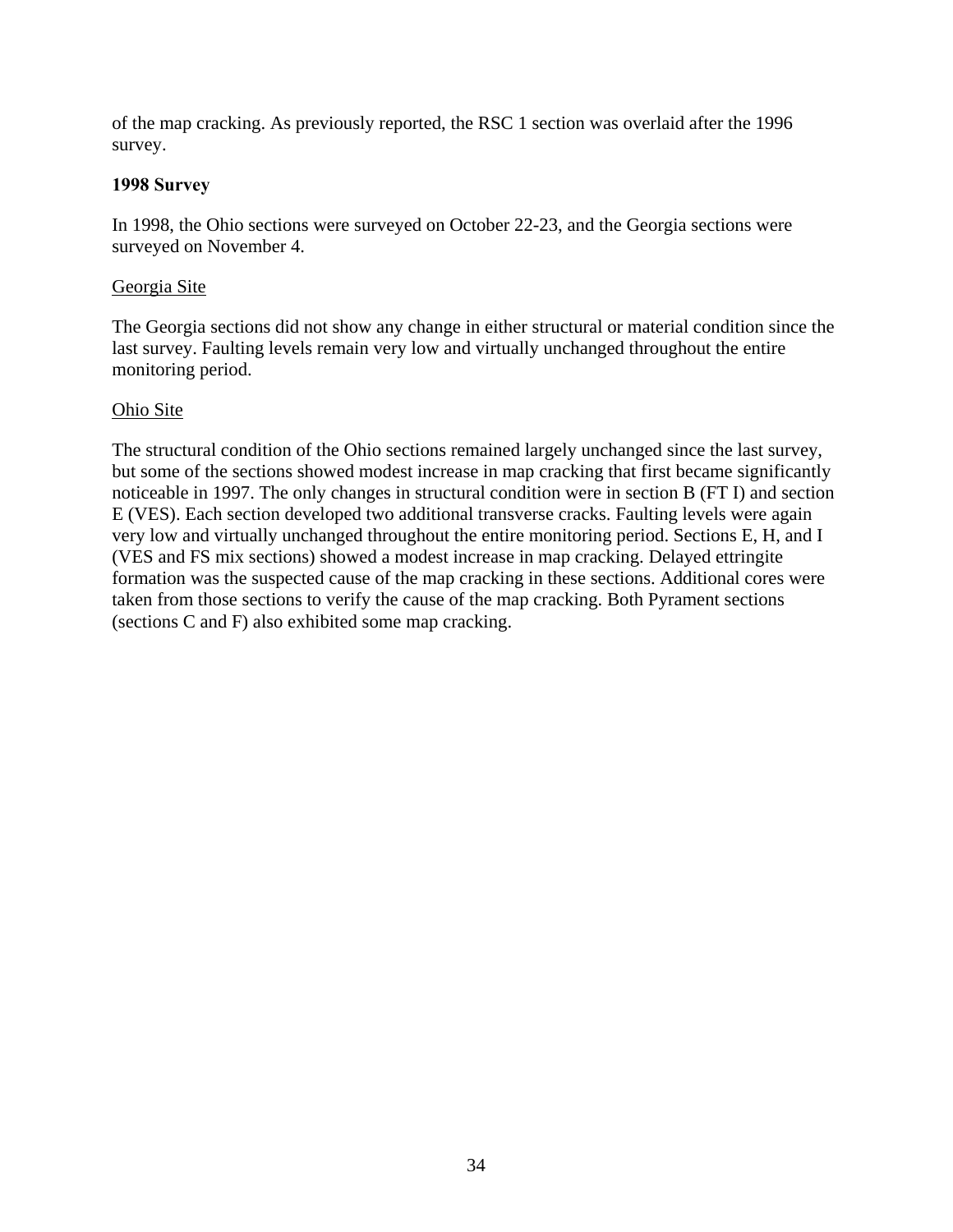### **APPENDIX B**

### **SUMMARY TABLES OF ANNUAL SURVEY DATA**

<span id="page-42-0"></span>Appendix B presents the distress summary tables for the Georgia and Ohio sites. Surveys from 1994 through 1998 are summarized in these tables. The following distress types are covered:

- Faulting.
- Transverse cracking.
- Longitudinal cracking.
- Corner breaks.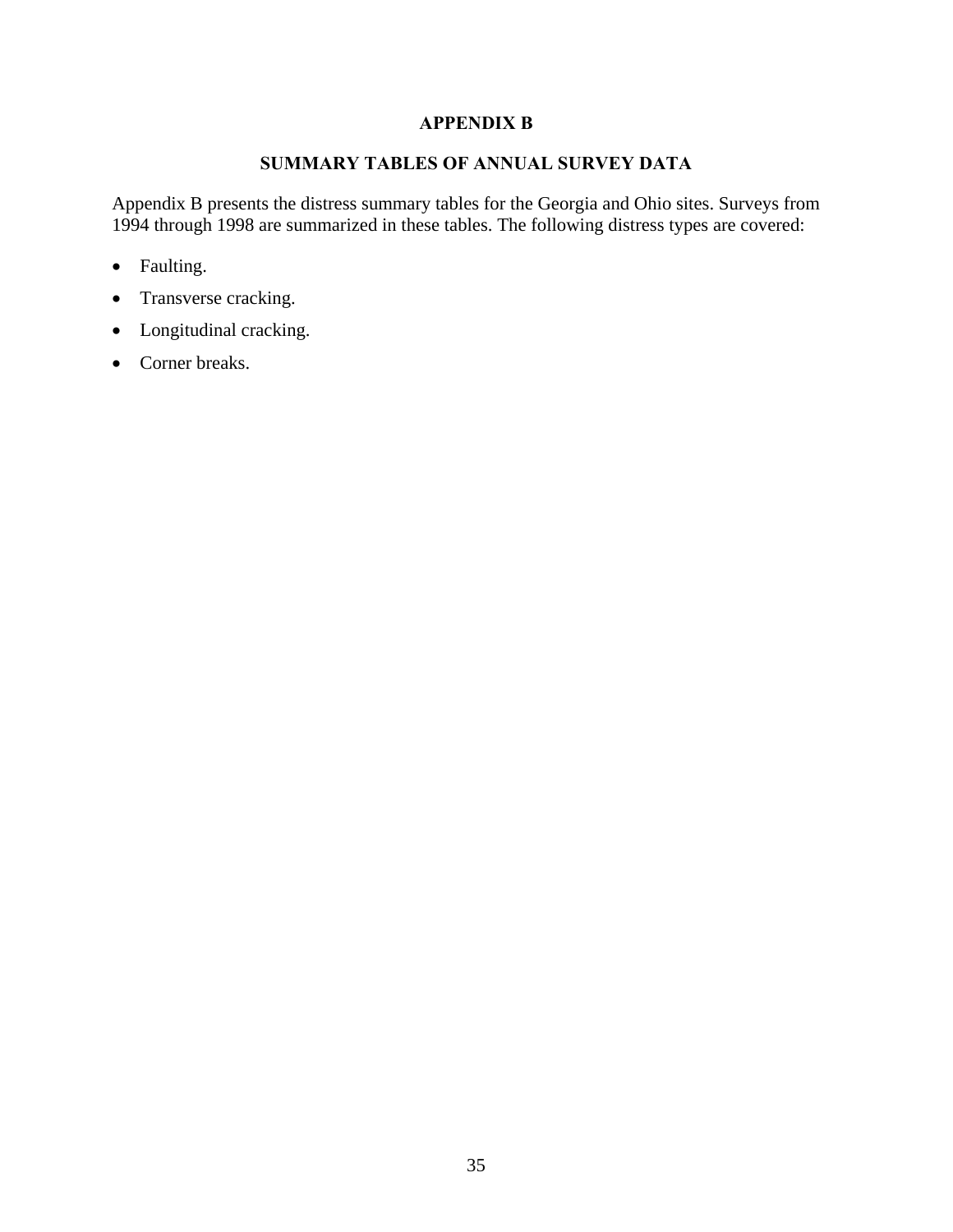|                                      |                          |                  |                 |                          |                          |                            |                          |                               |                          | Faulting, in |         |                       |                            |         |         |         |                    |         |         |
|--------------------------------------|--------------------------|------------------|-----------------|--------------------------|--------------------------|----------------------------|--------------------------|-------------------------------|--------------------------|--------------|---------|-----------------------|----------------------------|---------|---------|---------|--------------------|---------|---------|
| Repair                               | Repair                   | f'c <sup>1</sup> | MR <sup>1</sup> |                          |                          | <b>Transverse Cracking</b> |                          |                               |                          |              |         | <b>Approach Joint</b> |                            |         |         |         | <b>Leave Joint</b> |         |         |
| No.                                  | Len, ft                  | psi              | psi             | <b>SHRP</b>              | 1994                     | 1995                       | 1996                     | 1997                          | 1998                     | 1994         | 1995    | 1996                  | 1997                       | 1998    | 1994    | 1995    | 1996               | 1997    | 1998    |
|                                      | <b>Section 1, GA DOT</b> |                  |                 |                          |                          |                            |                          |                               |                          |              |         |                       |                            |         |         |         |                    |         |         |
| $1 - 1$                              | 8                        | 2,250            | 365             | $\overline{\phantom{a}}$ | $\overline{a}$           | $\overline{\phantom{a}}$   | $\overline{\phantom{a}}$ | $\overline{\phantom{a}}$      | $\overline{a}$           | $-0.07$      | $-0.02$ | 0.01                  | 0.01                       | $-0.04$ | 0.15    | $-0.02$ | $-0.04$            | $-0.04$ | $-0.08$ |
| $-3$                                 | 8                        | 2,050            | 350             | $\overline{\phantom{a}}$ | $\overline{\phantom{a}}$ | $\overline{\phantom{a}}$   |                          |                               | $\overline{\phantom{a}}$ | 0.00         | 0.02    | 0.00                  | $-0.04$                    | $-0.07$ | 0.00    | $-0.01$ | 0.01               | 0.00    | $-0.02$ |
| $-4$                                 | 8                        | 2,050            | 350             | $\overline{\phantom{a}}$ | $\overline{\phantom{a}}$ | $\overline{\phantom{a}}$   | $\overline{\phantom{a}}$ |                               |                          | 0.02         | $-0.01$ | 0.01                  | 0.06                       | 0.00    | 0.12    | $-0.01$ | 0.00               | $-0.01$ | 0.00    |
| $-5$                                 | 8                        | 1.950            | 340             | $\overline{\phantom{a}}$ | $\overline{a}$           | $\overline{\phantom{a}}$   | $\overline{\phantom{a}}$ | $\overline{\phantom{0}}$      | $\overline{\phantom{a}}$ | 0.00         | 0.00    | 0.01                  | $-0.02$                    | 0.01    | 0.05    | 0.00    | 0.00               | $-0.03$ | $-0.04$ |
| -6                                   | 8                        | 1,950            | 340             | $\overline{\phantom{a}}$ |                          |                            |                          |                               |                          | $-0.01$      | 0.01    | $-0.02$               | 0.00                       | $-0.03$ | 0.06    | $-0.01$ | 0.00               | 0.00    | $-0.02$ |
| $-7$                                 | 15                       | 1.900            | 330             | $\overline{\phantom{a}}$ | H                        |                            |                          | Replaced                      |                          | $-0.03$      | n/a     | n/a                   | n/a                        | n/a     | 0.01    | n/a     | n/a                | n/a     | n/a     |
| $1-8$                                | 15                       | 2,250            | 365             |                          |                          |                            |                          |                               |                          | $-0.02$      | $-0.01$ | 0.01                  | $-0.02$                    | $-0.03$ | 0.12    | $-0.01$ | 0.00               | 0.03    | 0.00    |
| $-9$                                 | 8                        | 2,250            | 360             | $\overline{\phantom{a}}$ | $\overline{\phantom{a}}$ |                            |                          |                               |                          | $-0.02$      | 0.00    | 0.03                  | 0.08                       | 0.04    | 0.02    | $-0.01$ | $-0.01$            | $-0.02$ | $-0.02$ |
| 1-9A                                 | 18                       |                  |                 | $\overline{a}$           | $\overline{a}$           |                            |                          |                               | $\overline{a}$           | 0.01         | 0.02    | 0.02                  | 0.06                       | 0.03    | 0.05    | $-0.01$ | 0.00               | $-0.05$ | $-0.04$ |
| $1-10$                               | 8                        | 2,150            | 360             | $\overline{\phantom{a}}$ |                          |                            |                          |                               |                          | 0.01         | 0.01    | $-0.01$               | 0.00                       | 0.00    | 0.09    | $-0.01$ | 0.01               | 0.00    | 0.01    |
| $1 - 11$                             | 15                       | 1,800            | 320             | $\overline{a}$           | M                        |                            |                          | Replaced                      |                          | $-0.10$      | n/a     | n/a                   | n/a                        | n/a     | 0.13    | n/a     | n/a                | n/a     | n/a     |
| $1 - 12$                             | 8                        | 1.700            | 310             | $\overline{a}$           | $\overline{a}$           | $\overline{a}$             |                          |                               | $\overline{a}$           | $-0.10$      | 0.03    | 0.02                  | 0.04                       | 0.06    | 0.05    | 0.00    | 0.02               | 0.01    | 0.02    |
| $1 - 13$                             | 8                        | 1,650            | 305             | $\overline{a}$           |                          |                            |                          |                               |                          | $-0.04$      | 0.00    | 0.00                  | $-0.01$                    | 0.01    | 0.08    | 0.01    | 0.02               | 0.03    | 0.06    |
| $1 - 14$                             | 15                       | 1,550            | 295             | $\overline{a}$           |                          |                            |                          | H                             | Replaced                 | 0.06         | 0.02    | 0.03                  | 0.05                       | n/a     | 0.05    | $-0.01$ | $-0.05$            | $-0.06$ | n/a     |
| $1 - 15$                             | 8                        | 1,550            | 295             | $\overline{a}$           | $\overline{a}$           |                            |                          | Replaced                      | Replaced                 | $-0.08$      | 0.02    | 0.09                  | n/a                        | n/a     | 0.13    | $-0.01$ | $-0.02$            | n/a     | n/a     |
| $1 - 16$                             | 16                       | 1.350            | 270             | $\overline{a}$           | $\overline{a}$           | $\overline{\phantom{a}}$   |                          | M                             | M                        | $-0.01$      | 0.04    | 0.03                  | $-0.02$                    | $-0.08$ | 0.02    | $-0.01$ | $-0.02$            | $-0.07$ | $-0.07$ |
| $1 - 17$                             | 15                       | 1,200            | 245             | $\overline{a}$           |                          |                            | H                        | Replaced                      | Replaced                 | $-0.05$      | 0.05    | 0.04                  | n/a                        | n/a     | 0.02    | $-0.01$ | 0.00               | n/a     | n/a     |
| $1 - 18$                             | 15                       | 1.200            | 245             | $\overline{a}$           | $\overline{\phantom{a}}$ | $\overline{\phantom{a}}$   | $\overline{\phantom{a}}$ |                               |                          | $-0.04$      | 0.01    | 0.05                  | 0.07                       | 0.07    | 0.02    | $-0.02$ | 0.00               | $-0.02$ | $-0.04$ |
| $1 - 19$                             | 15                       | 1,000            | 200             | $\overline{a}$           |                          |                            |                          |                               |                          | 0.00         | 0.03    | 0.02                  | 0.02                       | 0.02    | $-0.05$ | $-0.01$ | 0.06               | 0.06    | $-0.03$ |
| $1 - 20$                             | 15                       | 900              | 170             |                          |                          |                            | $\overline{\phantom{a}}$ |                               | $\overline{\phantom{0}}$ | $-0.01$      | 0.00    | $-0.01$               | $-0.01$                    | $-0.07$ | $-0.01$ | $-0.01$ | 0.02               | $-0.02$ | $-0.04$ |
| <b>Percent Slab Cracking</b>         |                          |                  |                 |                          |                          |                            |                          | <b>Approach Joint Average</b> |                          |              |         |                       | <b>Leave Joint Average</b> |         |         |         |                    |         |         |
| 8-ft repairs<br>0%<br>0%<br>0%<br>0% |                          |                  |                 | 10%                      | 10%                      | 1994                       | 1995                     | 1996                          | 1997                     | 1998         | 1994    | 1995                  | 1996                       | 1997    | 1998    |         |                    |         |         |
|                                      | 15-ft repairs            |                  |                 | 0%                       | 20%                      | 200%                       | 30%                      | 50%                           | 50%                      | $-0.02$      | 0.01    | 0.02                  | 0.02                       | $-0.01$ | 0.06    | $-0.01$ | 0.00               | $-0.01$ | $-0.02$ |

**Table B1. Distress summary of SHRP C-206 (task D) sections in Georgia.** 

<sup>1</sup>Material properties at the time of opening to traffic; <sup>2</sup>Repairs made adjacent to the existing repair.

<span id="page-43-0"></span>1 m = 3.28 ft 1 MPa = 145.04 psi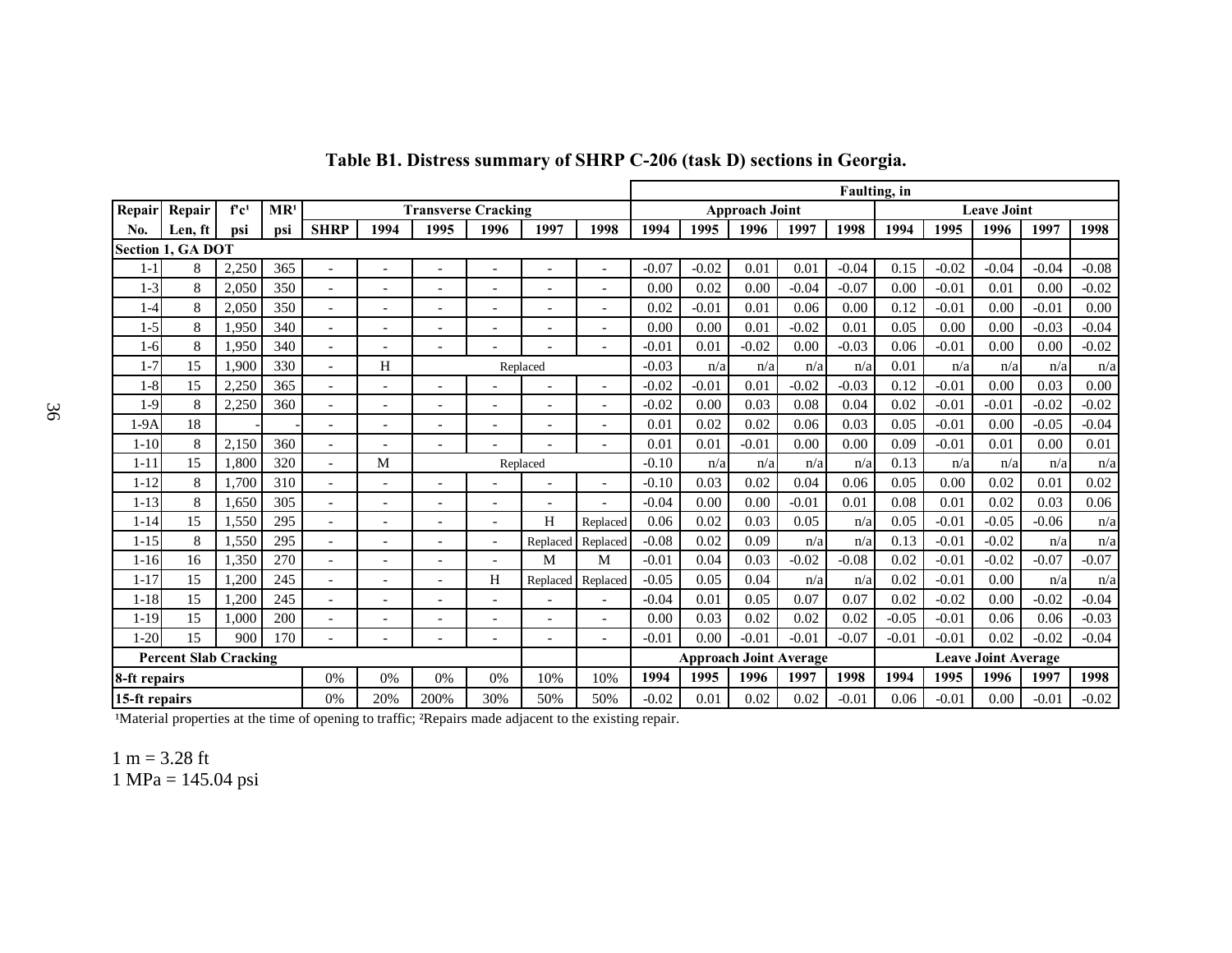|                                                      |                              |                  |                 |                          |                          |                          |                            |                          |                          | Faulting, in |                               |                       |         |         |                            |         |                       |         |         |
|------------------------------------------------------|------------------------------|------------------|-----------------|--------------------------|--------------------------|--------------------------|----------------------------|--------------------------|--------------------------|--------------|-------------------------------|-----------------------|---------|---------|----------------------------|---------|-----------------------|---------|---------|
| Repair                                               | Repair                       | f'c <sup>1</sup> | MR <sup>1</sup> |                          |                          |                          | <b>Transverse Cracking</b> |                          |                          |              |                               | <b>Approach Joint</b> |         |         |                            |         | <b>Leave Joint</b>    |         |         |
| No.                                                  | Len, ft                      | psi              | psi             | <b>SHRP</b>              | 1994                     | 1995                     | 1996                       | 1997                     | 1998                     | 1994         | 1995                          | 1996                  | 1997    | 1998    | 1994                       | 1995    | 1996                  | 1997    | 1998    |
| <b>Section 2, FT I</b>                               |                              |                  |                 |                          |                          |                          |                            |                          |                          |              |                               |                       |         |         |                            |         |                       |         |         |
| $2-3A$                                               | π                            | 1,300            | 250             | $\overline{\phantom{a}}$ | $\overline{\phantom{a}}$ |                          | $\overline{\phantom{0}}$   | $\overline{\phantom{a}}$ | $\overline{a}$           | 0.00         | 0.05                          | 0.05                  | 0.05    | 0.05    | 0.02                       | $-0.01$ | $-0.03$               | 0.00    | $-0.03$ |
| $2 - 4$                                              | 10                           | 1,300            | 245             | $\overline{\phantom{a}}$ |                          |                          |                            |                          |                          | 0.02         | 0.04                          | 0.04                  | 0.07    | 0.05    | 0.00                       | 0.00    | $-0.01$               | 0.01    | $-0.02$ |
| $2 - 5$                                              | 6                            | 1,250            | 245             | $\overline{\phantom{a}}$ |                          |                          |                            |                          |                          | 0.04         | 0.06                          | 0.02                  | 0.02    | 0.05    | $-0.05$                    | $-0.01$ | $-0.03$               | $-0.01$ | $-0.04$ |
| $2 - 6$                                              | 12                           | 1,250            | 245             | $\overline{\phantom{a}}$ | $\overline{\phantom{a}}$ |                          | $\overline{\phantom{0}}$   | $\overline{a}$           | $\overline{a}$           | 0.05         | 0.05                          | 0.04                  | 0.01    | 0.01    | 0.00                       | $-0.02$ | 0.02                  | $-0.01$ | $-0.01$ |
| $2 - 7$                                              | 10                           | 1,250            | 245             | $\overline{\phantom{a}}$ | $\overline{\phantom{0}}$ | $\overline{\phantom{a}}$ | $\overline{\phantom{0}}$   | $\overline{a}$           | $\overline{a}$           | 0.00         | 0.01                          | 0.02                  | 0.00    | 0.03    | 0.09                       | $-0.01$ | $-0.05$               | 0.04    | 0.01    |
| $2 - 8$                                              | 10                           | 1,250            | 240             |                          |                          |                          |                            |                          |                          | 0.04         | 0.07                          | 0.02                  | 0.04    | 0.02    | 0.02                       | 0.05    | 0.00                  | 0.01    | 0.03    |
| $2 - 9$                                              | 10                           | 1,200            | 230             | $\overline{\phantom{a}}$ | $\overline{\phantom{a}}$ |                          |                            |                          | $\overline{\phantom{0}}$ | $-0.01$      | 0.02                          | 0.03                  | 0.06    | 0.03    | 0.09                       | 0.02    | 0.03                  | 0.02    | 0.02    |
| $2 - 10$                                             | 10                           | 1,200            | 230             | $\overline{\phantom{a}}$ | $\overline{\phantom{0}}$ |                          | $\overline{\phantom{0}}$   | $\overline{a}$           | $\overline{a}$           | 0.03         | 0.00                          | 0.05                  | 0.02    | 0.01    | 0.02                       | 0.04    | 0.00                  | 0.02    | 0.00    |
| $2 - 11$                                             | 10                           | 1,150            | 230             | $\overline{\phantom{a}}$ | $\overline{\phantom{0}}$ | $\overline{\phantom{a}}$ | $\overline{\phantom{0}}$   | $\overline{\phantom{0}}$ | $\overline{a}$           | 0.06         | 0.09                          | 0.04                  | 0.03    | 0.01    | 0.07                       | 0.00    | 0.01                  | $-0.02$ | $-0.03$ |
| $2 - 12$                                             | 6                            | 1,150            | 225             | $\overline{\phantom{a}}$ | $\overline{\phantom{0}}$ | $\overline{\phantom{a}}$ | $\overline{\phantom{0}}$   | $\overline{a}$           | $\overline{a}$           | 0.06         | 0.04                          | 0.18                  | 0.20    | 0.29    | 0.08                       | 0.08    | 0.07                  | 0.09    | 0.08    |
| $2 - 13$                                             | 11                           | 1,150            | 225             | $\overline{\phantom{a}}$ |                          |                          |                            |                          |                          | 0.05         | 0.10                          | 0.06                  | 0.04    | 0.08    | 0.28                       | 0.09    | 0.10                  | 0.19    | 0.14    |
| $2 - 14$                                             | 6                            | 1,100            | 220             | $\overline{\phantom{a}}$ |                          |                          |                            |                          |                          | 0.00         | $-0.01$                       | 0.00                  | 0.01    | $-0.02$ | 0.12                       | 0.05    | 0.06                  | 0.07    | 0.07    |
| $2 - 15$                                             | 6                            | 1,100            | 215             | $\overline{\phantom{a}}$ |                          |                          |                            |                          | -                        | 0.02         | 0.11                          | 0.05                  | 0.05    | 0.07    | 0.09                       | 0.02    | 0.02                  | 0.03    | 0.01    |
| $2 - 16$                                             | 6                            | 1,100            | 215             | $\overline{\phantom{a}}$ | $\overline{\phantom{0}}$ | $\overline{\phantom{a}}$ | $\overline{\phantom{0}}$   | $\overline{a}$           | $\overline{a}$           | $-0.01$      | 0.01                          | 0.00                  | $-0.01$ | $-0.04$ | 0.07                       | 0.01    | 0.01                  | 0.00    | 0.05    |
| $2 - 17$                                             | 6                            | 1,000            | 205             | $\overline{\phantom{0}}$ |                          |                          |                            |                          | $\overline{\phantom{0}}$ | 0.01         | 0.04                          | 0.04                  | 0.03    | 0.02    | 0.07                       |         | Replaced <sup>2</sup> |         |         |
| $2 - 18$                                             | $\mathcal{I}$                | 1.000            | 205             |                          |                          |                          |                            |                          |                          | $-0.02$      | 0.03                          | 0.01                  | 0.02    | 0.05    | 0.00                       | $-0.01$ | $-0.01$               | $-0.03$ | $-0.08$ |
|                                                      | <b>Percent Slab Cracking</b> |                  |                 |                          |                          |                          |                            |                          |                          |              | <b>Approach Joint Average</b> |                       |         |         | <b>Leave Joint Average</b> |         |                       |         |         |
| 0%<br>0%<br>0%<br>6- and 7-ft repairs<br>$0\%$<br>0% |                              |                  |                 |                          | 0%                       | 1994                     | 1995                       | 1996                     | 1997                     | 1998         | 1994                          | 1995                  | 1996    | 1997    | 1998                       |         |                       |         |         |
| 10- and 12-ft repairs                                |                              |                  | 0%              | 0%                       | 0%                       | 0%                       | 0%                         | 0%                       | 0.02                     | 0.04         | 0.04                          | 0.04                  | 0.04    | 0.06    | 0.02                       | 0.01    | 0.03                  | 0.01    |         |

### Table B1. Distress summary of SHRP C-206 (task D) sections in Georgia. *(continued)*

Material properties at the time of opening to traffic; <sup>2</sup>Repairs made adjacent to the existing repair.

1 m = 3.28 ft 1 MPa = 145.04 psi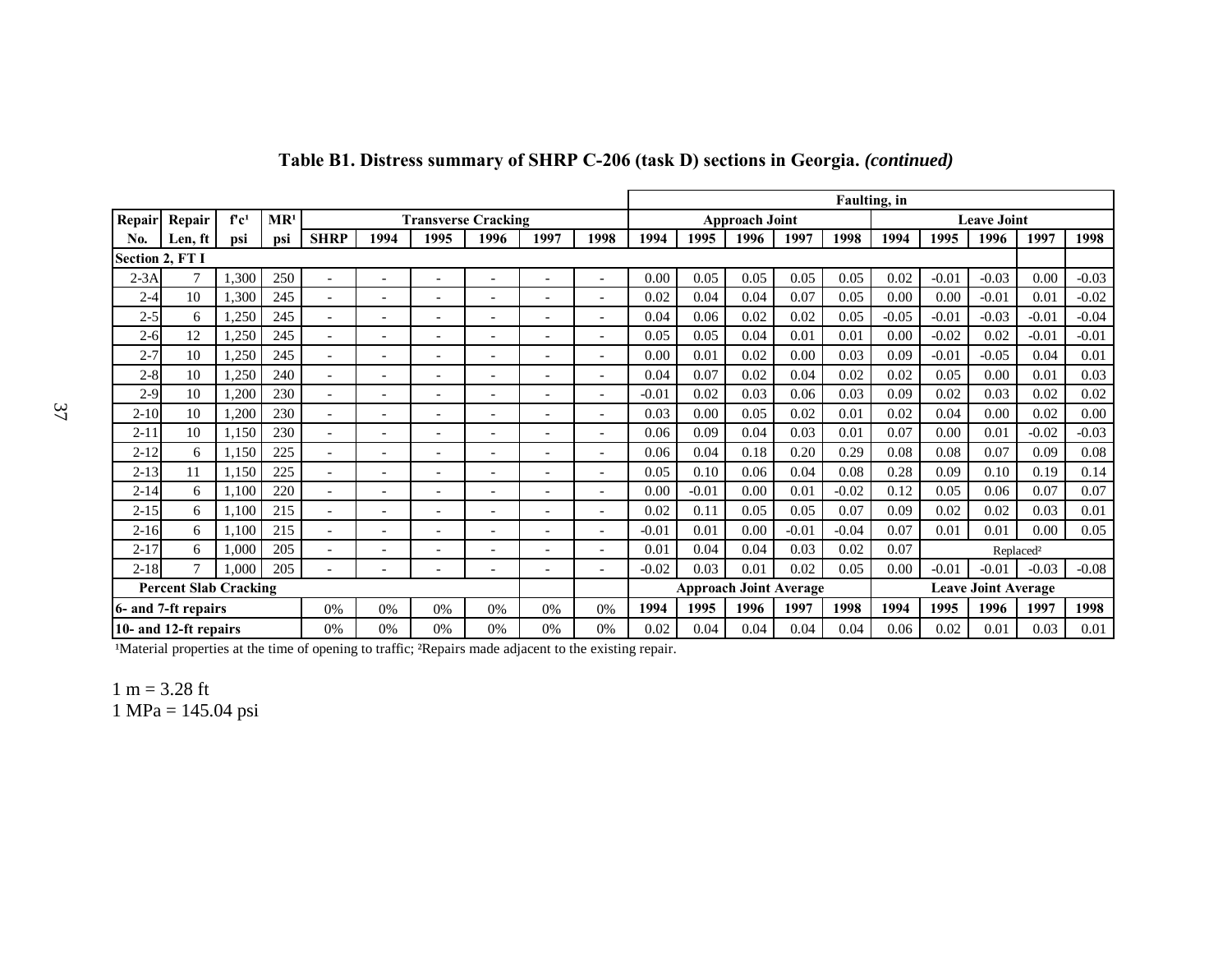|                                      |         |                  |                 |                          |                          |                            |                              |                          |                          |                                              |                               |         |                       | Faulting, in |                            |         |         |         |         |
|--------------------------------------|---------|------------------|-----------------|--------------------------|--------------------------|----------------------------|------------------------------|--------------------------|--------------------------|----------------------------------------------|-------------------------------|---------|-----------------------|--------------|----------------------------|---------|---------|---------|---------|
| Repair                               | Repair  | f'c <sup>1</sup> | MR <sup>1</sup> |                          |                          | <b>Transverse Cracking</b> |                              |                          |                          | <b>Leave Joint</b><br><b>Approach Joint</b>  |                               |         |                       |              |                            |         |         |         |         |
| No.                                  | Len. ft | psi              | psi             | <b>SHRP</b>              | 1994                     | 1995                       | 1996                         | 1997                     | 1998                     | 1994<br>1995<br>1998<br>1994<br>1996<br>1997 |                               |         |                       |              |                            | 1995    | 1996    | 1997    | 1998    |
| <b>Section 3, VES</b>                |         |                  |                 |                          |                          |                            |                              |                          |                          |                                              |                               |         |                       |              |                            |         |         |         |         |
| $3-2$                                | 12      | 2,600            | 365             |                          |                          |                            |                              | -                        | $\overline{\phantom{0}}$ | $-0.06$                                      | 0.01                          | 0.01    | 0.00                  | 0.00         | 0.01                       | 0.01    | 0.01    | $-0.02$ | $-0.03$ |
| $3 - 3$                              | 12      | 2,500            | 360             |                          |                          |                            |                              | ۰                        | $\overline{\phantom{0}}$ | $-0.07$                                      | 0.08                          | $-0.01$ | $-0.02$               | $-0.05$      | 0.01                       | 0.01    | 0.00    | 0.07    | 0.03    |
| $3-4$                                | 12      | 2.450            | 350             | $\overline{a}$           | $\overline{\phantom{0}}$ | $\overline{a}$             | $\overline{a}$               | $\overline{a}$           | $\overline{a}$           | $-0.09$                                      | $-0.01$                       | 0.03    | $-0.06$               | $-0.07$      | 0.01                       | 0.06    | 0.03    | 0.05    | 0.02    |
| $3 - 5$                              | 12      | 2,350            | 335             | $\overline{\phantom{a}}$ | $\overline{\phantom{a}}$ | $\overline{\phantom{a}}$   | $\overline{a}$               | $\overline{\phantom{a}}$ | $\overline{\phantom{a}}$ | $-0.07$                                      | $-0.01$                       | $-0.01$ | $-0.05$               | $-0.08$      | 0.05                       | 0.04    | 0.00    | 0.01    | $-0.02$ |
| $3-6$                                | $\,8\,$ | 2,350            | 335             | $\overline{\phantom{a}}$ | $\overline{\phantom{a}}$ | $\overline{\phantom{a}}$   | $\overline{a}$               | $\overline{\phantom{0}}$ | $\overline{\phantom{a}}$ | $-0.12$                                      | $-0.01$                       | $-0.09$ | $-0.06$               | $-0.08$      | 0.02                       | 0.02    | 0.02    | 0.01    | $-0.03$ |
| $3 - 7$                              | 12      | 2,200            | 320             | $\overline{\phantom{a}}$ | $\overline{\phantom{0}}$ | $\overline{\phantom{0}}$   | $\overline{a}$               | $\overline{\phantom{a}}$ | $\overline{\phantom{0}}$ | $-0.18$                                      | 0.00                          | 0.03    | 0.01                  | $-0.01$      | 0.08                       | $-0.01$ | 0.01    | 0.03    | 0.01    |
| $3 - 8$                              | 8       | 2.100            | 305             |                          |                          |                            |                              | ۰                        | $\overline{\phantom{0}}$ | $-0.05$                                      | 0.00                          | $-0.03$ | $-0.02$               | $-0.08$      | $-0.01$                    | $-0.01$ | $-0.04$ | $-0.02$ | $-0.07$ |
| $3-9$                                | 8       | 2,050            | 300             | $\overline{a}$           |                          |                            | $\overline{a}$               | ۰                        | $\overline{\phantom{0}}$ | $-0.04$                                      | 0.01                          | $-0.03$ | $-0.05$               | $-0.06$      | 0.00                       | 0.01    | $-0.02$ | $-0.01$ | $-0.04$ |
| $3-10$                               | 12      | 2,000            | 295             | $\overline{a}$           | $\overline{\phantom{0}}$ | $\overline{\phantom{a}}$   | $\overline{a}$               | $\overline{a}$           | $\overline{a}$           | $-0.01$                                      | 0.00                          | $-0.02$ | $-0.02$               | $n/a^2$      | 0.03                       | 0.01    | 0.01    | 0.00    | $-0.03$ |
| $3 - 11$                             | 12      | 1.950            | 290             |                          |                          |                            | $\overline{a}$               | $\overline{\phantom{0}}$ | $\overline{\phantom{0}}$ | 0.01                                         | 0.02                          | 0.01    | 0.04                  | $-0.03$      | 0.03                       | 0.05    | 0.00    | 0.02    | $-0.04$ |
| $3 - 12$                             | 8       | .800             | 270             | $\overline{a}$           |                          |                            |                              |                          |                          | $-0.05$                                      |                               |         | Replaced <sup>2</sup> |              | 0.01                       | $-0.02$ | $-0.08$ | $-0.11$ | $-0.06$ |
| $3 - 13$                             | 8       | 1.800            | 270             | $\overline{\phantom{a}}$ | $\overline{\phantom{a}}$ | $\overline{\phantom{0}}$   | $\overline{a}$               | $\overline{\phantom{0}}$ | $\overline{\phantom{a}}$ | $-0.05$                                      | 0.03                          | 0.04    | 0.05                  | 0.00         | 0.04                       | $-0.01$ | $-0.03$ | $-0.04$ | $-0.02$ |
| $3 - 14$                             | 12      | 1.700            | 260             | $\overline{\phantom{a}}$ | $\overline{\phantom{0}}$ | $\overline{\phantom{0}}$   | $\overline{a}$               | $\overline{\phantom{0}}$ | $\overline{\phantom{a}}$ | $-0.08$                                      | $-0.03$                       | $-0.04$ | $-0.01$               | $-0.05$      | 0.06                       | 0.00    | 0.00    | $-0.02$ | $-0.05$ |
| $3 - 15$                             | 9       | 1.650            | 255             | $\overline{\phantom{a}}$ |                          |                            |                              | $\overline{\phantom{a}}$ | $\overline{\phantom{0}}$ | $-0.01$                                      | $-0.04$                       | $-0.03$ | 0.00                  | 0.00         | $-0.02$                    | 0.02    | 0.01    | $-0.02$ | 0.00    |
| $3-16$                               | 12      | 1.550            | 230             | $\overline{\phantom{a}}$ |                          |                            | $\overline{a}$               | $\overline{\phantom{0}}$ | $\overline{\phantom{a}}$ | $-0.05$                                      | 0.03                          | 0.02    | 0.03                  | 0.02         | 0.07                       | 0.01    | 0.02    | 0.02    | 0.02    |
| $3 - 17$                             | 8       | 1.500            | 225             | $\overline{a}$           |                          |                            |                              | ۰                        | $\overline{\phantom{a}}$ | $-0.01$                                      | 0.00                          | 0.01    | 0.00                  | $-0.05$      | 0.02                       | $-0.01$ | $-0.01$ | 0.01    | $-0.07$ |
| $3-18$                               | 8       | 1,500            | 225             | $\overline{a}$           | $\overline{\phantom{0}}$ | $\overline{\phantom{0}}$   | $\overline{a}$               | $\overline{a}$           | $\overline{a}$           | $-0.08$                                      | 0.08                          | 0.01    | 0.06                  | $-0.01$      | 0.05                       | 0.00    | 0.00    | 0.03    | $-0.02$ |
| $3-19$                               | 8       | 1.050            | 165             | $\overline{\phantom{a}}$ | $\overline{\phantom{a}}$ | $\overline{\phantom{a}}$   | $\qquad \qquad \blacksquare$ | $\overline{\phantom{0}}$ | $\overline{\phantom{a}}$ | $-0.07$                                      | 0.05                          | $-0.03$ | 0.01                  | $-0.05$      | 0.01                       | $-0.02$ | $-0.03$ | $-0.01$ | 0.01    |
| $3-20$                               | 8       | 1.000            | 155             | $\overline{a}$           |                          |                            |                              |                          | $\overline{\phantom{a}}$ | $-0.01$                                      | 0.00                          | 0.01    | 0.04                  | 0.02         | 0.03                       | $-0.01$ | 0.00    | 0.00    | $-0.02$ |
| <b>Percent Slab Cracking</b>         |         |                  |                 |                          |                          |                            |                              |                          |                          |                                              | <b>Approach Joint Average</b> |         |                       |              | <b>Leave Joint Average</b> |         |         |         |         |
| 8-ft repairs<br>0%<br>0%<br>0%<br>0% |         |                  |                 |                          | 0%                       | 0%                         | 1994                         | 1995                     | 1996                     | 1997                                         | 1998                          | 1994    | 1995                  | 1996         | 1997                       | 1998    |         |         |         |
| 12-ft repairs                        |         |                  |                 | 0%                       | 0%                       | 0%                         | 0%                           | 0%                       | 0%                       | $-0.06$                                      | 0.01                          | $-0.01$ | 0.00                  | $-0.03$      | 0.03                       | 0.01    | $-0.01$ | 0.00    | $-0.02$ |

## Table B1. Distress summary of SHRP C-206 (task D) sections in Georgia. *(continued)*

Material properties at the time of opening to traffic; <sup>2</sup>Repairs made adjacent to the existing repair.

1 m = 3.28 ft

1 MPa = 145.04 psi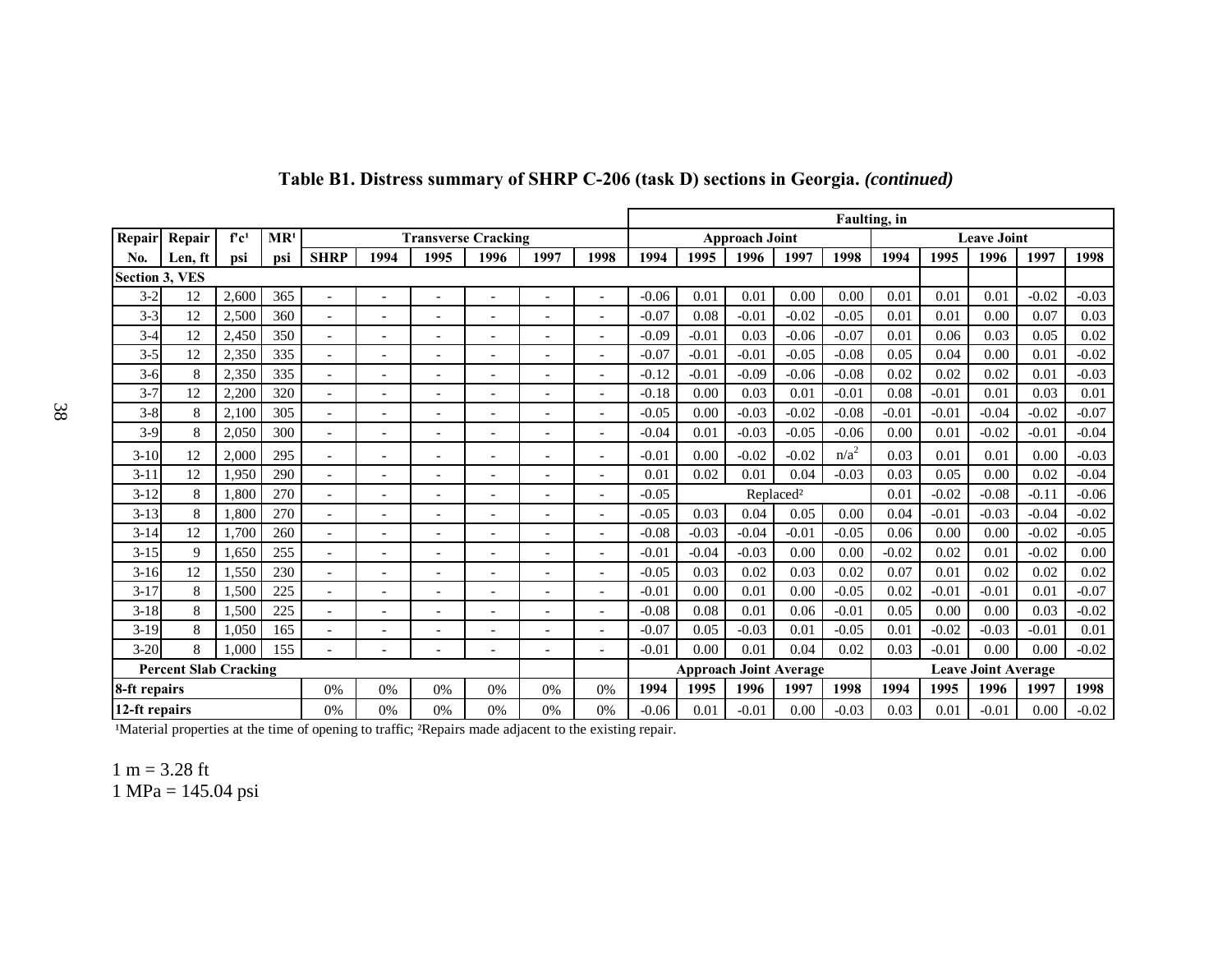|        |                              | f'c'  | MR <sup>1</sup> |                             |                          | <b>Longitudinal Cracking</b> |                          |                          |                          |           |                          | <b>Transverse Cracking</b> |                          |                          |                          |                          |      |      | <b>Corner Breaks</b> |                          |       |
|--------|------------------------------|-------|-----------------|-----------------------------|--------------------------|------------------------------|--------------------------|--------------------------|--------------------------|-----------|--------------------------|----------------------------|--------------------------|--------------------------|--------------------------|--------------------------|------|------|----------------------|--------------------------|-------|
| No.    | Station psi                  |       | psi             | <b>SHRP</b>                 | 1994                     | 1995                         | 1996                     | 1997                     |                          | 1998 SHRP | 1994                     | 1995                       | 1996                     | 1997                     |                          | 1998 SHRP                | 1994 | 1995 | 1996                 | 1997                     | 1998  |
|        | HES - 10 to 26 hr Opening    |       |                 |                             |                          |                              |                          |                          |                          |           |                          |                            |                          |                          |                          |                          |      |      |                      |                          |       |
| $A-2$  | 148+17 4,650                 |       | 520             | L                           | L                        | $\mathbf{L}$                 | L                        | L                        | L                        |           |                          |                            |                          |                          |                          |                          |      |      |                      |                          |       |
| $A-3$  | 148+57 4,600                 |       | 520             | $\overline{\phantom{a}}$    | $\overline{\phantom{a}}$ |                              | ٠                        |                          | $\overline{\phantom{a}}$ |           |                          | $\overline{\phantom{a}}$   | ÷.                       |                          | $\overline{a}$           | $\overline{a}$           |      |      |                      | $\overline{\phantom{a}}$ |       |
| $A-4$  | $148 + 82$                   | 4,450 | 510             | L                           | L                        | L                            | L                        | L                        | L                        |           |                          |                            |                          |                          |                          | ÷,                       |      |      |                      |                          |       |
| $A-5$  | $149+00$                     | 4,350 | 500             |                             |                          |                              |                          |                          | L                        |           |                          |                            |                          |                          |                          | $\overline{a}$           |      |      |                      |                          |       |
| A-6    | $149 + 21$                   | 3,800 | 455             |                             | $\overline{\phantom{a}}$ |                              | $\overline{\phantom{a}}$ | $\sim$                   | L                        |           |                          | $\overline{\phantom{a}}$   | $\overline{\phantom{a}}$ |                          | L,                       | $\sim$                   |      |      |                      |                          |       |
| $A-7$  | 149+40 3,750                 |       | 455             |                             | $\overline{\phantom{a}}$ |                              |                          | $\overline{\phantom{a}}$ | ÷,                       |           |                          | $\overline{a}$             |                          |                          | ÷,                       | $\overline{\phantom{a}}$ |      |      |                      |                          |       |
| $A-8$  | $149+53$ 3,750               |       | 455             |                             | L,                       |                              |                          |                          | L,                       |           |                          |                            |                          |                          |                          | $\overline{\phantom{a}}$ |      |      |                      |                          |       |
| $A-9$  | $149+65$ 3,700               |       | 450             | L                           | L                        | L                            | L                        | L                        | L                        |           |                          |                            |                          |                          |                          |                          |      |      |                      |                          |       |
| $A-10$ | $150+05$ 3,700               |       | 450             |                             |                          |                              |                          |                          | L                        |           |                          |                            |                          |                          |                          |                          |      |      |                      |                          |       |
|        | <b>Percent Slabs Cracked</b> |       |                 | 33%                         | 33%                      | 33%                          | 33%                      | 33%                      | 67%                      | 0%        | 0%                       | 0%                         | 0%                       | 0%                       | 0%                       | 0%                       | 0%   | 0%   | 0%                   | 0%                       | $0\%$ |
|        | FT I - 10 to 26 hr Opening   |       |                 |                             |                          |                              |                          |                          |                          |           |                          |                            |                          |                          |                          |                          |      |      |                      |                          |       |
| $B-2$  | 113+57 4,350                 |       | 585             |                             |                          |                              |                          |                          |                          |           |                          |                            |                          |                          |                          |                          |      |      |                      |                          |       |
| $B-3$  | $113+92$ 4,300               |       | 580             | L.                          | L                        | L                            | L                        | L                        | L                        |           | $\overline{\phantom{a}}$ | $\overline{\phantom{a}}$   | $\sim$                   | $\sim$                   | ÷,                       | $\sim$                   | ÷,   |      | ÷,                   | $\overline{a}$           |       |
| $B-4$  | $114+56$ 4,300               |       | 575             | $\overline{a}$              | $\overline{\phantom{a}}$ |                              | ÷,                       | ÷,                       | L                        |           |                          | $\overline{a}$             | $\overline{a}$           | $\overline{\phantom{a}}$ | ÷,                       | $\overline{\phantom{a}}$ |      |      | L,                   |                          |       |
| $B-5$  | $114+96$ 4,100               |       | 560             | L.                          | $\overline{\phantom{a}}$ | L                            | L                        | L                        | L                        |           |                          | Ĭ.                         |                          |                          |                          | Ĭ.                       |      |      |                      |                          |       |
| $B-6$  | $115+11$ 4,100               |       | 560             |                             |                          |                              |                          |                          | L                        |           |                          |                            |                          |                          |                          |                          |      |      |                      |                          |       |
| $B-7$  | $115+37$ 4,100               |       | 555             | $\mathcal{L}_{\mathcal{A}}$ | L                        | L                            | M                        | M                        | M                        |           |                          |                            |                          |                          |                          | $\overline{\phantom{a}}$ |      |      |                      |                          |       |
| $B-8$  | $115+52$ 3,900               |       | 530             | L                           | L                        | L                            | M                        | M                        | M                        |           |                          | $\overline{\phantom{a}}$   | $\overline{\phantom{a}}$ | $\overline{\phantom{a}}$ | $\overline{\phantom{a}}$ | $\sim$                   |      |      |                      |                          |       |
| $B-9$  | $115+77$ 3,850               |       | 530             | L                           | L                        | L                            | L                        | L                        | L                        |           |                          | ÷,                         | ÷                        |                          | L                        | $\overline{a}$           | 1L   | 1L   | 1L                   | 1L                       | 1L    |
| $B-10$ | $115+94$ 3,850               |       | 530             |                             | L                        | L                            | L                        | L                        | L                        |           |                          | $\overline{a}$             |                          |                          | L                        | $\overline{a}$           |      |      |                      |                          |       |
|        | <b>Percent Slabs Cracked</b> |       |                 | 22%                         | 56%                      | 67%                          | 67%                      | 67%                      | 89%                      | $0\%$     | 0%                       | 0%                         | $0\%$                    | 0%                       | 22%                      | 0%                       | 11%  | 11%  | 11%                  | 11%                      | 11%   |
|        | PC 1 - 1 to 6 hr Opening     |       |                 |                             |                          |                              |                          |                          |                          |           |                          |                            |                          |                          |                          |                          |      |      |                      |                          |       |
| $C-2$  | $\overline{58+56}$ 1,900     |       | 325             | L                           | L                        | L                            | L                        | L                        | L                        |           |                          | J.                         |                          |                          |                          |                          |      |      |                      |                          |       |
| $C-3$  | 58+96 1,850                  |       | 320             |                             | L,                       |                              |                          |                          | L,                       |           |                          | ÷,                         |                          |                          |                          | ÷                        |      |      |                      |                          |       |
| $C-4$  | 59+12 1,800                  |       | 315             | $\overline{\phantom{a}}$    | $\overline{\phantom{a}}$ |                              |                          | $\overline{a}$           | $\overline{a}$           |           |                          | $\overline{a}$             | $\overline{\phantom{a}}$ |                          |                          | $\overline{\phantom{a}}$ |      |      |                      |                          |       |
| $C-5$  | 59+36 1,750                  |       | 305             | ٠                           | $\overline{\phantom{a}}$ | $\overline{\phantom{a}}$     | ٠                        | $\overline{\phantom{a}}$ | $\overline{\phantom{a}}$ |           |                          | $\overline{\phantom{a}}$   |                          |                          |                          | $\sim$                   |      |      |                      | ٠                        |       |
| $C-6$  | $59 + 54$                    | 1,650 | 300             |                             |                          |                              |                          |                          |                          |           |                          |                            |                          |                          |                          | $\overline{\phantom{a}}$ |      |      |                      |                          |       |
| $C-7$  | $61 + 88$                    | 1,500 | 280             |                             | 19942                    | 19942                        | 19942                    | 19942                    | 19942                    |           |                          |                            |                          |                          |                          |                          |      |      |                      |                          |       |
| $C-8$  | $62+18$ 1,500                |       | 275             |                             |                          |                              |                          |                          |                          |           |                          |                            |                          |                          |                          |                          |      |      |                      |                          |       |
| $C-9$  | $62 + 29$                    | 1,300 | 255             |                             | $\overline{\phantom{a}}$ |                              | $\overline{\phantom{a}}$ | $\overline{\phantom{a}}$ | $\overline{\phantom{a}}$ |           |                          | $\overline{\phantom{a}}$   | $\overline{\phantom{a}}$ |                          | $\overline{a}$           | $\overline{\phantom{a}}$ |      |      | $\overline{a}$       | $\overline{\phantom{a}}$ |       |
| $C-10$ | $63+00$                      | 1.150 | 230             |                             | $\overline{a}$           |                              |                          |                          | L,                       |           |                          | ÷,                         | $\overline{a}$           |                          |                          | ÷,                       |      |      |                      |                          |       |
|        | <b>Percent Slabs Cracked</b> |       |                 | 11%                         | 22%                      | 22%                          | 22%                      | 22%                      | 22%                      | 0%        | 0%                       | 0%                         | 0%                       | 0%                       | $0\%$                    | 0%                       | 0%   | 0%   | 0%                   | 0%                       | $0\%$ |

# **Table B2. Distress summary of SHRP C-206 (task D) sections in Ohio.**

<sup>1</sup>Material properties at the time of opening to traffic; <sup>2</sup>Year removed.

1 MPa = 145.04 psi

<span id="page-46-0"></span> $1 m = 3.28$  ft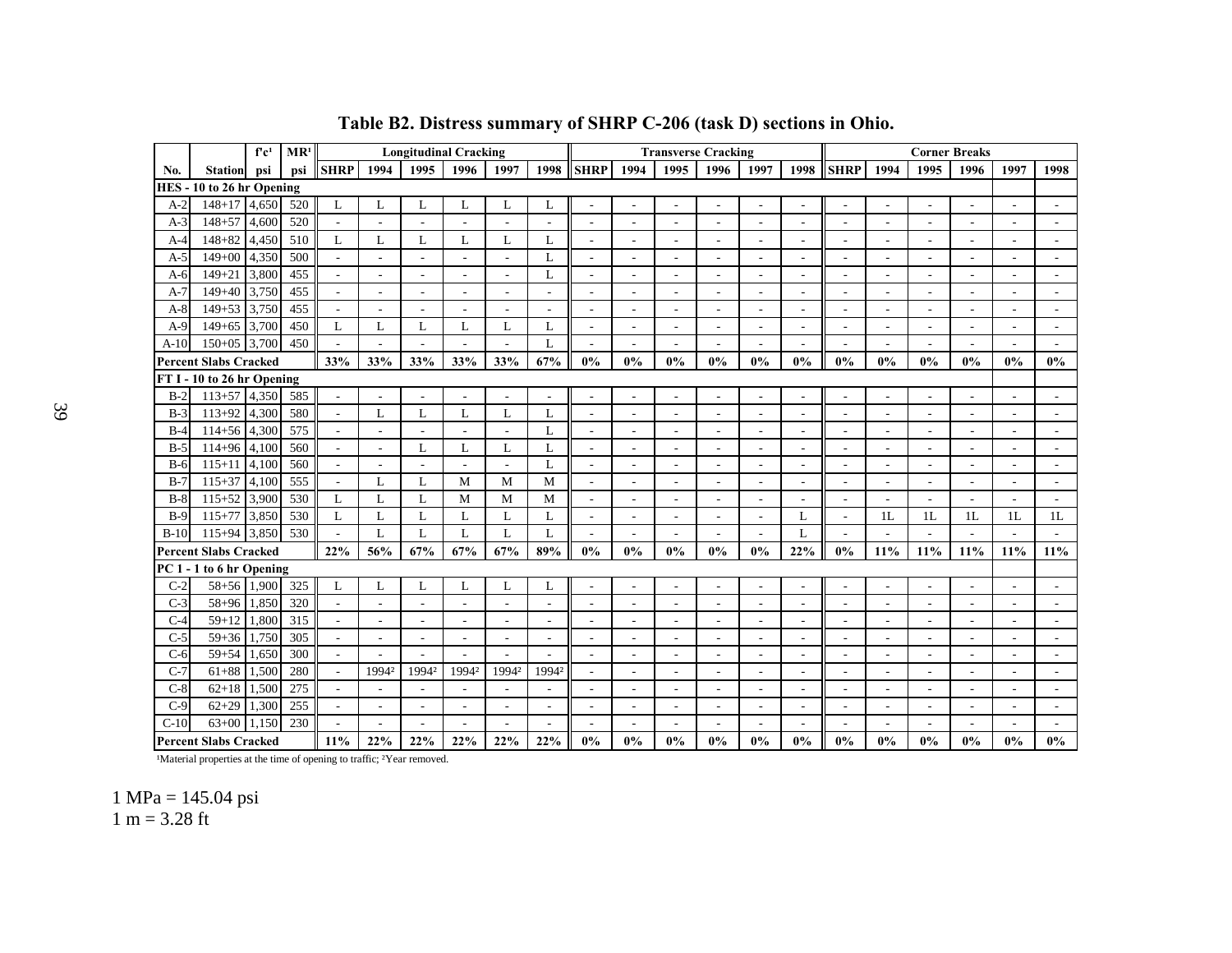|        |                              | f'c'  | MR <sup>1</sup> |                          |       |                          | <b>LT</b> Cracking |                          |                          |                          |                          | <b>Trans Cracking</b>    |                          |                          |                          | <b>Corner Breaks</b>     |      |                |                          |                  |                  |
|--------|------------------------------|-------|-----------------|--------------------------|-------|--------------------------|--------------------|--------------------------|--------------------------|--------------------------|--------------------------|--------------------------|--------------------------|--------------------------|--------------------------|--------------------------|------|----------------|--------------------------|------------------|------------------|
| No.    | <b>Station</b>               | psi   | psi             | <b>SHRP</b>              | 1994  | 1995                     | 1996               | 1997                     | 1998                     | <b>SHRP</b>              | 1994                     | 1995                     | 1996                     | 1997                     | 1998                     | <b>SHRP</b>              | 1994 | 1995           | 1996                     | 1997             | 1998             |
|        | RSC 1 - 1 to 6 hr Opening    |       |                 |                          |       |                          |                    |                          |                          |                          |                          |                          |                          |                          |                          |                          |      |                |                          |                  |                  |
| $D-2$  | 1828+72                      | 4,100 | 480             | L                        | L     | M                        | M                  | n/a <sup>4</sup>         | n/a <sup>4</sup>         |                          |                          |                          |                          | n/a <sup>4</sup>         | n/a <sup>4</sup>         | $\overline{a}$           |      |                | $\overline{a}$           | n/a <sup>4</sup> | n/a <sup>4</sup> |
| $D-3$  | $1829 + 11$                  | 3,950 | 460             | L                        | L     | L                        | L                  | n/a <sup>4</sup>         | n/a <sup>4</sup>         |                          |                          | $\overline{a}$           |                          | n/a <sup>4</sup>         | n/a <sup>4</sup>         | $\overline{\phantom{a}}$ |      |                | $\overline{\phantom{a}}$ | n/a <sup>4</sup> | n/a <sup>4</sup> |
| $D-4$  | $1829 + 83$                  | 3,900 | 455             | L                        | 19942 | 19942                    | 19942              | n/a <sup>4</sup>         | n/a <sup>4</sup>         |                          |                          |                          |                          | n/a <sup>4</sup>         | n/a <sup>4</sup>         | $\overline{a}$           |      |                |                          | n/a <sup>4</sup> | n/a <sup>4</sup> |
| $D-5$  | $1830+25$                    | 3,750 | 440             |                          | L     | L                        | M                  | n/a <sup>4</sup>         | n/a <sup>4</sup>         |                          |                          | ÷                        |                          | n/a <sup>4</sup>         | n/a <sup>4</sup>         | $\overline{a}$           |      |                |                          | n/a <sup>4</sup> | n/a <sup>4</sup> |
| $D-6$  | $1830 + 38$                  | 3,700 | 435             | L                        | L     | L                        | L                  | n/a <sup>4</sup>         | n/a <sup>4</sup>         |                          |                          | ÷                        | $\sim$                   | n/a <sup>4</sup>         | n/a <sup>4</sup>         | $\sim$                   |      |                | $\overline{a}$           | n/a <sup>4</sup> | n/a <sup>4</sup> |
| $D-7$  | $1831 + 84$                  | 3,200 | 380             | L                        | L     | M                        | M                  | n/a <sup>4</sup>         | n/a <sup>4</sup>         |                          |                          | ÷                        | $\sim$                   | n/a <sup>4</sup>         | n/a <sup>4</sup>         | $\overline{\phantom{a}}$ |      |                | $\overline{\phantom{a}}$ | n/a <sup>4</sup> | n/a <sup>4</sup> |
| $D-8$  | $1832 + 20$                  | 3,200 | 380             | L                        | L     | L                        | L                  | n/a <sup>4</sup>         | n/a <sup>4</sup>         |                          |                          | ÷,                       |                          | n/a <sup>4</sup>         | n/a <sup>4</sup>         | $\overline{\phantom{a}}$ |      |                | $\sim$                   | n/a <sup>4</sup> | n/a <sup>4</sup> |
| $D-9$  | $1832 + 34$                  | 2,150 | 245             | L                        | L     | L                        | M                  | n/a <sup>4</sup>         | n/a <sup>4</sup>         |                          |                          | ÷                        |                          | n/a <sup>4</sup>         | n/a <sup>4</sup>         | $\overline{\phantom{a}}$ |      |                | $\overline{a}$           | n/a <sup>4</sup> | n/a <sup>4</sup> |
| $D-10$ | $1832+61$                    | 2,150 | 245             | L                        | L     | L                        | L                  | n/a <sup>4</sup>         | n/a <sup>4</sup>         |                          |                          | ÷,                       |                          | n/a <sup>4</sup>         | n/a <sup>4</sup>         | ÷.                       |      |                |                          | n/a <sup>4</sup> | n/a <sup>4</sup> |
|        | <b>Percent Slabs Cracked</b> |       |                 | 89%                      | 100%  | 100%                     | 100%               | $\overline{\phantom{a}}$ | $\overline{\phantom{a}}$ | $0\%$                    | 0%                       | $0\%$                    | $0\%$                    |                          | $\overline{\phantom{a}}$ | $0\%$                    | 0%   | 0%             | $0\%$                    |                  |                  |
|        | VES - 3 to 8 hr Opening      |       |                 |                          |       |                          |                    |                          |                          |                          |                          |                          |                          |                          |                          |                          |      |                |                          |                  |                  |
| $E-2$  | $106+58$ 3,100 375           |       |                 | L                        | L     | L                        | L                  | L                        | L                        |                          |                          |                          |                          |                          |                          |                          |      |                |                          |                  |                  |
| $E-3$  | $106 + 28$                   | 3,050 | 370             | HL                       | L     | L                        | 19963              | 19963                    | 19963                    | $\sim$                   | $\blacksquare$           | H                        | 19963                    | 19963                    | 19963                    | $\sim$                   |      | $\sim$         | 19963                    | 19963            | 19963            |
| $E-4$  | $105 + 82$                   | 2,550 | 340             | $\blacksquare$           | L     | L                        | L                  | L                        | L                        | $\blacksquare$           | $\overline{\phantom{a}}$ | $\overline{\phantom{a}}$ | $\overline{\phantom{a}}$ | $\blacksquare$           | $\overline{\phantom{a}}$ | $\overline{\phantom{a}}$ | 2L   | 2L             | 2L                       | 2L               | 2L               |
| $E-5$  | $105 + 44$                   | 2.050 | 310             | <b>HL</b>                | L     | L                        | $\mathbf{L}$       | L                        | L                        | $\overline{\phantom{a}}$ | $\overline{a}$           | $\overline{\phantom{a}}$ | $\sim$                   | $\sim$                   | $\overline{a}$           | $\overline{\phantom{a}}$ |      | $\sim$         | $\overline{\phantom{a}}$ |                  |                  |
| $E-6$  | $105 + 04$                   | 2,050 | 310             | L                        | L     | L                        | $\mathbf{L}$       | L                        | L                        | $\overline{a}$           |                          | $\overline{a}$           | $\sim$                   | $\sim$                   | 19983                    | $\overline{\phantom{a}}$ |      |                | $\overline{\phantom{a}}$ |                  |                  |
| $E-7$  | $104 + 65$                   | 1.300 | 260             | $\sim$                   | L     | L                        | L                  | L                        | L                        | $\sim$                   |                          | ÷,                       | $\sim$                   | $\sim$                   | 19983                    | $\overline{\phantom{a}}$ |      |                | $\overline{\phantom{a}}$ | $\overline{a}$   |                  |
| $E-8$  | $104 + 20$                   | 1,300 | 260             | L                        | L     | L                        | L                  | L                        | L                        | $\sim$                   | $\overline{\phantom{a}}$ | ÷,                       | $\overline{a}$           | $\overline{\phantom{a}}$ | $\overline{a}$           | $\sim$                   |      | $\overline{a}$ | $\sim$                   |                  |                  |
| $E-9$  | $103 + 87$                   | 1.000 | 240             | $\overline{\phantom{a}}$ | L     | L                        | L                  | L                        | L                        | $\sim$                   | $\overline{a}$           | $\overline{a}$           | $\sim$                   | $\overline{a}$           | $\overline{\phantom{a}}$ | $\overline{\phantom{a}}$ | 1L   | 1L             | 1L                       | 1L               | 1L               |
| $E-10$ | $103 + 30$                   | 1,000 | 240             | $\sim$                   |       | $\sim$                   |                    | $\overline{a}$           | $\overline{\phantom{a}}$ | $\overline{a}$           | $\sim$                   | ÷,                       | $\sim$                   | $\overline{\phantom{a}}$ | $\overline{a}$           | $\sim$                   |      | $\sim$         | $\overline{a}$           |                  |                  |
|        | <b>Percent Slabs Cracked</b> |       |                 | 56%                      | 89%   | 89%                      | 89%                | 89%                      | 89%                      | 0%                       | 0%                       | 11%                      | 11%                      | 11%                      | 33%                      | 0%                       | 22%  | 22%            | 22%                      | 22%              | 22%              |
|        | PC 2 - 3 to 8 hr Opening     |       |                 |                          |       |                          |                    |                          |                          |                          |                          |                          |                          |                          |                          |                          |      |                |                          |                  |                  |
| $F-2$  | $112+02$                     | 1,500 | 290             |                          |       |                          |                    |                          |                          |                          |                          |                          |                          |                          |                          |                          |      |                |                          |                  |                  |
| $F-3$  | $111 + 77$                   | 1,400 | 275             | L                        | L     | L                        | L                  | L                        | L                        |                          |                          |                          |                          |                          |                          |                          |      |                |                          |                  |                  |
| $F-4$  | $111 + 65$                   | 1,400 | 270             |                          |       |                          |                    |                          |                          |                          |                          |                          |                          |                          |                          |                          |      |                |                          |                  |                  |
| $F-5$  | $111+45$                     | 1,350 | 260             | $\overline{a}$           |       |                          |                    |                          | $\overline{a}$           |                          |                          |                          |                          |                          |                          | $\overline{\phantom{a}}$ |      |                |                          |                  |                  |
| F-6    | $111 + 24$                   | 1,350 | 255             |                          |       |                          |                    |                          | ÷,                       |                          |                          |                          |                          |                          |                          |                          |      |                |                          |                  |                  |
| $F-7$  | $111+07$                     | 1,300 | 250             |                          |       |                          |                    |                          | $\overline{a}$           |                          |                          |                          |                          |                          |                          | $\overline{a}$           |      |                |                          |                  |                  |
| $F-8$  | $110+29$                     | 1,250 | 250             | $\overline{\phantom{a}}$ |       |                          |                    |                          | $\overline{a}$           |                          |                          |                          |                          |                          |                          | $\overline{\phantom{a}}$ |      |                |                          |                  |                  |
| $F-9$  | $109 + 91$                   | 1,200 | 235             | $\blacksquare$           |       | $\overline{\phantom{a}}$ |                    | $\overline{\phantom{a}}$ | $\overline{\phantom{a}}$ |                          |                          | $\sim$                   |                          |                          | $\overline{\phantom{a}}$ | $\sim$                   |      |                | $\overline{\phantom{a}}$ |                  |                  |
| $F-10$ | $109 + 40$                   | 1,150 | 220             |                          |       |                          |                    |                          |                          |                          |                          |                          |                          |                          |                          | $\sim$                   |      |                |                          |                  |                  |
|        | <b>Percent Slabs Cracked</b> |       |                 | 11%                      | 11%   | 11%                      | 11%                | 11%                      | 11%                      | $0\%$                    | 0%                       | 0%                       | 0%                       | 0%                       | 0%                       | 0%                       | 0%   | 0%             | 0%                       | 0%               | 0%               |

**Table B2. Distress summary of SHRP C-206 (task D) sections in Ohio.** *(continued)* 

Material properties at the time of opening to traffic; <sup>2</sup>Year removed; <sup>3</sup>Partially patched over with AC; <sup>4</sup>Overlaid in 1996.

1 MPa = 145.04 psi  $1 m = 3.28 ft$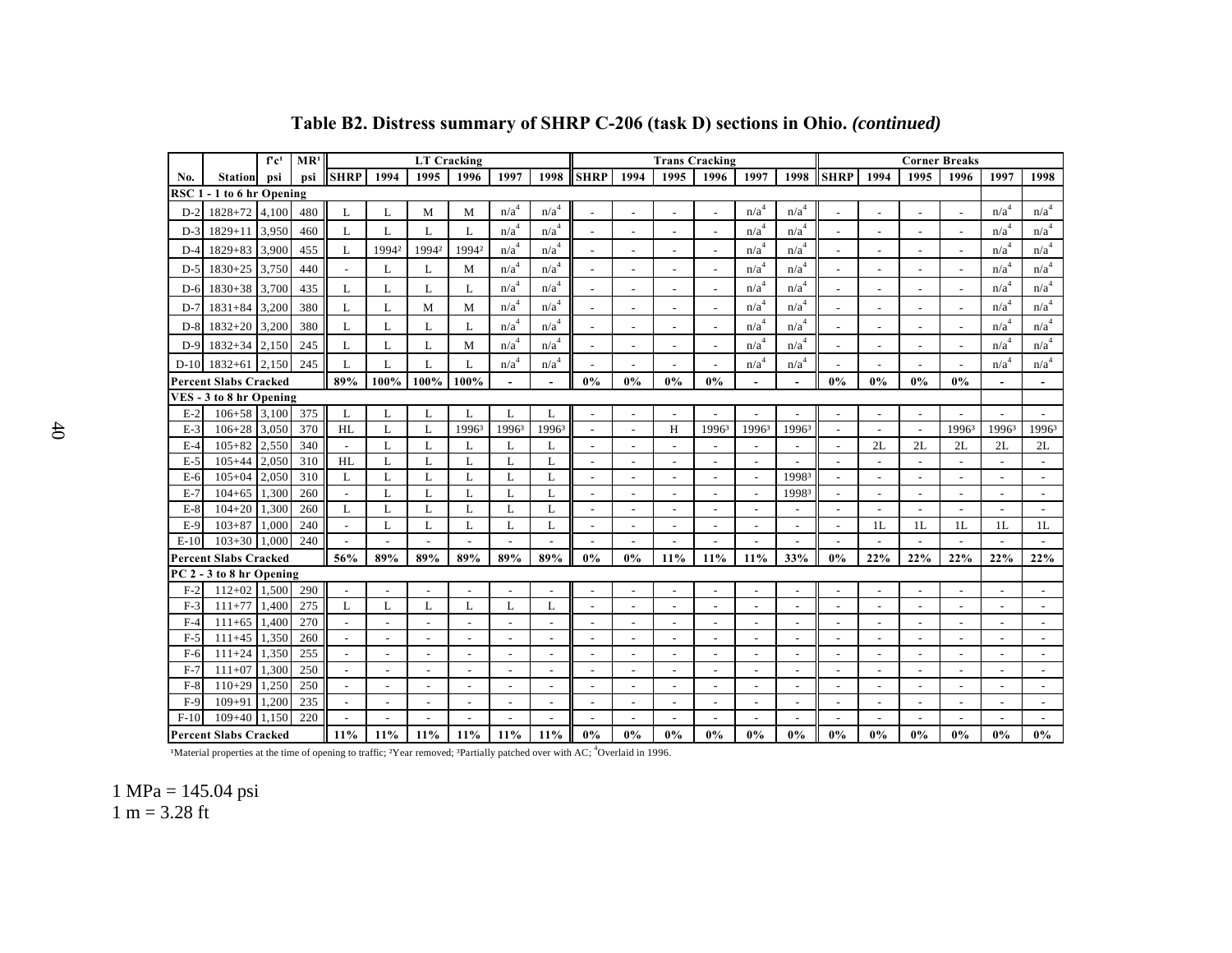|        |                              | $f'c^1$ | $MR^1$ |             |                          |        | <b>LT Cracking</b> |         |        |                          |                          | <b>Trans Cracking</b>    |                          |                          |                          |                          | <b>Corner Breaks</b><br>1994<br>1995<br>1996<br>$\overline{a}$<br>$\overline{\phantom{a}}$<br>$\overline{\phantom{a}}$<br>$\overline{\phantom{a}}$<br>٠<br>$\overline{a}$<br>$\sim$<br>٠<br>٠<br>$\overline{a}$<br>٠<br>$\overline{\phantom{a}}$<br>$\overline{\phantom{a}}$<br>$\overline{\phantom{a}}$<br>$0\%$<br>$0\%$<br>$0\%$<br>٠<br>÷<br>$\sim$<br>$\overline{\phantom{a}}$<br>$\sim$<br>$\overline{\phantom{a}}$<br>٠<br>$\overline{\phantom{a}}$<br>$\sim$<br>÷ |       |       |                          |                          |
|--------|------------------------------|---------|--------|-------------|--------------------------|--------|--------------------|---------|--------|--------------------------|--------------------------|--------------------------|--------------------------|--------------------------|--------------------------|--------------------------|---------------------------------------------------------------------------------------------------------------------------------------------------------------------------------------------------------------------------------------------------------------------------------------------------------------------------------------------------------------------------------------------------------------------------------------------------------------------------|-------|-------|--------------------------|--------------------------|
| No.    | <b>Station</b>               | psi     | psi    | <b>SHRP</b> | 1994                     | 1995   | 1996               | 1997    | 1998   | <b>SHRP</b>              | 1994                     | 1995                     | 1996                     | 1997                     | 1998                     | <b>SHRP</b>              |                                                                                                                                                                                                                                                                                                                                                                                                                                                                           |       |       | 1997                     | 1998                     |
|        | RSC 2 - 3 to 8 hr Opening    |         |        |             |                          |        |                    |         |        |                          |                          |                          |                          |                          |                          |                          |                                                                                                                                                                                                                                                                                                                                                                                                                                                                           |       |       |                          |                          |
| $G-2$  | $135+70$ 3.950               |         | 535    | $\sim$      | L                        |        | L                  |         | L      | $\overline{\phantom{a}}$ | $\overline{\phantom{a}}$ | ٠                        | $\overline{\phantom{a}}$ | $\overline{\phantom{a}}$ | $\overline{\phantom{a}}$ | $\overline{a}$           |                                                                                                                                                                                                                                                                                                                                                                                                                                                                           |       |       |                          | $\sim$                   |
| $G-3$  | $134+73$ 3,350               |         | 500    | $\sim$      | $\overline{\phantom{a}}$ |        | $\blacksquare$     |         | $\sim$ | $\overline{\phantom{a}}$ | $\overline{\phantom{a}}$ | ٠                        | $\overline{\phantom{a}}$ | ٠                        | $\overline{\phantom{a}}$ | $\sim$                   |                                                                                                                                                                                                                                                                                                                                                                                                                                                                           |       |       | ٠                        |                          |
| $G-4$  | $133+69$                     | 3,150   | 465    | $\sim$      | $\overline{a}$           | $\sim$ | ÷.                 |         | $\sim$ | ۰.                       |                          | ÷.                       | $\overline{a}$           | $\sim$                   | ٠                        |                          |                                                                                                                                                                                                                                                                                                                                                                                                                                                                           |       |       | ٠                        |                          |
| $G-5$  | 133+42 3,150                 |         | 465    | ۰           |                          |        |                    |         | ٠      |                          |                          |                          |                          |                          |                          |                          |                                                                                                                                                                                                                                                                                                                                                                                                                                                                           |       |       |                          |                          |
| $G-6$  | $132 + 67$                   | 2,600   | 420    | ٠           |                          |        |                    |         | L      |                          |                          | ٠                        |                          |                          |                          |                          |                                                                                                                                                                                                                                                                                                                                                                                                                                                                           |       |       |                          |                          |
| $G-7$  | $131+44$ 2,600               |         | 420    | $\sim$      | L                        | L      | L                  |         | L      | ۰.                       |                          | ٠                        | $\overline{\phantom{a}}$ |                          |                          | $\overline{a}$           |                                                                                                                                                                                                                                                                                                                                                                                                                                                                           |       |       |                          |                          |
| $G-8$  | $131 + 11$                   | 2,150   | 375    | ٠           |                          |        | ۰                  |         | ٠      |                          |                          | ۰                        | $\overline{\phantom{a}}$ |                          | ۰                        |                          |                                                                                                                                                                                                                                                                                                                                                                                                                                                                           |       |       |                          |                          |
| $G-9$  | 129+94 1,950                 |         | 350    | ٠           | L                        | L      | L                  |         | L      | $\overline{\phantom{a}}$ |                          | ٠                        | $\overline{\phantom{a}}$ | $\overline{\phantom{a}}$ | ٠                        | $\sim$                   |                                                                                                                                                                                                                                                                                                                                                                                                                                                                           |       |       | ٠                        |                          |
| $G-10$ | 129+43 1,850                 |         | 310    | $\sim$      | L                        | L      | L                  |         | L      | $\overline{\phantom{a}}$ | $\sim$                   | ٠                        | $\sim$                   | $\overline{\phantom{a}}$ | $\overline{\phantom{a}}$ | $\overline{\phantom{a}}$ |                                                                                                                                                                                                                                                                                                                                                                                                                                                                           |       |       | $\overline{\phantom{a}}$ | $\overline{\phantom{a}}$ |
|        | <b>Percent Slabs Cracked</b> |         |        | 0%          | 44%                      | 44%    | 44%                | 56%     | 56%    | $0\%$                    | $0\%$                    | $0\%$                    | 0%                       | $0\%$                    | $0\%$                    | $0\%$                    |                                                                                                                                                                                                                                                                                                                                                                                                                                                                           |       |       | $0\%$                    | $0\%$                    |
|        | FS-3 to 8 hr Opening         |         |        |             |                          |        |                    |         |        |                          |                          |                          |                          |                          |                          |                          |                                                                                                                                                                                                                                                                                                                                                                                                                                                                           |       |       |                          |                          |
| $H-2$  | $152+53$ 5,250               |         | 540    | L           | L                        | L      | L                  |         | L      | $\overline{\phantom{a}}$ | L                        | L                        | L                        | L                        | H                        | $\overline{\phantom{a}}$ |                                                                                                                                                                                                                                                                                                                                                                                                                                                                           |       |       | ٠                        |                          |
| $H-3$  | $151 + 11$                   | 5,500   | 565    | L           | L                        |        | L                  |         | L      | $\overline{\phantom{a}}$ | $\overline{\phantom{a}}$ | $\overline{\phantom{a}}$ | $\overline{\phantom{a}}$ | $\overline{\phantom{a}}$ | ٠                        | $\overline{\phantom{a}}$ |                                                                                                                                                                                                                                                                                                                                                                                                                                                                           |       |       | ٠                        |                          |
| $H-4$  | 149+48 5,150                 |         | 535    | L           | L                        | L      | L                  |         | L      | $\overline{\phantom{a}}$ |                          | ٠                        | $\overline{\phantom{a}}$ | $\overline{\phantom{a}}$ | $\overline{\phantom{a}}$ | $\overline{a}$           |                                                                                                                                                                                                                                                                                                                                                                                                                                                                           |       |       | $\overline{\phantom{a}}$ |                          |
| $H-5$  | $148+66$ 5,100               |         | 530    | L           | L                        | L      | L                  |         | L      | $\overline{a}$           |                          | ÷.                       | $\overline{a}$           | $\overline{\phantom{a}}$ | ٠                        | $\overline{a}$           |                                                                                                                                                                                                                                                                                                                                                                                                                                                                           |       |       | ۰                        |                          |
| H-6    | $147 + 57$                   | 4,550   | 470    | L           | L                        | L      | L                  |         | L      |                          |                          | ٠                        |                          |                          | ٠                        |                          |                                                                                                                                                                                                                                                                                                                                                                                                                                                                           |       |       |                          |                          |
| $H-7$  | $147+03$                     | 4,450   | 465    | L           | L                        | L      | L                  |         | L      |                          |                          | ٠                        | ٠                        |                          |                          |                          |                                                                                                                                                                                                                                                                                                                                                                                                                                                                           |       |       |                          |                          |
| $H-8$  | $146 + 68$                   | 1,100   | 135    | L           | L                        | L      | L                  |         | L      | ۰.                       |                          | ٠                        | $\overline{\phantom{a}}$ |                          | ÷                        | $\overline{a}$           |                                                                                                                                                                                                                                                                                                                                                                                                                                                                           |       |       |                          |                          |
| $H-9$  | $145+04$                     | 1,100   | 135    | L           | L                        | L      | L                  |         | L      |                          |                          | ۰                        |                          |                          |                          |                          |                                                                                                                                                                                                                                                                                                                                                                                                                                                                           |       |       |                          |                          |
| $H-10$ | $144 + 25$                   | 1,100   | 135    | L           | L                        | L      | L                  |         | L      |                          |                          | ٠                        | $\overline{\phantom{a}}$ |                          | L                        | $\overline{a}$           | ٠                                                                                                                                                                                                                                                                                                                                                                                                                                                                         | ٠     | ٠     | ۰                        |                          |
|        | <b>Percent Slabs Cracked</b> |         |        | $100\%$     | 100%                     | 100%   | 100%               | $100\%$ | 100%   | $0\%$                    | 11%                      | $11\%$                   | $11\%$                   | 11%                      | 22%                      | $0\%$                    | $0\%$                                                                                                                                                                                                                                                                                                                                                                                                                                                                     | $0\%$ | $0\%$ | $0\%$                    | $0\%$                    |

**Table B2. Distress summary of SHRP C-206 (task D) sections in Ohio.** *(continued)* 

<sup>1</sup>Material properties at the time of opening to traffic.

1 MPa = 145.04 psi 1 m = 3.28 ft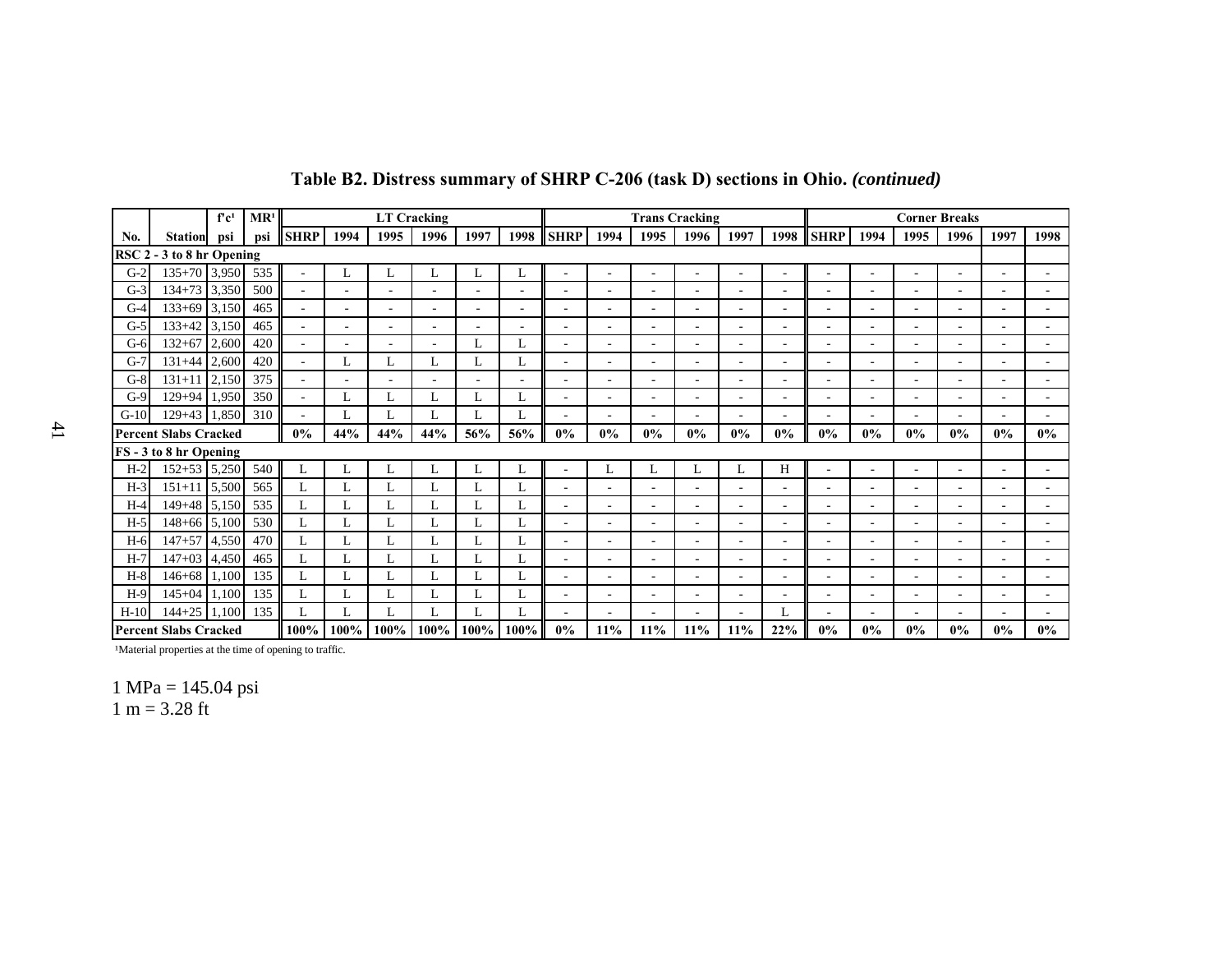<span id="page-49-0"></span>

|        |                                               |                                                                     |                 | Faulting, in |         |          |                  |                  |         |         |                 |                  |                  |
|--------|-----------------------------------------------|---------------------------------------------------------------------|-----------------|--------------|---------|----------|------------------|------------------|---------|---------|-----------------|------------------|------------------|
|        |                                               | ${\bf f}^{\scriptscriptstyle\bullet}{\bf c}^{\scriptscriptstyle 1}$ | MR <sup>1</sup> |              |         | Approach |                  |                  |         |         | Leave           |                  |                  |
| No.    | <b>Station</b>                                | psi                                                                 | psi             | 1994         | 1995    | 1996     | 1997             | 1998             | 1994    | 1995    | 1996            | 1997             | 1998             |
|        | HES - 10 to 26 hr Opening                     |                                                                     |                 |              |         |          |                  |                  |         |         |                 |                  |                  |
| $A-2$  | $148 + 17$                                    | 4,650                                                               | 520             | $-0.01$      | $-0.01$ | 0.00     | 0.00             | 0.03             | 0.06    | 0.05    | 0.04            | 0.04             | 0.05             |
| $A-3$  | $148 + 57$                                    | 4,600                                                               | 520             | $-0.01$      | 0.01    | 0.00     | 0.00             | 0.00             | 0.03    | 0.00    | 0.00            | 0.00             | 0.00             |
| $A-4$  | $148 + 82$                                    | 4,450                                                               | 510             | 0.02         | 0.01    | 0.01     | 0.02             | 0.02             | 0.12    | 0.10    | 0.13            | 0.07             | n/a              |
| $A-5$  | $149 + 00$                                    | 4,350                                                               | 500             | $-0.02$      | $-0.02$ | 0.01     | $-0.01$          | $-0.01$          | 0.01    | 0.00    | $-0.01$         | $-0.02$          | $-0.02$          |
| $A-6$  | $149 + 21$                                    | 3,800                                                               | 455             | 0.00         | $-0.01$ | $-0.01$  | $-0.05$          | 0.00             | 0.07    | 0.02    | 0.06            | 0.07             | 0.04             |
| $A-7$  | $149 + 40$                                    | 3,750                                                               | 455             | $-0.02$      | $-0.01$ | $-0.01$  | $-0.02$          | 0.00             | 0.05    | 0.08    | 0.03            | 0.06             | $0.05\,$         |
| $A-8$  | $149 + 53$                                    | 3,750                                                               | 455             | $-0.05$      | $-0.05$ | $-0.06$  | $-0.07$          | $-0.06$          | $-0.01$ | 0.02    | 0.01            | $-0.01$          | $0.00\,$         |
| $A-9$  | $149 + 65$                                    | 3,700                                                               | 450             | 0.04         | 0.02    | 0.02     | 0.04             | 0.01             | 0.02    | 0.03    | 0.06            | 0.05             | $0.06\,$         |
| $A-10$ | $150 + 05$                                    | 3,700                                                               | 450             | $-0.01$      | $-0.01$ | 0.00     | $-0.02$          | $-0.04$          | 0.06    | 0.03    | 0.05            | 0.07             | 0.07             |
|        |                                               |                                                                     | Average         | $-0.01$      | $-0.01$ | 0.00     | $-0.01$          | $-0.01$          | 0.05    | 0.04    | 0.04            | 0.04             | 0.03             |
|        | FT I - 10 to 26 hr Opening                    |                                                                     |                 |              |         |          |                  |                  |         |         |                 |                  |                  |
| $B-2$  | $113 + 57$                                    | 4,350                                                               | 585             | 0.03         | 0.02    | 0.01     | $-0.01$          | 0.03             | 0.06    | 0.01    | 0.04            | 0.00             | $0.04\,$         |
| $B-3$  | $113 + 92$                                    | 4,300                                                               | 580             | 0.01         | 0.03    | 0.01     | 0.03             | 0.04             | 0.12    | 0.10    | 0.12            | 0.13             | 0.13             |
| $B-4$  | $114 + 56$                                    | 4,300                                                               | 575             | 0.01         | 0.00    | $-0.02$  | $-0.04$          | 0.00             | 0.00    | 0.00    | $-0.01$         | $-0.03$          | $-0.02$          |
| $B-5$  | $114 + 96$                                    | 4,100                                                               | 560             | 0.00         | 0.00    | 0.01     | 0.01             | 0.03             | 0.13    | 0.10    | 0.10            | 0.10             | $0.10\,$         |
| $B-6$  | $115 + 11$                                    | 4,100                                                               | 560             | 0.01         | 0.01    | 0.02     | 0.05             | 0.06             | 0.07    | 0.04    | 0.03            | 0.05             | 0.06             |
| $B-7$  | $115 + 37$                                    | 4,100                                                               | 555             | 0.00         | 0.01    | 0.03     | 0.06             | 0.07             | 0.12    | 0.05    | 0.03            | 0.00             | 0.09             |
| $B-8$  | $115 + 52$                                    | 3,900                                                               | 530             | 0.04         | 0.04    | 0.06     | 0.10             | 0.20             | 0.01    | $-0.02$ | n/a             | n/a              | n/a              |
| $B-9$  | $115 + 77$                                    | 3,850                                                               | 530             | 0.04         | 0.02    | 0.04     | 0.03             | 0.01             | 0.09    | $-0.02$ | 0.00            | 0.04             | 0.04             |
| $B-10$ | $115 + 94$                                    | 3,850                                                               | 530             | 0.01         | 0.03    | 0.02     | 0.04             | 0.04             | 0.01    | 0.02    | 0.03            | 0.02             | 0.00             |
|        | PC 1 - 1 to 6 hr Opening                      |                                                                     | Average         | 0.02         | 0.02    | 0.02     | 0.03             | 0.05             | 0.07    | 0.03    | 0.04            | 0.04             | 0.06             |
| $C-2$  | $58 + 56$                                     | 1,900                                                               | 325             | 0.02         | 0.00    | 0.00     | $-0.01$          | 0.01             | 0.00    | $-0.01$ |                 | $-0.01$          | 0.01             |
| $C-3$  | $58 + 96$                                     | 1,850                                                               | 320             | 0.01         | 0.00    | $-0.01$  | $-0.01$          | $-0.01$          | 0.02    | $-0.01$ | $-0.02$<br>0.00 | 0.02             | $-0.01$          |
| $C-4$  | $59 + 12$                                     | 1,800                                                               | 315             | $-0.01$      | 0.00    | 0.01     | $-0.05$          | $-0.05$          | 0.01    | $-0.01$ | 0.01            | $-0.01$          | 0.00             |
| $C-5$  | $59 + 36$                                     | 1,750                                                               | 305             | 0.01         | 0.00    | $-0.01$  | $-0.01$          | $-0.01$          | 0.02    | 0.03    | 0.03            | 0.04             | 0.04             |
| $C-6$  | $59 + 54$                                     | 1,650                                                               | 300             | $-0.01$      | $-0.01$ | 0.00     | $-0.01$          | 0.00             | 0.02    | 0.01    | 0.03            | 0.00             | $0.02\,$         |
| $C-7$  | $61 + 88$                                     | 1,500                                                               | 280             | 19942        | 19942   | 19942    | 19942            | 19942            | 19942   | 19942   | 19942           | 19942            | 19942            |
| $C-8$  | $62 + 18$                                     | 1,500                                                               | 275             | 0.00         | $-0.02$ | $-0.02$  | $-0.03$          | $-0.03$          | 0.00    | 0.01    | 0.01            | $-0.02$          | 0.01             |
| $C-9$  | $62 + 29$                                     | 1,300                                                               | 255             | 0.02         | 0.01    | 0.01     | 0.01             | 0.00             | 0.01    | 0.00    | 0.01            | $-0.02$          | $-0.01$          |
| $C-10$ | $63 + 00$                                     | 1,150                                                               | 230             | 0.00         | $-0.01$ | $-0.02$  | 0.01             | $-0.01$          | 0.05    | 0.04    | 0.01            | $-0.04$          | 0.03             |
|        |                                               |                                                                     | Average         | 0.01         | 0.00    | $-0.01$  | $-0.01$          | $-0.01$          | 0.02    | 0.01    | 0.01            | $-0.01$          | 0.01             |
|        | $\overline{\text{RSC 1}}$ - 1 to 6 hr Opening |                                                                     |                 |              |         |          |                  |                  |         |         |                 |                  |                  |
|        | $D-2$ 1828+72                                 | 4,100                                                               | 480             | $-0.28$      | $-0.28$ | $-0.27$  | $n/a^3$          | $n/a^3$          | 0.13    | 0.19    | 0.16            | $n/a^3$          | $n/a^3$          |
| $D-3$  | $1829 + 11$                                   | 3,950                                                               | 460             | $-0.24$      | $-0.19$ | $-0.17$  | n/a <sup>3</sup> | n/a <sup>3</sup> | 0.13    | 0.19    | 0.16            | n/a <sup>3</sup> | $n/a^3$          |
|        | $D-4$ 1829+83                                 | 3,900                                                               | 455             | 19942        | 19942   | 19942    | n/a <sup>3</sup> | n/a <sup>3</sup> | 0.13    | 0.19    | 0.16            | n/a <sup>3</sup> | $n/a^3$          |
|        | $D-5$ 1830+25                                 | 3,750                                                               | 440             | $-0.10$      | $-0.07$ | $-0.07$  | n/a <sup>3</sup> | n/a <sup>3</sup> | 0.13    | 0.19    | 0.16            | n/a <sup>3</sup> | $n/a^3$          |
|        | $D-6$ 1830+38                                 | 3,700                                                               | 435             | $-0.12$      | $-0.20$ | $-0.20$  | $n/a^3$          | n/a <sup>3</sup> | 0.13    | 0.19    | 0.16            | n/a <sup>3</sup> | $n/a^3$          |
| $D-7$  | $1831 + 84$                                   | 3,200                                                               | 380             | $-0.18$      | $-0.18$ | $-0.16$  | $n/a^3$          | $n/a^3$          | 0.13    | 0.19    | 0.16            | n/a <sup>3</sup> | n/a <sup>3</sup> |
|        | D-8 1832+20                                   | 3,200                                                               | 380             | $-0.33$      | $-0.24$ | $-0.27$  | n/a <sup>3</sup> | $n/a^3$          | 0.13    | 0.19    | 0.16            | $n/a^3$          | $n/a^3$          |
|        | $D-9$ 1832+34                                 | 2,150                                                               | 245             | $-0.16$      | $-0.14$ | $-0.10$  | $n/a^3$          | $n/a^3$          | 0.13    | 0.19    | 0.16            | n/a <sup>3</sup> | $n/a^3$          |
|        | $D-10$ 1832+61                                | 2,150                                                               | 245             | 0.19         | $-0.10$ | $-0.12$  | $n/a^3$          | $n/a^3$          | 0.13    | 0.19    | 0.16            | n/a <sup>3</sup> | $n/a^3$          |
|        |                                               |                                                                     | Average         | $-0.15$      | $-0.18$ | $-0.17$  | n/a              | n/a              | 0.13    | 0.19    | 0.16            | n/a              | n/a              |

# **Table B3. Faulting summary of SHRP C-206 (task D) sections in Ohio.**

Material properties at the time of opening to traffic; <sup>2</sup>Year removed; <sup>3</sup>Overlaid in 1996

1 MPa = 145.04 psi 1 inch =  $25.4 \text{ mm}$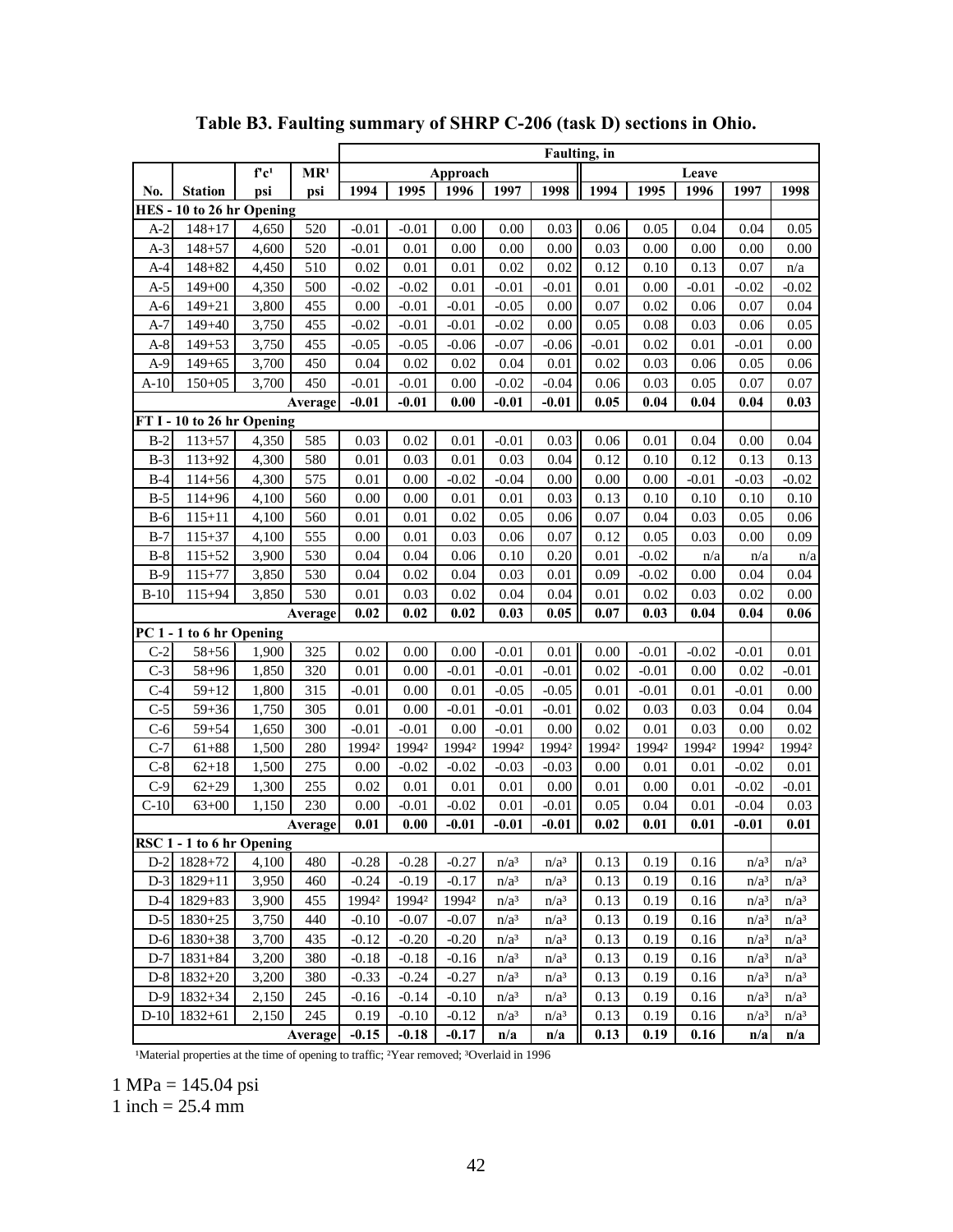|              |                           |                                                                     |                 | <b>Faulting</b> , in |         |          |          |         |         |         |         |         |          |  |  |
|--------------|---------------------------|---------------------------------------------------------------------|-----------------|----------------------|---------|----------|----------|---------|---------|---------|---------|---------|----------|--|--|
|              |                           | ${\bf f}^{\scriptscriptstyle \prime}{\bf c}^{\scriptscriptstyle 1}$ | MR <sup>1</sup> |                      |         | Approach |          |         |         |         | Leave   |         |          |  |  |
| No.          | <b>Station</b>            | psi                                                                 | psi             | 1994                 | 1995    | 1996     | 1997     | 1998    | 1994    | 1995    | 1996    | 1997    | 1998     |  |  |
|              | VES - 3 to 8 hr Opening   |                                                                     |                 |                      |         |          |          |         |         |         |         |         |          |  |  |
| $E-2$        | $106 + 58$                | 3,100                                                               | 375             | 0.03                 | 0.00    | 0.02     | 0.01     | 0.01    | 0.04    | 0.05    | 0.03    | 0.04    | 0.05     |  |  |
| $E-3$        | $106 + 28$                | 3,050                                                               | 370             | $-0.03$              | $-0.02$ | 19963    | 19963    | 19963   | $-0.02$ | 0.00    | 19963   | 19963   | 19963    |  |  |
| $E-4$        | $105 + 82$                | 2,550                                                               | 340             | 0.05                 | 0.04    | 0.05     | 0.06     | 0.06    | 0.05    | $-0.01$ | 0.03    | 0.00    | 0.02     |  |  |
| $E-5$        | $105 + 44$                | 2,050                                                               | 310             | 0.02                 | 0.03    | 0.02     | 0.00     | 0.02    | 0.02    | 0.00    | 0.00    | 0.00    | 0.02     |  |  |
| $E-6$        | $105 + 04$                | 2,050                                                               | 310             | $-0.01$              | $-0.02$ | $-0.02$  | $-0.05$  | $-0.08$ | 0.00    | $-0.01$ | $-0.01$ | 0.00    | 19983    |  |  |
| $E-7$        | $104 + 65$                | 1,300                                                               | 260             | 0.01                 | $-0.02$ | 0.00     | 0.00     | 19983   | 0.03    | 0.04    | 0.02    | 0.01    | 19983    |  |  |
| $\mbox{E-}8$ | $104 + 20$                | 1,300                                                               | 260             | 0.01                 | 0.00    | 0.01     | 0.00     | 0.01    | 0.05    | 0.04    | 0.04    | 0.05    | 0.08     |  |  |
| $E-9$        | $103 + 87$                | 1,000                                                               | 240             | $-0.01$              | 0.00    | $-0.01$  | 0.03     | 19983   | 0.05    | 0.04    | 0.04    | 0.05    | 0.04     |  |  |
| $E-10$       | $103 + 30$                | 1,000                                                               | 240             | 0.00                 | $-0.02$ | $-0.04$  | $-0.02$  | $-0.02$ | 0.07    | 0.02    | 0.03    | 0.03    | 0.03     |  |  |
|              |                           |                                                                     | Average         | 0.01                 | 0.00    | 0.00     | 0.00     | 0.00    | 0.03    | 0.02    | 0.02    | 0.02    | 0.04     |  |  |
|              | PC 2 - 3 to 8 hr Opening  |                                                                     |                 |                      |         |          |          |         |         |         |         |         |          |  |  |
| $F-2$        | $112 + 02$                | 1,500                                                               | 290             | $-0.03$              | $-0.04$ | 0.00     | $-0.01$  | 0.00    | 0.00    | 0.01    | $-0.01$ | $-0.03$ | $-0.02$  |  |  |
| $F-3$        | $111 + 77$                | 1,400                                                               | 275             | $-0.01$              | 0.00    | $-0.01$  | $-0.02$  | $-0.02$ | $-0.01$ | 0.00    | 0.00    | $-0.01$ | 0.00     |  |  |
| $F-4$        | $111 + 65$                | 1,400                                                               | 270             | $-0.01$              | $-0.01$ | $-0.01$  | $-0.01$  | 0.02    | 0.07    | 0.08    | 0.07    | 0.07    | 0.07     |  |  |
| $F-5$        | $111 + 45$                | 1,350                                                               | 260             | 0.00                 | $-0.02$ | 0.02     | $-0.01$  | $-0.01$ | 0.04    | 0.07    | 0.07    | 0.04    | 0.04     |  |  |
| $F-6$        | $111 + 24$                | 1,350                                                               | 255             | 0.02                 | $-0.01$ | 0.00     | $0.01\,$ | 0.03    | 0.02    | 0.01    | 0.02    | 0.01    | 0.03     |  |  |
| $F-7$        | $111 + 07$                | 1,300                                                               | 250             | 0.01                 | $-0.03$ | $-0.02$  | $-0.02$  | $-0.01$ | 0.04    | 0.00    | 0.03    | 0.04    | $0.02\,$ |  |  |
| $F-8$        | $110 + 29$                | 1,250                                                               | 250             | $-0.03$              | $-0.06$ | $-0.01$  | $-0.03$  | $-0.03$ | 0.02    | 0.02    | 0.02    | 0.02    | $0.01\,$ |  |  |
| $F-9$        | $109 + 91$                | 1,200                                                               | 235             | $-0.01$              | $-0.01$ | 0.01     | $-0.01$  | $-0.01$ | 0.06    | 0.05    | 0.04    | 0.03    | 0.03     |  |  |
| $F-10$       | $109 + 40$                | 1,150                                                               | 220             | $-0.01$              | 0.00    | $-0.02$  | $-0.01$  | 0.00    | 0.03    | 0.03    | 0.02    | 0.02    | $0.02\,$ |  |  |
|              |                           |                                                                     | Average         | $-0.01$              | $-0.02$ | 0.00     | $-0.01$  | 0.00    | 0.03    | 0.03    | 0.03    | 0.02    | 0.02     |  |  |
|              | RSC 2 - 3 to 8 hr Opening |                                                                     |                 |                      |         |          |          |         |         |         |         |         |          |  |  |
| $G-2$        | $135 + 70$                | 3,950                                                               | 535             | 0.03                 | 0.05    | 0.07     | 0.06     | 0.09    | 0.00    | $-0.01$ | $-0.02$ | 0.02    | $-0.02$  |  |  |
| $G-3$        | $134 + 73$                | 3,350                                                               | 500             | 0.00                 | $-0.02$ | 0.01     | 0.00     | 0.01    | 0.01    | 0.07    | 0.09    | 0.07    | 0.08     |  |  |
| $G-4$        | $133 + 69$                | 3,150                                                               | 465             | 0.05                 | 0.06    | 0.05     | 0.07     | 0.05    | 0.06    | $-0.03$ | $-0.02$ | $-0.03$ | $-0.05$  |  |  |
| $G-5$        | $133 + 42$                | 3,150                                                               | 465             | 0.04                 | 0.02    | 0.00     | 0.00     | 0.01    | 0.06    | $-0.01$ | -0.02   | $-0.04$ | 0.00     |  |  |
| $G-6$        | $132 + 67$                | 2,600                                                               | 420             | 0.00                 | 0.03    | 0.02     | 0.04     | 0.01    | 0.01    | 0.00    | 0.02    | 0.01    | 0.04     |  |  |
| $G-7$        | $131 + 44$                | 2,600                                                               | 420             | 0.05                 | 0.08    | 0.05     | 0.02     | 0.02    | 0.02    | 0.00    | $-0.02$ | 0.00    | $-0.03$  |  |  |
| $G-8$        | $131 + 11$                | 2,150                                                               | 375             | 0.00                 | 0.02    | 0.00     | n/a      | n/a     | 0.05    | 0.03    | 0.03    | 0.02    | $0.01\,$ |  |  |
| $G-9$        | $129 + 94$                | 1,950                                                               | 350             | 0.01                 | 0.05    | 0.07     | 0.03     | 0.04    | $-0.03$ | $-0.03$ | $-0.04$ | $-0.06$ | $-0.04$  |  |  |
| $G-10$       | $129 + 43$                | 1,850                                                               | 310             | 0.01                 | 0.02    | 0.01     | 0.05     | n/a     | 0.04    | 0.03    | 0.03    | 0.06    | 0.06     |  |  |
|              |                           |                                                                     | Average         | 0.02                 | 0.03    | 0.03     | 0.03     | 0.03    | 0.02    | 0.01    | 0.01    | 0.01    | 0.01     |  |  |
|              | FS-3 to 8 hr Opening      |                                                                     |                 |                      |         |          |          |         |         |         |         |         |          |  |  |
| $H-2$        | $152 + 53$                | 5,250                                                               | 540             | 0.01                 | 0.00    | 0.01     | 0.02     | n/a     | 0.06    | 0.02    | 0.05    | 0.06    | n/a      |  |  |
| $H-3$        | $151 + 11$                | 5,500                                                               | 565             | 0.05                 | 0.03    | 0.02     | 0.03     | 0.01    | 0.11    | 0.07    | 0.10    | 0.05    | 0.07     |  |  |
| $H-4$        | $149 + 48$                | 5,150                                                               | 535             | 0.04                 | 0.02    | 0.04     | 0.01     | n/a     | 0.06    | 0.04    | 0.03    | 0.04    | 0.00     |  |  |
| $H-5$        | $148 + 66$                | 5,100                                                               | 530             | 0.04                 | 0.02    | 0.01     | 0.01     | n/a     | 0.00    | 0.00    | 0.01    | $-0.01$ | 0.00     |  |  |
| $H-6$        | $147 + 57$                | 4,550                                                               | 470             | 0.02                 | 0.00    | 0.00     | 0.00     | 0.03    | 0.05    | 0.00    | 0.01    | 0.02    | 0.04     |  |  |
| $H-7$        | $147 + 03$                | 4,450                                                               | 465             | 0.02                 | 0.00    | 0.00     | $-0.01$  | $-0.01$ | 0.00    | $-0.01$ | $-0.01$ | 0.00    | $-0.01$  |  |  |
| $H-8$        | $146 + 68$                | 1,100                                                               | 135             | 0.01                 | 0.00    | 0.02     | $-0.02$  | 0.10    | 0.04    | 0.03    | 0.08    | 0.07    | 0.07     |  |  |
| $H-9$        | $145 + 04$                | 1,100                                                               | 135             | 0.00                 | 0.02    | $-0.01$  | $-0.02$  | 0.01    | 0.04    | 0.00    | $-0.01$ | 0.02    | 0.00     |  |  |
| $H-10$       | $144 + 25$                | 1,100                                                               | 135             | 0.05                 | 0.04    | 0.03     | n/a      | n/a     | 0.04    | 0.03    | 0.01    | 0.02    | n/a      |  |  |
| Average      |                           |                                                                     |                 | 0.03                 | 0.01    | 0.01     | 0.00     | 0.03    | 0.04    | 0.02    | 0.03    | 0.03    | 0.02     |  |  |

**Table B3. Faulting summary of SHRP C-206 (task D) sections in Ohio.** *(continued)* 

Material properties at the time of opening to traffic; <sup>2</sup>Year removed; <sup>3</sup>Partially patched over with AC.

1 MPa = 145.04 psi

1 inch =  $25.4$  mm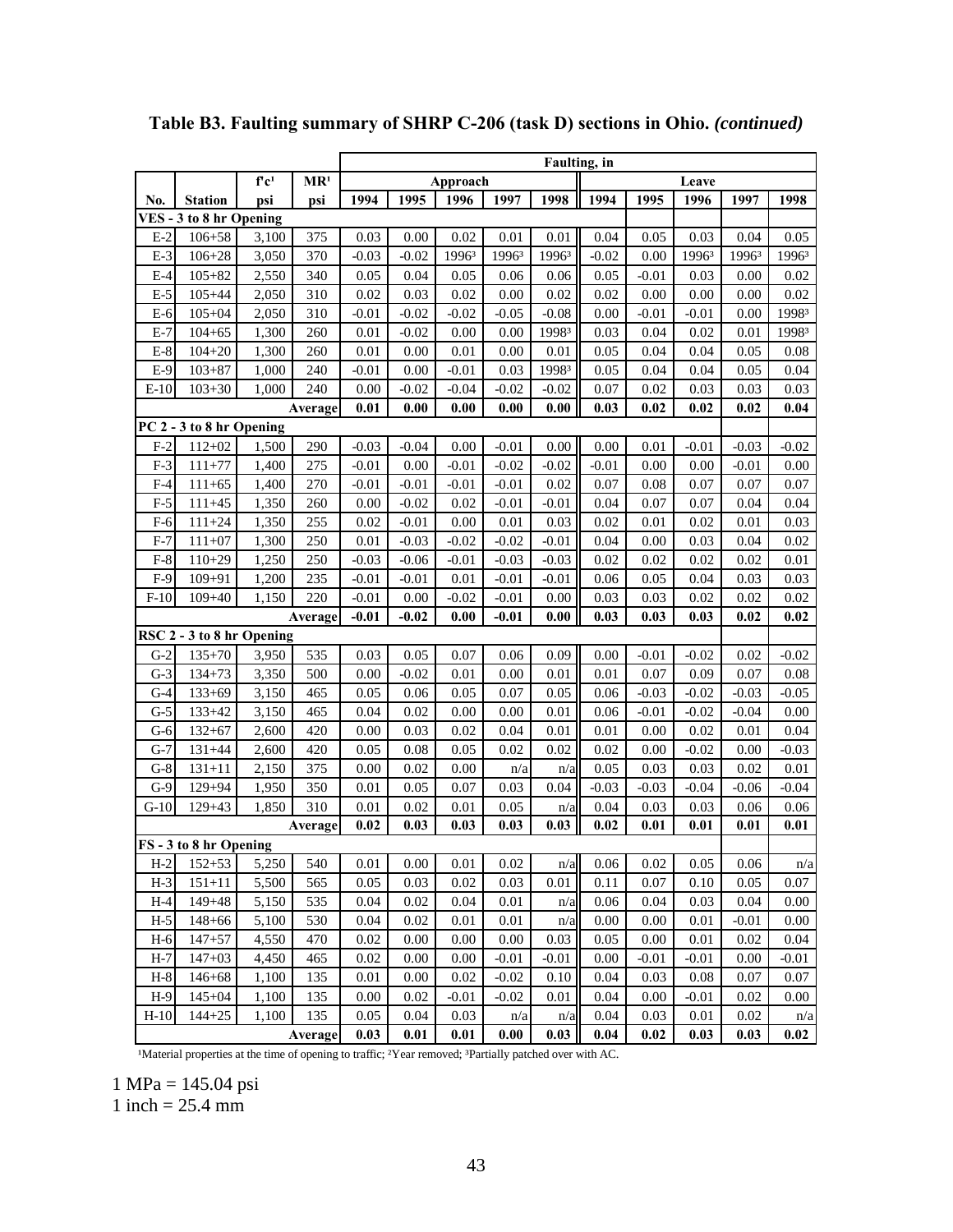|         |                           |       |                 | Faulting, in |         |          |          |         |         |          |         |          |          |
|---------|---------------------------|-------|-----------------|--------------|---------|----------|----------|---------|---------|----------|---------|----------|----------|
|         |                           | f'c'  | MR <sup>1</sup> |              |         | Approach |          |         |         |          | Leave   |          |          |
| No.     | <b>Station</b>            | psi   | psi             | 1994         | 1995    | 1996     | 1997     | 1998    | 1994    | 1995     | 1996    | 1997     | 1998     |
|         | VES - 3 to 8 hr Opening   |       |                 |              |         |          |          |         |         |          |         |          |          |
| $E-2$   | $106 + 58$                | 3,100 | 375             | 0.03         | 0.00    | 0.02     | 0.01     | 0.01    | 0.04    | 0.05     | 0.03    | 0.04     | 0.05     |
| $E-3$   | $106 + 28$                | 3,050 | 370             | $-0.03$      | $-0.02$ | 19963    | 19963    | 19963   | $-0.02$ | $0.00\,$ | 19963   | 19963    | 19963    |
| $E-4$   | $105 + 82$                | 2,550 | 340             | 0.05         | 0.04    | 0.05     | 0.06     | 0.06    | 0.05    | $-0.01$  | 0.03    | 0.00     | 0.02     |
| $E-5$   | $105 + 44$                | 2,050 | 310             | 0.02         | 0.03    | 0.02     | 0.00     | 0.02    | 0.02    | 0.00     | 0.00    | 0.00     | 0.02     |
| $E-6$   | $105 + 04$                | 2,050 | 310             | $-0.01$      | $-0.02$ | $-0.02$  | $-0.05$  | $-0.08$ | 0.00    | $-0.01$  | $-0.01$ | 0.00     | 19983    |
| $E-7$   | $104 + 65$                | 1,300 | 260             | 0.01         | $-0.02$ | 0.00     | 0.00     | 19983   | 0.03    | 0.04     | 0.02    | 0.01     | 19983    |
| $E-8$   | $104 + 20$                | 1,300 | 260             | 0.01         | 0.00    | 0.01     | 0.00     | 0.01    | 0.05    | 0.04     | 0.04    | 0.05     | 0.08     |
| $E-9$   | $103 + 87$                | 1,000 | 240             | $-0.01$      | 0.00    | $-0.01$  | 0.03     | 19983   | 0.05    | 0.04     | 0.04    | 0.05     | 0.04     |
| $E-10$  | $103 + 30$                | 1,000 | 240             | 0.00         | $-0.02$ | $-0.04$  | $-0.02$  | $-0.02$ | 0.07    | 0.02     | 0.03    | 0.03     | 0.03     |
|         |                           |       | Average         | 0.01         | 0.00    | 0.00     | 0.00     | 0.00    | 0.03    | 0.02     | 0.02    | 0.02     | 0.04     |
|         | PC 2 - 3 to 8 hr Opening  |       |                 |              |         |          |          |         |         |          |         |          |          |
| $F-2$   | $112 + 02$                | 1,500 | 290             | $-0.03$      | $-0.04$ | 0.00     | $-0.01$  | 0.00    | 0.00    | 0.01     | $-0.01$ | $-0.03$  | $-0.02$  |
| $F-3$   | $111 + 77$                | 1,400 | 275             | $-0.01$      | 0.00    | $-0.01$  | $-0.02$  | $-0.02$ | $-0.01$ | 0.00     | 0.00    | $-0.01$  | 0.00     |
| $F-4$   | $111 + 65$                | 1,400 | 270             | $-0.01$      | $-0.01$ | $-0.01$  | $-0.01$  | 0.02    | 0.07    | 0.08     | 0.07    | 0.07     | 0.07     |
| $F-5$   | $111 + 45$                | 1,350 | 260             | 0.00         | $-0.02$ | 0.02     | $-0.01$  | $-0.01$ | 0.04    | 0.07     | 0.07    | 0.04     | $0.04\,$ |
| $F-6$   | $111 + 24$                | 1,350 | 255             | 0.02         | $-0.01$ | 0.00     | $0.01\,$ | 0.03    | 0.02    | 0.01     | 0.02    | $0.01\,$ | 0.03     |
| $F-7$   | $111 + 07$                | 1,300 | 250             | 0.01         | $-0.03$ | $-0.02$  | $-0.02$  | $-0.01$ | 0.04    | 0.00     | 0.03    | 0.04     | $0.02\,$ |
| $F-8$   | $110+29$                  | 1,250 | 250             | $-0.03$      | $-0.06$ | $-0.01$  | $-0.03$  | $-0.03$ | 0.02    | 0.02     | 0.02    | 0.02     | 0.01     |
| $F-9$   | $109 + 91$                | 1,200 | 235             | $-0.01$      | $-0.01$ | 0.01     | $-0.01$  | $-0.01$ | 0.06    | 0.05     | 0.04    | 0.03     | 0.03     |
| $F-10$  | $109 + 40$                | 1,150 | 220             | $-0.01$      | 0.00    | $-0.02$  | $-0.01$  | 0.00    | 0.03    | 0.03     | 0.02    | 0.02     | 0.02     |
|         |                           |       | Average         | $-0.01$      | $-0.02$ | 0.00     | $-0.01$  | 0.00    | 0.03    | 0.03     | 0.03    | 0.02     | 0.02     |
|         | RSC 2 - 3 to 8 hr Opening |       |                 |              |         |          |          |         |         |          |         |          |          |
| $G-2$   | $135 + 70$                | 3,950 | 535             | 0.03         | 0.05    | 0.07     | 0.06     | 0.09    | 0.00    | $-0.01$  | $-0.02$ | 0.02     | $-0.02$  |
| $G-3$   | $134 + 73$                | 3,350 | 500             | 0.00         | $-0.02$ | 0.01     | 0.00     | 0.01    | 0.01    | 0.07     | 0.09    | 0.07     | 0.08     |
| $G-4$   | $133+69$                  | 3,150 | 465             | 0.05         | 0.06    | 0.05     | 0.07     | 0.05    | 0.06    | $-0.03$  | $-0.02$ | $-0.03$  | $-0.05$  |
| $G-5$   | $133 + 42$                | 3,150 | 465             | 0.04         | 0.02    | 0.00     | 0.00     | 0.01    | 0.06    | $-0.01$  | $-0.02$ | $-0.04$  | 0.00     |
| $G-6$   | $132 + 67$                | 2,600 | 420             | 0.00         | 0.03    | 0.02     | 0.04     | 0.01    | 0.01    | 0.00     | 0.02    | 0.01     | 0.04     |
| $G-7$   | $131 + 44$                | 2,600 | 420             | 0.05         | 0.08    | 0.05     | 0.02     | 0.02    | 0.02    | 0.00     | $-0.02$ | 0.00     | $-0.03$  |
| $G-8$   | $131 + 11$                | 2,150 | 375             | 0.00         | 0.02    | 0.00     | n/a      | n/a     | 0.05    | 0.03     | 0.03    | 0.02     | $0.01\,$ |
| $G-9$   | $129 + 94$                | 1,950 | 350             | 0.01         | 0.05    | 0.07     | 0.03     | 0.04    | $-0.03$ | $-0.03$  | $-0.04$ | $-0.06$  | $-0.04$  |
| $G-10$  | $129 + 43$                | 1,850 | 310             | 0.01         | 0.02    | 0.01     | 0.05     | n/a     | 0.04    | 0.03     | 0.03    | 0.06     | 0.06     |
|         |                           |       | Average         | 0.02         | 0.03    | 0.03     | 0.03     | 0.03    | 0.02    | 0.01     | 0.01    | 0.01     | 0.01     |
|         | FS-3 to 8 hr Opening      |       |                 |              |         |          |          |         |         |          |         |          |          |
| $H-2$   | $152 + 53$                | 5,250 | 540             | 0.01         | 0.00    | 0.01     | 0.02     | n/a     | 0.06    | 0.02     | 0.05    | 0.06     | n/a      |
| $H-3$   | $151 + 11$                | 5,500 | 565             | 0.05         | 0.03    | 0.02     | 0.03     | 0.01    | 0.11    | 0.07     | 0.10    | 0.05     | 0.07     |
| $H-4$   | $149 + 48$                | 5,150 | 535             | 0.04         | 0.02    | 0.04     | 0.01     | n/a     | 0.06    | 0.04     | 0.03    | 0.04     | 0.00     |
| $H-5$   | $148 + 66$                | 5,100 | 530             | 0.04         | 0.02    | 0.01     | 0.01     | n/a     | 0.00    | 0.00     | 0.01    | $-0.01$  | 0.00     |
| $H-6$   | $147 + 57$                | 4,550 | 470             | 0.02         | 0.00    | 0.00     | 0.00     | 0.03    | 0.05    | 0.00     | 0.01    | 0.02     | 0.04     |
| $H-7$   | $147 + 03$                | 4,450 | 465             | 0.02         | 0.00    | 0.00     | $-0.01$  | $-0.01$ | 0.00    | $-0.01$  | $-0.01$ | 0.00     | $-0.01$  |
| $H-8$   | $146 + 68$                | 1,100 | 135             | 0.01         | 0.00    | 0.02     | $-0.02$  | 0.10    | 0.04    | 0.03     | 0.08    | 0.07     | 0.07     |
| $H-9$   | $145 + 04$                | 1,100 | 135             | 0.00         | 0.02    | $-0.01$  | $-0.02$  | 0.01    | 0.04    | 0.00     | $-0.01$ | 0.02     | 0.00     |
| $H-10$  | $144 + 25$                | 1,100 | 135             | 0.05         | 0.04    | 0.03     | n/a      | n/a     | 0.04    | 0.03     | 0.01    | 0.02     | n/a      |
| Average |                           |       |                 | 0.03         | 0.01    | 0.01     | 0.00     | 0.03    | 0.04    | 0.02     | 0.03    | 0.03     | 0.02     |

**Table B3. Faulting summary of SHRP C-206 (task D) sections in Ohio.** *(continued)* 

<sup>1</sup>Material properties at the time of opening to traffic; <sup>2</sup>Year removed; <sup>3</sup>Partially patched over with AC.

1 MPa = 145.04 psi

1 inch =  $25.4 \text{ mm}$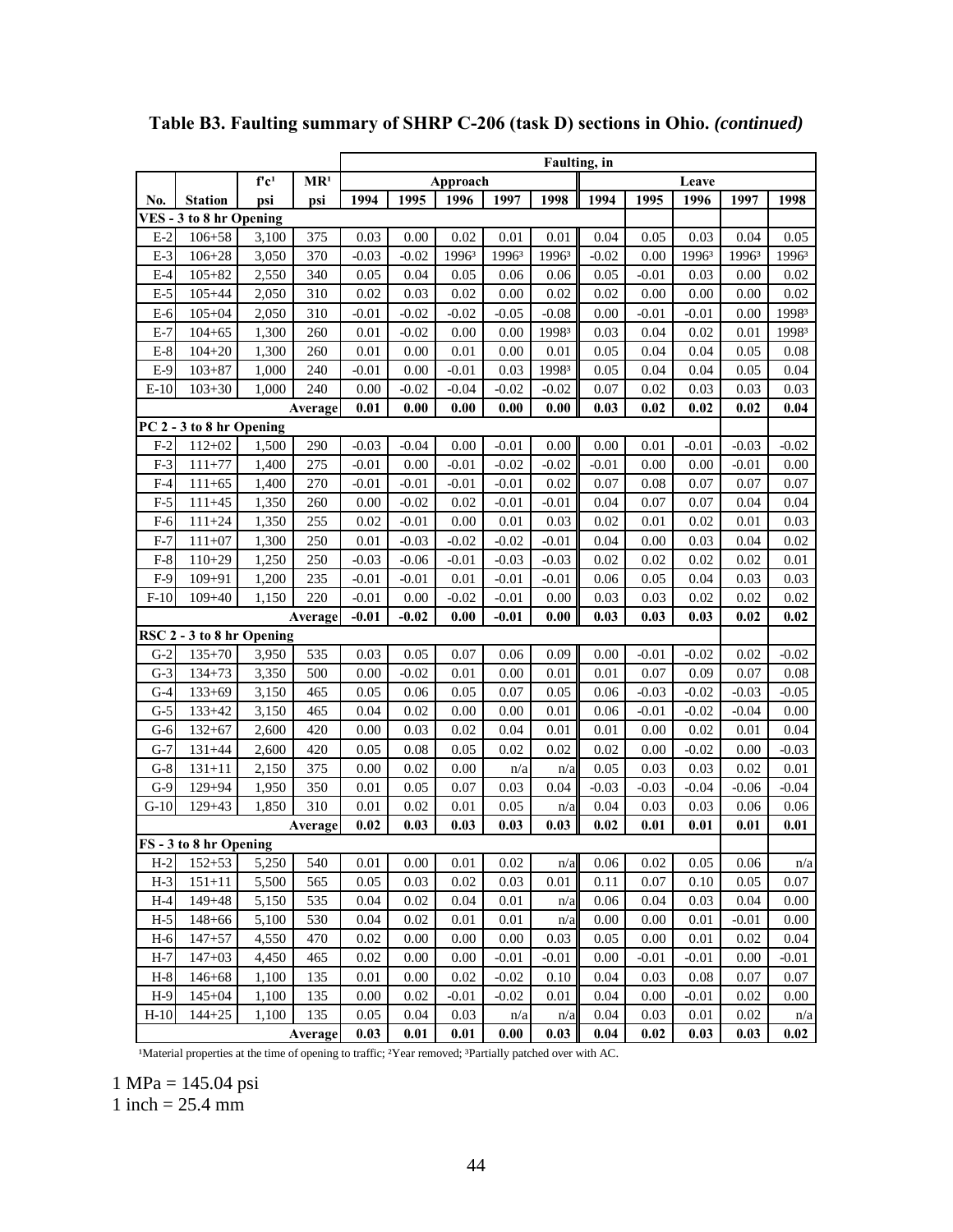#### **REFERENCES**

<span id="page-52-0"></span>American Concrete Pavement Association (ACPA). 1995. *Guidelines for Full-Depth Repair*. Technical Bulletin TB002.02P. American Concrete Pavement Association, Skokie, IL.

Forster, S.W. 1998. "HIPERPAV: A User-Friendly Tool to Help Us 'Build It Right'." *Public Roads*. Vol 61, No. 4 (http://www.tfhrc.gov/pubrds/may98/hiper.htm). Federal Highway Administration, Washington, DC.

Grove, J. D., K. Jones, K. Bharil. 1993. *Fast Track and Fast Track II: Cedar Rapids, Iowa*. Report HR-544. Iowa Department of Transportation, Ames, IA.

McCullough, B.F. and R. O. Rasmussan. 1999. *Fast-Track Paving: Concrete Temperature Control and Traffic Opening Criteria for Bonding Concrete Overlays, Volume I: Final Report*. Report FHWA−RD-98-167. Federal Highway Administration, Washington, DC.

Smith, K. D., M. J. Wade, D. G. Peshkin, L. Khazanovich, H. T. Yu, and M. I. Darter. 1995. *Performance of Concrete Pavements, Volume II—Evaluation of In-Service Concrete Pavements*. Report FHWA-RD-95-110, Federal Highway Administration, Washington, DC.

Snyder, M. B., M. J. Reiter, K. T. Hall, and M. I. Darter. 1989. *Rehabilitation of Concrete Pavements, Volume I — Repair Rehabilitation Techniques*. Report FHWA-RD-88-071. Federal Highway Administration, Washington, DC.

Whiting, D. M. Nagi, P. A. Okamoto, H. T. Yu, D. G. Peshkin, K. D. Smith, M. I. Darter, J. Clifton, and L. Kaetzel. 1994. *Optimization of Highway Concrete Technology*. Report SHRP-C-373. Strategic Highway Research Program, Washington, DC.

Yu, H.T., K.D. Smith, M.I. Darter, J. Jiang, and L. Khazanovich. 1998. *Performance of Concrete Pavements, Volume III: Improving Concrete Pavement Performance*. Report FHWA-RD-95-111. Federal Highway Administration, Washington, DC.

Yu, H. T., D. G. Peshkin, K. D. Smith, M. I. Darter, D. Whiting, and H. Delaney. 1994. *Concrete Rehabilitation—Users Manual*. Report SHRP-C-412, Strategic Highway Research Program, Washington, DC.